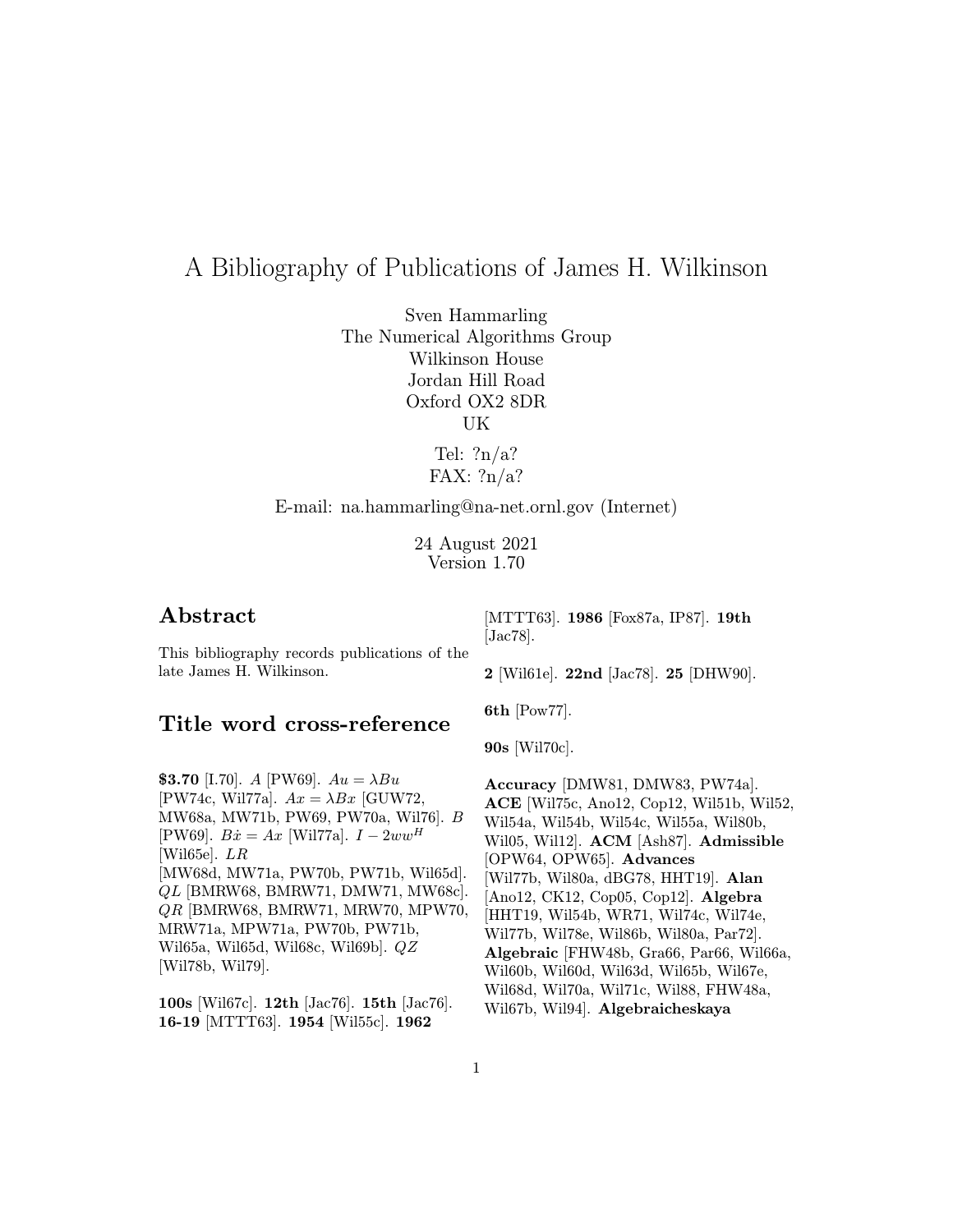[Wil70a]. Algebraicznych [Wil67b]. Algébraiques [Wil62a, Wil63a]. Algorithm [GUW72, MW68c, MW68d, MPW70, PW74b, Wat11, Wil65a, Wil68c, Wil69b, Wil78b, Wil79, DMW71, MRW70, MRW71a, MPW71a, MW71a]. Algorithms [BMRW68, PW74c, Wil67f, Wil68e, Wil74c, Wil74g, Bar02, BMRW71, Wil65d, Wil61e, Wil70b]. Almost [SW81b, Wil58d, Wil59c, Wil67a, Wil68a]. Alston [Wil75a, Wil78a]. American [MTTT63]. Analyser [Wil51a]. Analysis [IP87, Par90, Wil60a, Wil61a, Wil61b, Wil62d, Wil65e, Wil67c, Wil68b, Wil68d, Wil68e, Wil71a, Wil71e, Wil72c, Wil74a, Wil84c, Wil85, Wil86a, Jac76, Par87, Pow77, Sca74, dBG78]. Analyst [Wil71f, Wil87c]. Applications [Jac78, JRW62]. Applied [MTTT63]. **Approximations** [HW80]. April [IP87, Jac76, MTTT63]. Arising [HW80, PW71c]. Arithmetic [Wil63c, MTTT63]. Art [IP87, Wil84c, Wil85, Jac76]. Aspect [Wil57h]. Aspects [Wil78f]. Assessment [Wil55a]. Associated [SW80a, SW80b]. Atlantic [MTTT63]. August [ICM75]. Automatic [Par72, Cop05, DW59, Wil48a, Wil48b, Wil51c]. availability [Jac78]. Award [Ash87, Wil75a, Wil78a]. B. [TW12]. Band [MW65, MW67, PW69,

MRW70, MRW71a, MW71e, MW71d]. Based [Wil62d, Wil65e, Wil67f]. Basic [Wil68b, Wil78f]. Behaviour [HW76a]. Birmingham [IP87]. Birth [HH19a, NW85]. Bisection [BW67, BMW71, Wil62b]. Bishop [Wil67c]. Bledy [Wil67b]. Book [Gra66, I.70, Par66, Par72, Wil66a, Wil62a, Wil63a, Wil67c, Wil70b, Wil70c]. bound [Bar03]. Bounds [OW82, SW80a, SW81a, Wil61f, Bar02, SW80b]. Brain [Cop12]. Britain [Wil57c]. British [Wil57a, WCK89]. Broyden [PW74b]. Build [Cop12, Cop05].

C [Par72]. Calculation [BW67, BMW71, MW67, Wil54a, Wil57b, Wil58b, Wil58a, Wil62b, Wil62c, Wil65c, Wil66b, MW71d, PW71a]. Cambridge [Wil67c]. Canada [ICM75]. Canonical [GW75, GW76, Wil78b, Wil78c, Wil79]. Card [FHW48b]. Celebrating [HH19a, HH19c]. Centenary [HH19a]. Center [dBG78]. Century [MHR80]. Chicago [MTTT63]. Cie [Wil62a, Wil63a]. City [MTTT63]. Classical [Wil74a]. Clenshaw [Bar02]. Close [Wil67a, Wil68a]. cm [I.70]. co [RW61]. co-diagonalization [RW61]. codebreaker [Cop05]. Codiagonal [Wil57b, Wil58b]. Coding [Wil51b, Wil52, Wil55a]. Coefficients [OPW64, OPW65]. Collection [MHR80, Wil70b]. Comments [Wil71f, Wil87c]. Complex [BMPW66, MW68d, PW70b, BMPW71, MW71a, PW71b]. Computation [GW75, GW76, Par72, Ral65a, Ral65b, Wil60a, CH90]. Computational [Wil70b]. Computed [DMW81, DMW83, PW74a, SW81a, Wil61f]. Computer [BN71, Cop12, NW85, Wil57a, WCK89, Cop05, RW61]. Computers [JRW62, Wil74e]. Computing [Cop05, DW59, DHW90, MW81, MHR80, Nas90, Wil48a, Wil48b, Wil51c, Wil57c, DHW92, HNW<sup>+</sup>48, MTTT63, Wil55b]. Condition [CMSW79, Wil86b]. Conditioned [GW75, GW76, PW79, Wil67d, Wil74d, Wil59a, Wil59b, Wil72b]. conducted [dBG78]. Conference [HW76b, IP87, Jac76, Jac78, MW81, HHT19]. Conferences [WCK89]. Congress [ICM75]. Considerations [DHW90, DHW92]. Construction [Wil80b]. Contribution [Par90, Pow77, Par87]. Convergence [Wil65d, Wil68c, Wil69b, Wil62g]. Copeland [TW12]. Cornelius [Sca74]. Coupling [DGKW84b]. cyclic [Wil62g].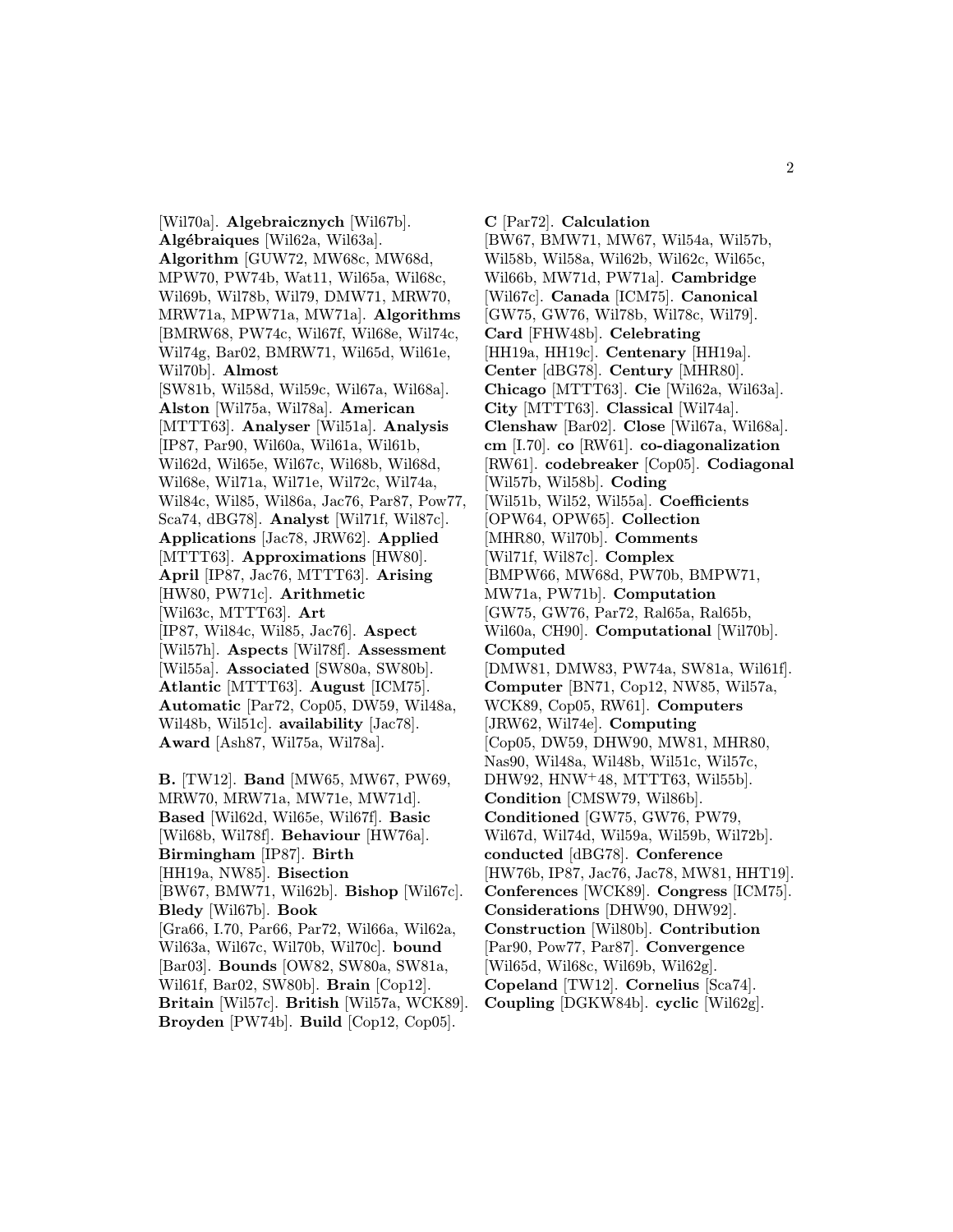D [Wil67c, Wil70b]. Data [Wil51a]. December [Wil55c]. Decomposition [MW65, MPW65, Wil74f, Wil78f, MPW71c, MW71e]. Defective [SW81b]. Defined [OPW64, OPW65]. Definite [MW65, MPW65, MPW66, MPW71b, MPW71c, MW71e]. Deflation [PW74b]. Design [Wil51c, Wil57a]. DEUCE [Wil57d, Wil80b]. Diagonal [Wil62f, Wil67a, Wil68a]. diagonalization [RW61]. Difference [HW80]. Differential [HW80, Wil57e, Wil61c, Wil71a, Wil76, Wil77a, Wil78c]. Digital [JRW62, Ral65a, Ral65b, Wil57a, Wil74e]. Direct [Wil61b, Wil67e]. Discussion [Wil71a, HNW<sup>+</sup>48, Wil69b]. divisors [Wil84a]. Dr [Pow77]. Dr. [Fox87b]. Drazin [Wil78d, Wil82]. Durand [Wil62a, Wil63a].

Early [WCK89]. edited [TW12]. Editor [RW62]. efficient [RW61]. Eigenpairs [FP20]. Eigenproblem [MW68a, PW70a, Wil60b, MW71b, Wil72b]. Eigensystems [GW75, GW76, PW74a, Wil61f, Wil66b, Wil74d]. Eigenvalue [DGW82, DGKW84a, Par66, PW74c, SW80a, Wil66a, Wil62d, Wil65b, Wil70a, Wil71c, Wil77a, Wil87a, Wil88, SW80b]. Eigenvalues [BW67, DMW81, DMW83, HVW70, PW69, Wil65a, Wil67a, Wil68a, Wil84b, Wil86c, BMW71, Wil62b]. Eigenvector [SW80a, SW80b]. Eigenvectors [DMW81, DMW83, MW67, PW70b, PW71b, Wil57b, Wil58b, Wil58a, MW71d, PW71a, Wil62c]. Electronic [Cop12, Wil55b]. Elementary [Wil58d, Wil59c, Wil70d, Wil84a]. Elimination [OW82, PW75, Wil62f]. Elliptic [HW80]. Engine [Wil51c, Cop05, DW59, Wil48a, Wil48b]. Engineering [JRW62]. English [I.70]. Equation [DGKW84b]. Equations [BMPW66, FHW48b, HW80, MPW66, MW67, PW71c, PW79, Wil57e, Wil57g,

Wil60c, Wil61c, Wil61d, Wil67d, Wil67e, Wil71a, Wil76, Wil78c, BMPW71, FHW48a, MPW71b, MW71d, Wil70c, Wil62a, Wil63a]. Error [OW82, Ral65a, Ral65b, SW80a, SW81a, Wil60a, Wil61a, Wil61b, Wil61f, Wil62d, Wil65e, Wil68b, Wil68d, Wil68e, Wil71e, Wil74a, Wil84c, Wil85, Wil86a, Bar02, Bar03, SW80b]. Errors [Gra66, Wil60d, Wil63b, Wil63d, Wil67b, Wil94]. Essays [MHR80]. Estimate [CMSW79]. evaluation [Bar02, Bar03, Wil59a, Wil59b]. Example [CS20, Wil57d]. Examples [BN71, CS20]. Expanded [Wil74b]. Experimental [MTTT63]. Expounded [Wil74b].

F.R.S. [Fox87b]. Facilities [Wil57c]. Fastest [Cop12]. Feingold [Wil87b]. fifteenth [MTTT63]. Fifth [HW76b]. Finding [Wil55d]. Finite [HW80]. first [Ash87]. Floating [Wil60a, Wil63c]. Floating-Point [Wil60a, Wil63c]. Ford [PW74b]. Foreward [FW75]. Form [GW75, GW76, MW68a, MW68b, Wil62f, Wil78b, Wil78c, Wil79, MW71b, MW71c, Wil65e]. Forms [Wil58d, Wil59c, Wil68b]. Forsythe [Bar02]. Francis [Wat11].

G [I.70, Wil67c]. Gauss [PW75]. Gaussian [OW82]. General [MW68b, MW71c]. Generalization [Wil70d]. Generalized [PW70a, PW74c, Wil77a]. German [I.70]. Gerschgorin [HVW70]. Givens [RW61, RW62, Wil57b]. Gladwell [Wil67c]. Global [Wil68c, Wil69b]. Goos [I.70]. GPO [Wil51a]. Great [Wil57c]. Gregory [Wil70b].

H [CDD87, Eva76, Fox87b, Gra66, HH19a, Par66, Par87, Par90, Par72, Pow77]. Handbook [Wil70c, Wil74b, Par72]. Hardy [Fox87a, HH19c]. held [IP87, Jac76, Jac78, MTTT63, Pow77]. Hermitian [DGW82, DGKW84a].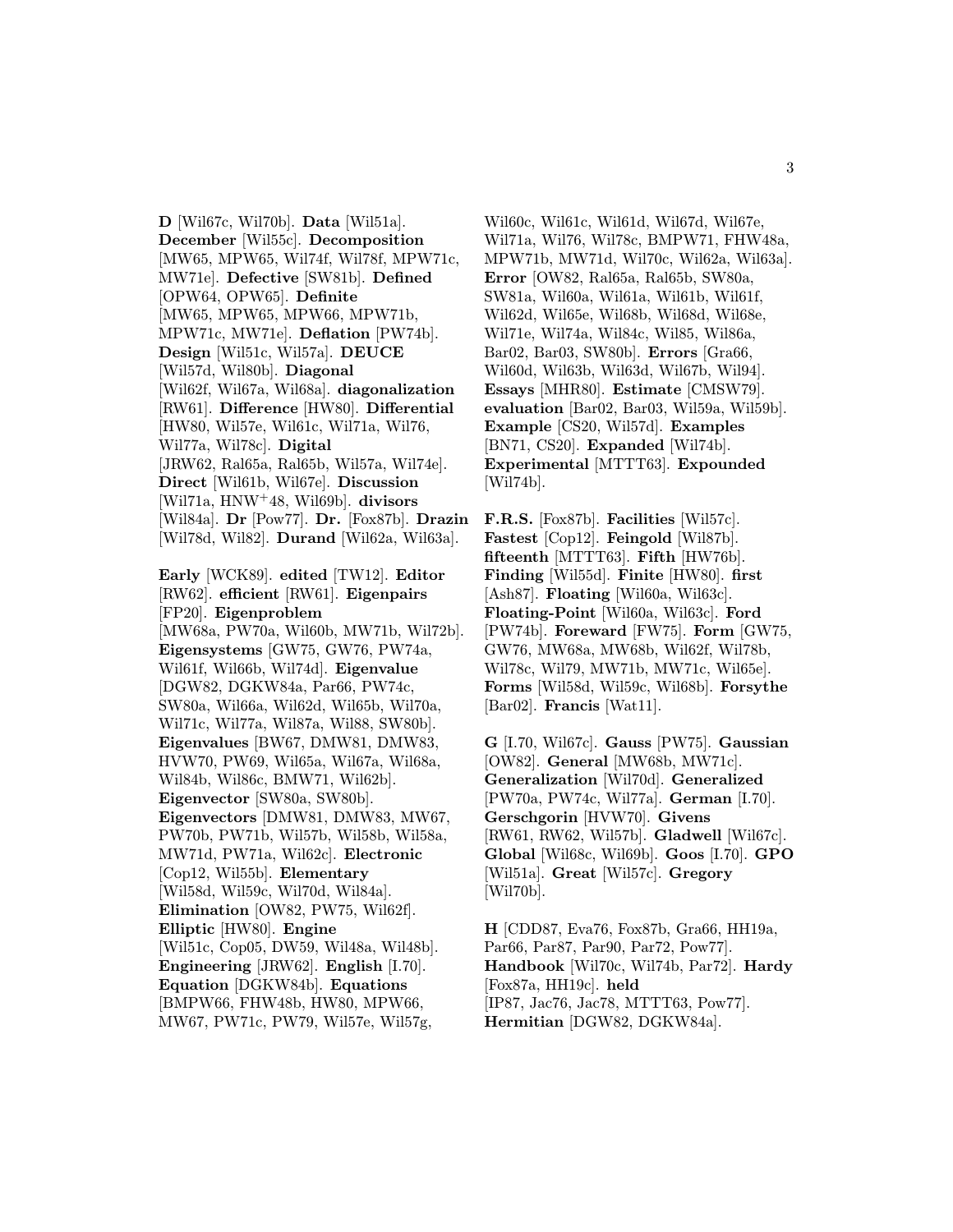Hessenberg [MW68d, MW68b, MPW70, MPW71a, MW71a, MW71c]. high [MTTT63]. Highlights [HHT19]. History [MHR80, Nas90]. **Hoffman** [Wil70d]. honour [Sca74]. Householder [MRW71b, Wil78a, MRW68, RW62, Wil60b, Wil62e, Wil75a]. Hyperbolic [Wil57e, Wil61c].

II [Par72, Wil63a, Wil59b, Wil71c, Wil86c]. II. [Wil51c]. Ill [GW75, GW76, PW79, Wil67d, Wil74d, Wil86b, Wil59a, Wil59b, Wil72b]. Ill-Condition [Wil86b]. Ill-Conditioned [GW75, GW76, PW79, Wil67d, Wil74d, Wil59a, Wil59b, Wil72b]. Illinois [MTTT63]. IMA [IP87]. IMA/SIAM [IP87]. Implicit [MW68c, DMW71]. Improving [DMW81, DMW83]. Including [DGKW84b]. Inclusion [HVW70]. Infinite [Wil57h]. Instability [Wil62f]. International [ICM75]. Interpolation [CS20, Wil67f]. Interview [Eva76]. Introduction [Wil71c, Wil71b, TW12]. Introductory [Wil71d, Wil71a]. Invariant [DHW90, PW74a, SW81a, Wil75b, DHW92]. Inverse [PW79, Wil72a, Wil74d, Wil78d, Wil82, PW71a, Wil62c]. Inverses [PW70c]. Inversion [DGKW84b, Wil61b, Wil70c]. Inverting [Wil74g]. Iteration [PW79, Wil72a, Wil74d, PW71a, Wil62c]. Iterative [GW66a, GW66b, HW76a, MPW66, MPW71b, Wil55d].

J [Fox87b, Gra66, Par66, Par72, Pow77]. J. [Eva76, I.70, Par87, Par90]. Jack [TW12]. Jacobi [Wil62g]. James [CDD87, Fox87a, HH19a, HH19c]. Jersey [MTTT63]. Joan [Wil70c]. John [Wil70b, Wil70c]. Joint [IP87]. Jordan [GW75, GW76, PW75]. July [Pow77].

Karney [Wil70b]. Kronecker [Wil78b, Wil78c, Wil79].

L [Wil67c, Wil70b]. Laboratory [DW59, Wil48a, Wil55a, Wil58c, Wil72c, Wil80b, Wil05, Wil12]. Lamé [Wil65c]. Lanczos [GUW72, Sca74, Wil57b, Wil58a]. LAPACK [DHW90]. Large [Wil63b]. Large-Scale [Wil63b]. Latent [Wil54a, Wil55d, Wil57f]. Least [GW66a, GW66b, PW70c, Wil71b]. lecture [TW05, TW12]. Lectures [Ash87]. Letter [RW62]. level [RW61]. Linear [BMPW66, FHW48b, HW76a, HW80, HHT19, OPW64, OPW65, Par72, Wil54b, Wil57g, Wil60c, Wil61d, Wil67d, Wil67e, Wil67f, Wil70c, Wil71b, WR71, Wil74a, Wil74c, Wil74e, Wil74g, Wil76, Wil77b, Wil77c, Wil78c, Wil78e, Wil86b, BMPW71, FHW48a, Wil80a]. Loading [Wil57h]. Logical [Wil51c]. London [Pow77, Wil67c]. Ltd [Wil70b].

M [Wil67c]. machine [CK12]. machines  $[HNW<sup>+</sup>48, Wil55b]$ . **Madison**  $[dBG78]$ . Manitoba [HW76b, MW81]. Masson [Wil62a, Wil63a]. master [Cop05]. Mathematical [MTTT63]. Mathematicians [ICM75]. Mathematics [Eva74, HW76b, MW81, dBG78, MTTT63]. Matrices [BMRW68, DGW82, DGKW84a, FP20, HVW70, MW65, MW67, MW68d, PW70b, SW81b, Wil54a, Wil55d, Wil57b, Wil57g, Wil57f, Wil58b, Wil61d, Wil65a, Wil65e, Wil66b, Wil67a, Wil68a, Wil70b, Wil74g, BMRW71, MRW70, MPW70, MRW71a, MPW71a, MW71a, MW71e, MW71d, PW71b, Wil62e, Wil72b, Wil84a]. Matrix [CMSW79, MPW65, MW68b, Wil58c, Wil58d, Wil59c, Wil61b, Wil62f, Wil67c, Wil67e, Wil68b, Wil68e, Wil70c, BW67, BMW71, MRW68, MRW71b, MPW71c, MW71c, RW61, Wil62b, Wil62c]. May [dBG78]. Memory [CDD87]. Method [BW67, PW79, Wil58a, Wil60b, Wil62f, BMW71, RW61, Wil62b, Wil62e]. Methods [FHW48b, HW76a, Wil55d, Wil60c, Wil61b,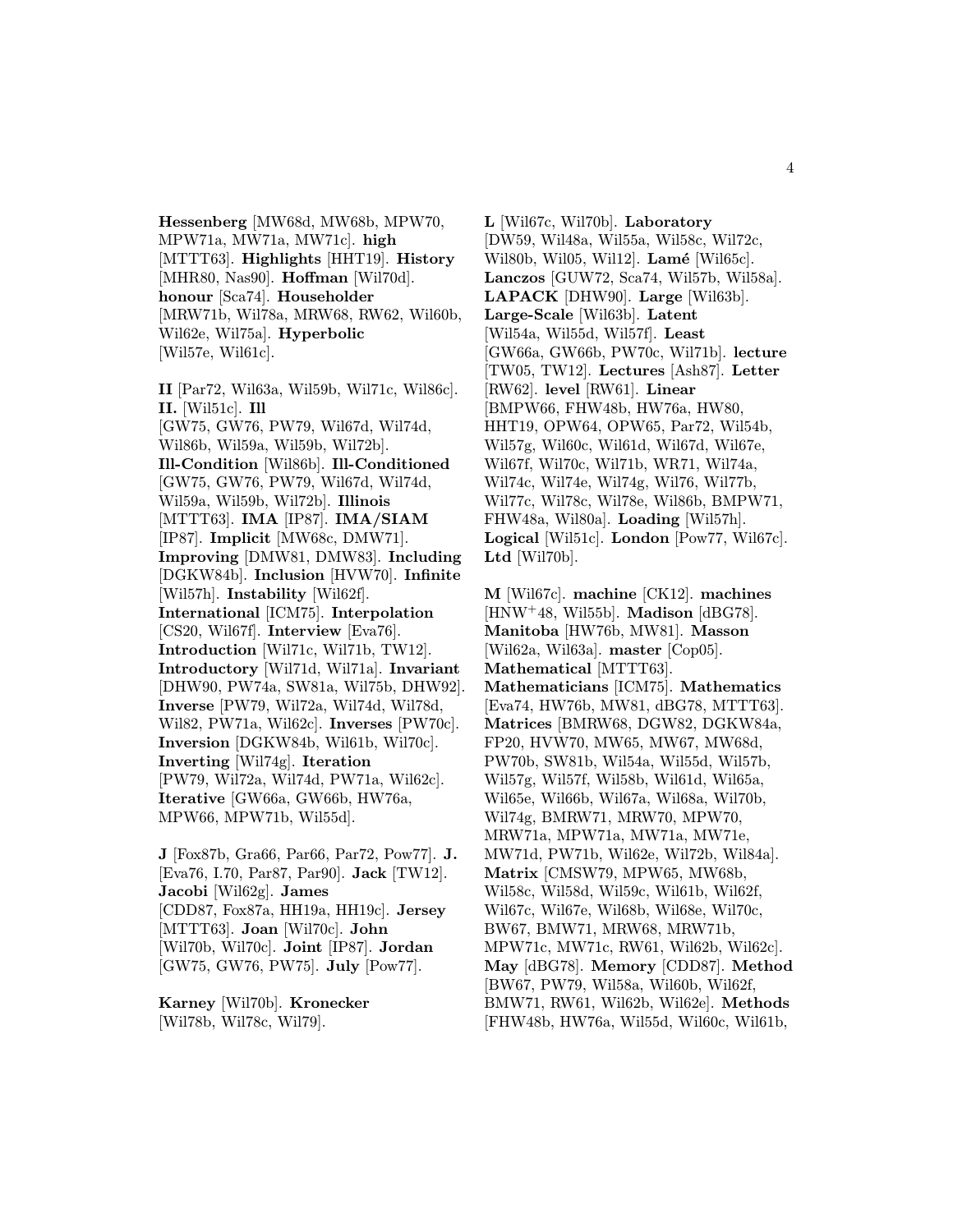Wil67e]. Michaelson [Wil67c]. minfit [Wil74f]. Model [Wil51b, Wil51c, Wil52, Wil54a]. Modern [Wil71e, Cop05]. Modified [MW68d, MW71a]. Multiple [Wil65a, Wil67a, Wil68a].

National [DW59, Wil48a, Wil55a, Wil58c, Wil72c, Wil80b, Wil05, Wil12]. needs [Jac78]. neighbouring [Wil84a]. Newton [PW79]. NF [Wil62a, Wil63a]. No [DHW90]. Note [DHW90, GW66b, HVW70, Wil62g, Wil72b, Wil74d, Wil78d, Wil82]. Notes [FHW48a]. NPL [Wil75c]. Number [CMSW79]. Numerical [DHW90, DHW92, Eva74, HHT19, HW76b, IP87, Jac78, MW81, Par90, Wil63b, Wil70c, Wil71a, Wil71f, Wil72c, Wil74e, Wil77b, Wil78e, Wil86b, CH90, Jac76, Par87, Pow77, Sca74, Wil80a, Wil87c, dBG78]. Numériques [Wil62a, Wil63a].

Obituary [Fox87b]. October [Fox87a, HW76b, MW81]. Optimum [Wil55a]. Orbit [DGKW84b]. Origin [Wil68c]. Orthogonal [Wil62d, Bar02]. Oscillating [Wil57h]. other [CK12].

p139 [Wil74b]. pages [Wil67c, Wil70b]. paperbound [I.70]. papers [Sca74]. Paris [Wil62a, Wil63a]. Part [Wil71c, Wil71b]. Partial [Wil57e, Wil61c, Wil71a]. Particular [HW76a]. Perfidious [Wil84d]. Physical [DW59, Wil48a, Wil55a, Wil58c, Wil72c, Wil80b, Wil05, Wil12]. Pilot [Wil51b, Wil51c, Wil52, Wil54a, Wil54b, Wil54c, Wil55a, Wil75c, Wil80b, Wil05, Wil12]. Pivoting [PW75]. Plane [Wil63c]. Point [Wil60a, Wil63c]. Polish [Wil67b]. Polynomial [PW71c, PW74b, Wil84d, Bar02, Bar03]. Polynomials [Wil65c, Wil59a, Wil59b]. Positive [MW65, MPW65, MPW66,

MPW71b, MPW71c, MW71e]. Posteriori

[OW82]. pp [I.70, Wil62a, Wil63a, Wil70c]. Practical [HW76a, PW71c, Wil78d, Wil82]. Practice [Wil72a]. Precision [Wil77c]. Press [Wil67c]. Price [I.70]. Priori [Wil68d]. Problem [DGW82, DGKW84a, GUW72, PW70c, PW74c, Wil65b, Wil70a, Wil71c, Wil77a, Wil78e, Wil88, Par66, Wil66a]. problema [Wil70a]. Problems [MW68a, PW71c, Wil63b, Wil67e, Wil87a, MW71b]. Proceedings [HW76b, ICM75, IP87, Jac76, MW81, MTTT63, Pow77, Jac78, dBG78]. Procesach [Wil67b]. process [Wil62g]. Processes [Wil57b, Wil60d, Wil63d, Wil67b, Wil68b, Wil68d, RW62, Wil94, Gra66]. Produced [Wil57b]. Programmes [Wil51a]. Programming [Wil51b, Wil52, Wil71b]. Programs [Wil58c]. Progress [Wil48b, Wil57a]. Proof [Wil70d]. Pseudo [PW70c]. Pseudo-Inverses [PW70c]. Punched [FHW48b].

quadratic [Wil62g, Wil84a]. Quotes [HH19b].

R [Wil67c]. Radar [Wil51a]. Ratio [Wil57h]. Readings [BN71]. Real [BMPW66, PW70b, Wil65a, BMPW71, MPW70, MPW71a, PW71b]. Realistic [SW80a, SW80b]. Reducing [Wil62f]. Reduction [MW68a, MW68b, MW71b, Wil58d, Wil59c, MW71c]. Reference [HW76a]. Refinement [GW66a, GW66b, MPW66, MPW71b]. Reinsch [Par72]. Related [MW68a, MW71b, Wil65d]. Reliable [CH90]. Remarks [Wil61e, Wil71a, Wil71d]. Report [Wil48b, Wil51c, Wil55c]. Research [dBG78]. Residual [Wil77c]. Reversal [DGW82, DGKW84a, DGKW84b]. Review [Gra66, I.70, Par66, Par72, Wil66a, Wil62a, Wil63a, Wil67c, Wil70b, Wil70c]. Revisited [Wil86a]. Rigorous [Wil61f].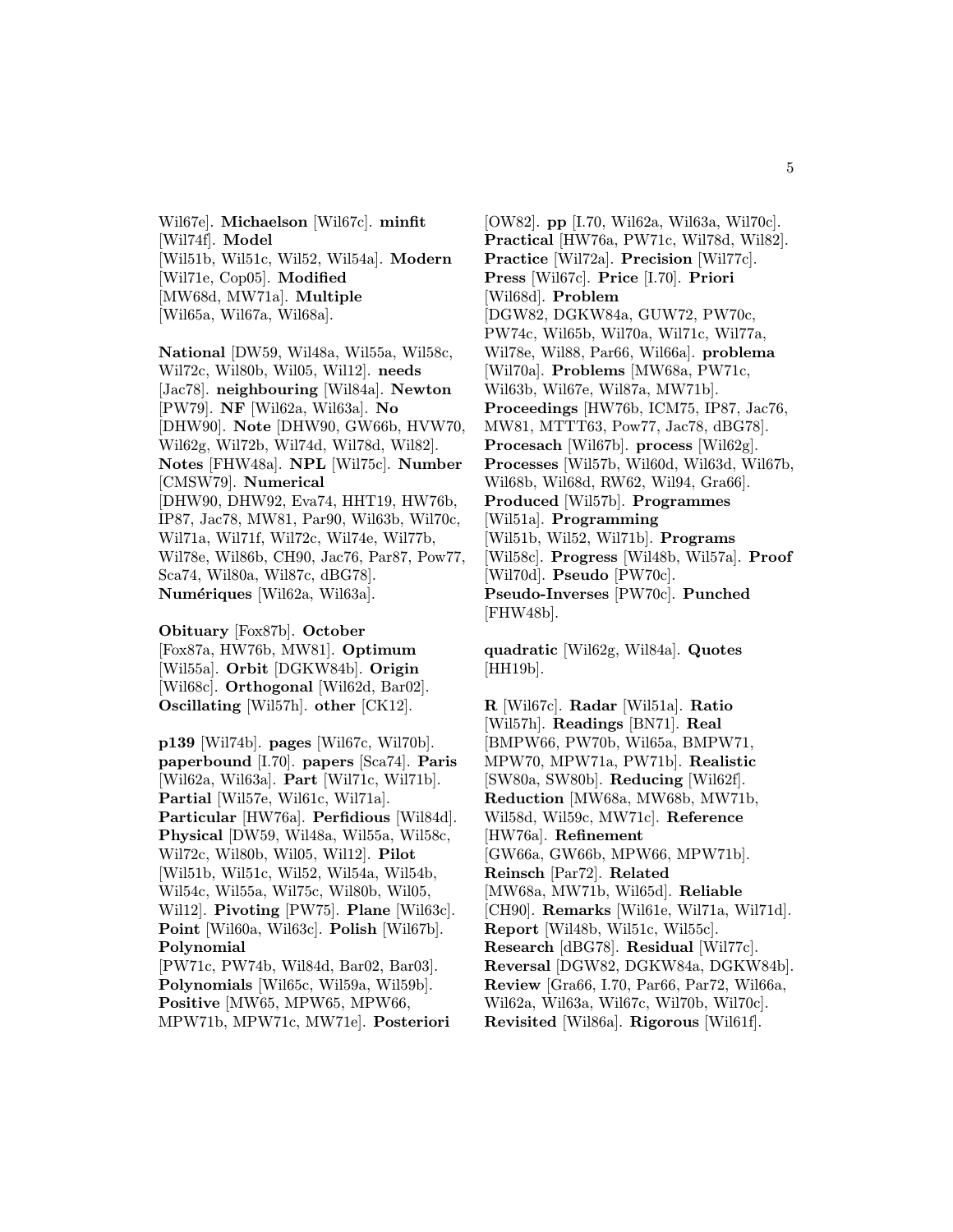Robert [Wil70b]. Rootfinding [CS20]. Roots [Wil54a, Wil55d, Wil57f]. Rotations [Wil63c]. Rounding [Bar02, Wil60d, Wil63d, Wil94, Bar03, Wil67b, Gra66]. Rundungsfehler [I.70, Wil69a]. Runge [CS20]. Russian [Wil70a].

S [Wil67c, Wil75a, Wil78a]. S.O.R. [HW76a]. Scale [Wil63b]. scheme [RW61]. Scientific [JRW62, Nas90]. Secular [DGKW84b]. Sensitivity [Wil84b, Wil86c]. September [Fox87a, Jac78, Wil55c]. series [Bar02, TW05, TW12]. Sharply [OPW64, OPW65]. Shifts [Wil68c]. SIAM [IP87]. Significance [Wil78d, Wil82]. Similarity [MW68b, MW71c, Wil58d, Wil59c]. Simple [SW80a, SW80b]. Simultaneous [FHW48b, FHW48a]. Single [Wil77c]. Single-Precision [Wil77c]. Singular [Wil74f, Wil78f]. Singular-Value [Wil78f]. sobstvennyh [Wil70a]. Society [MTTT63]. Software [Eva74, Jac78]. Solution [BMPW66, BMPW71, FHW48b, GW66a, GW66b, MPW66, MW67, MW71d, PW71c, PW74c, Wil60b, Wil67d, Wil67e, Wil70c, Wil74a, Wil77c, FHW48a, MPW71b]. Solutions [OPW64, OPW65, Wil62a, Wil63a]. Solving [DGKW84b, Wil60c, Wil74g]. Some [PW74c, Wil71f, Wil77b, Wil80a, Wil87c]. Sons [Wil70b, Wil70c]. Special [CDD87]. specified [PW71a]. speed [MTTT63]. Spin [DGKW84b]. Springer [I.70]. Springer-Verlag [I.70]. Square [GW66a]. Squares [GW66b, PW70c, Wil71b]. Stability [PW75, Wil58d, Wil59c]. Standard [MW68a, MW71b]. State [Wil84c, Wil85, Jac76, IP87]. store [RW61]. Stream [Wil57h]. Structures [BN71]. Struggle [Cop12, Cop05]. Studies [Sca74]. Subsonic [Wil57h]. Subspaces [DHW90, PW74a, SW81a, Wil75b, DHW92].

Successive [Wil67f]. Survey [Wil68e].

Sussex [Jac78]. Symmetric [BW67, BMRW68, GUW72, MW65, MPW65, MW67, MW68a, MPW71c, MW71e, PW69, PW74c, Wil65a, BMW71, BMRW71, MRW68, MRW70, MRW71a, MRW71b, MW71b, MW71d, RW61, Wil62b, Wil62c, Wil62e]. Symmetry [DGW82, DGKW84a, DGKW84b]. Symposium [MTTT63, Pow77, dBG78]. System [MPW66, Wil55a, Wil77a, MPW71b]. Systems [BMPW66, DGKW84b, HW80, OPW64, OPW65, Wil71b, Wil74a, Wil74g, Wil77c, BMPW71].

T [Wil70b]. Techniques [Wil62d]. tenth [MW81]. Test [Wil74g]. Testing [Wil70b]. their [Wil55b]. Theorem [HVW70, Wil70d, Wil87b]. Theory [Wil72a]. Time [DGW82, DGKW84a, DGKW84b]. Time-Reversal [DGKW84a, DGKW84b]. Transformations [Wil58d, Wil59c, Wil62d, Wil65e]. translated [I.70]. Tri [Wil62f]. Tri-Diagonal [Wil62f]. Triangular [Wil58d, Wil59c]. Triangularization [PW70b]. triangularizations [PW71b]. Tridiagonal [BW67, Wil68c, BMW71, Wil62b, Wil62c]. tridiagonalization [MRW68, MRW71b]. Turing [Ano12, Ash87, CK12, Cop05, Cop12, TW05, TW12, Wil80b]. Twentieth [MHR80]. twenty [Ash87]. Two [Wil67f, RW61]. two-level [RW61].

U.S.A. [Wil55c]. unified [Bar03]. universal [CK12]. University [IP87, Jac76, Jac78, Wil67c, dBG78]. Unsymmetric [MW67, MW71d]. Use [Wil55d, Wil57d, Wil65e, Wil77c]. Used [Wil55a]. uses [Wil55b].

Value [Wil74f, Wil78f]. Vancouver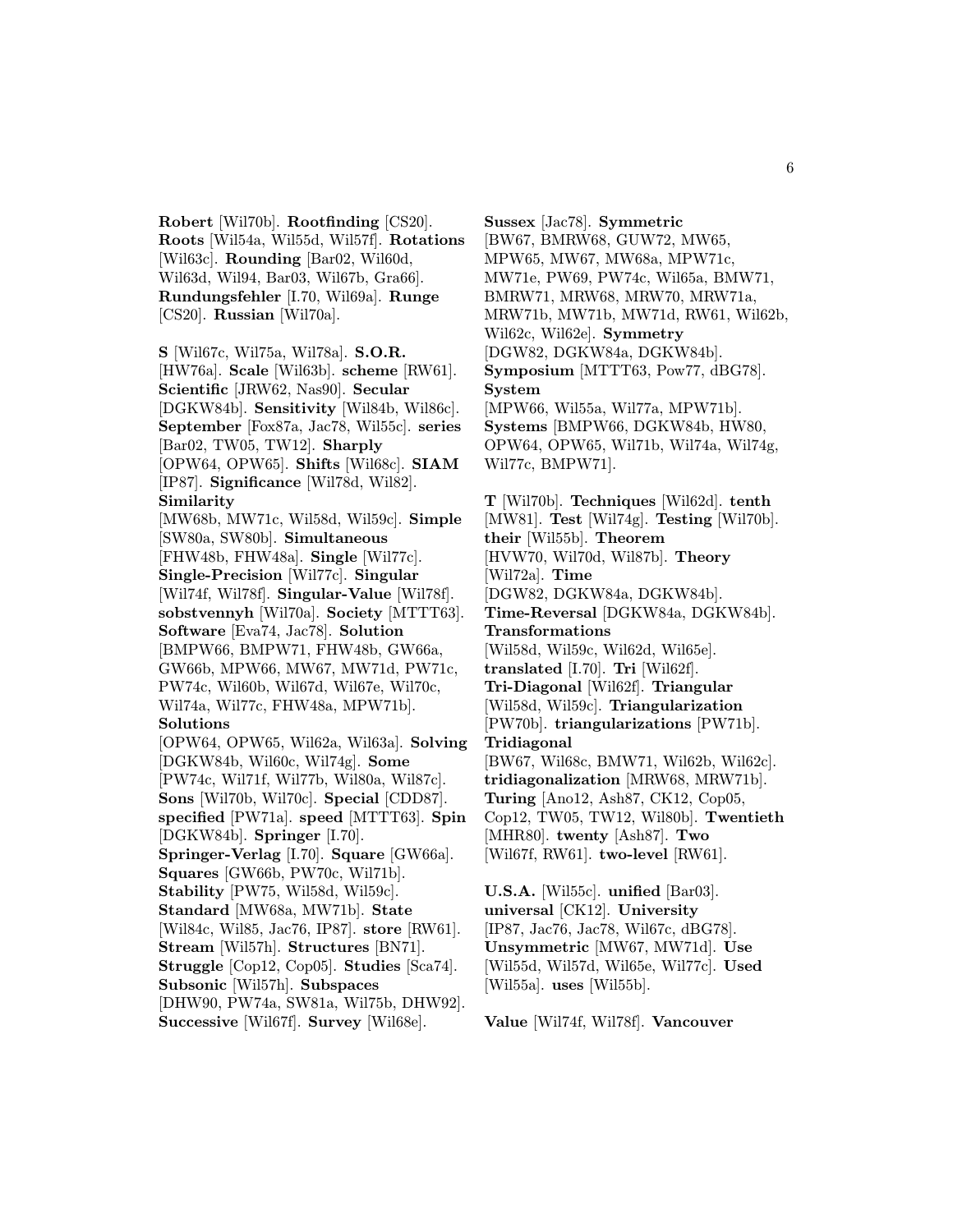[ICM75]. Vectors [Wil54a, Wil55d]. Verlag [I.70]. very [Wil72b]. Vibration [Wil67c]. Visit [Wil55c]. Vol [Par72]. Volume [CDD87, Wil63a].

w [Wil67b]. Westlake [Wil70c]. Wielandt [Wil70d]. Wiley [Wil70b, Wil70c]. Wilkinson [Fox87a, Fox87b, Gra66, I.70, Par66, Par72, Pow77, CDD87, CS20, Eva76, FP20, HH19a, HH19c, HH19b, Par87, Par90, TW05, TW12]. Wing [Wil57h]. Wisconsin [dBG78]. Work [Wil80b]. Working [DHW90]. World [Cop12].

 $\mathbf{x}$  [I.70].

years [Ash87]. York [I.70, Jac76, Wil70c].

Zaokragleń [Wil67b]. zeros [Wil59a, Wil59b]. znachenii [Wil70a].

# References

Anonymous:2012:ATA

[Ano12] Anonymous. Alan Turing's ACE. Web site, May 28, 2012. URL https://i-programmer. info/history/machines/11 an-ace-of-a-machine.html.

# Ashenhurst:1987:ATA

[Ash87] Robert L. Ashenhurst, editor. ACM Turing Award Lectures: the first twenty years, 1966– 1985. ACM Press anthology series. ACM Press and Addison-Wesley, New York, NY 10036, USA and Reading, MA, USA, 1987. ISBN 0-201-07794-9. xviii + 483 pp. LCCN QA76.24 .A33 1987.

# Barrio:2002:REB

[Bar02] Roberto Barrio. Rounding error bounds for the Clenshaw and Forsythe algorithms for the evaluation of orthogonal polynomial series. Journal of Computational and Applied Mathematics, 138 (2):185–204, January 15, 2002. CODEN JCAMDI. ISSN 0377- 0427 (print), 1879-1778 (electronic). URL http://www. sciencedirect.com/science/ article/pii/S037704270100382X.

# Barrio:2003:URE

[Bar03] R. Barrio. A unified rounding error bound for polynomial evaluation. Advances in Computational Mathematics, 19 (4):385–399, November 2003. CODEN ACMHEX. ISSN 1019-7168 (print), 1572-9044 (electronic). URL http:// link.springer.com/article/ 10.1023/A:1024203520270.

# Bowdler:1966:SRC

[BMPW66] H. J. Bowdler, R. S. Martin, G. Peters, and J. H. Wilkinson. Solution of real and complex systems of linear equations. Numerische Mathematik, 8(3):217–234, 1966. CODEN NUMMA7. ISSN 0029-599X (print), 0945-3245 (electronic). See also [WR71, pp. 93–110].

# Bowdler:1971:SRC

[BMPW71] H. J. Bowdler, R. S. Martin, G. Peters, and J. H. Wilkinson. Solution of real and complex systems of linear equations. In Wilkinson and Reinsch [WR71],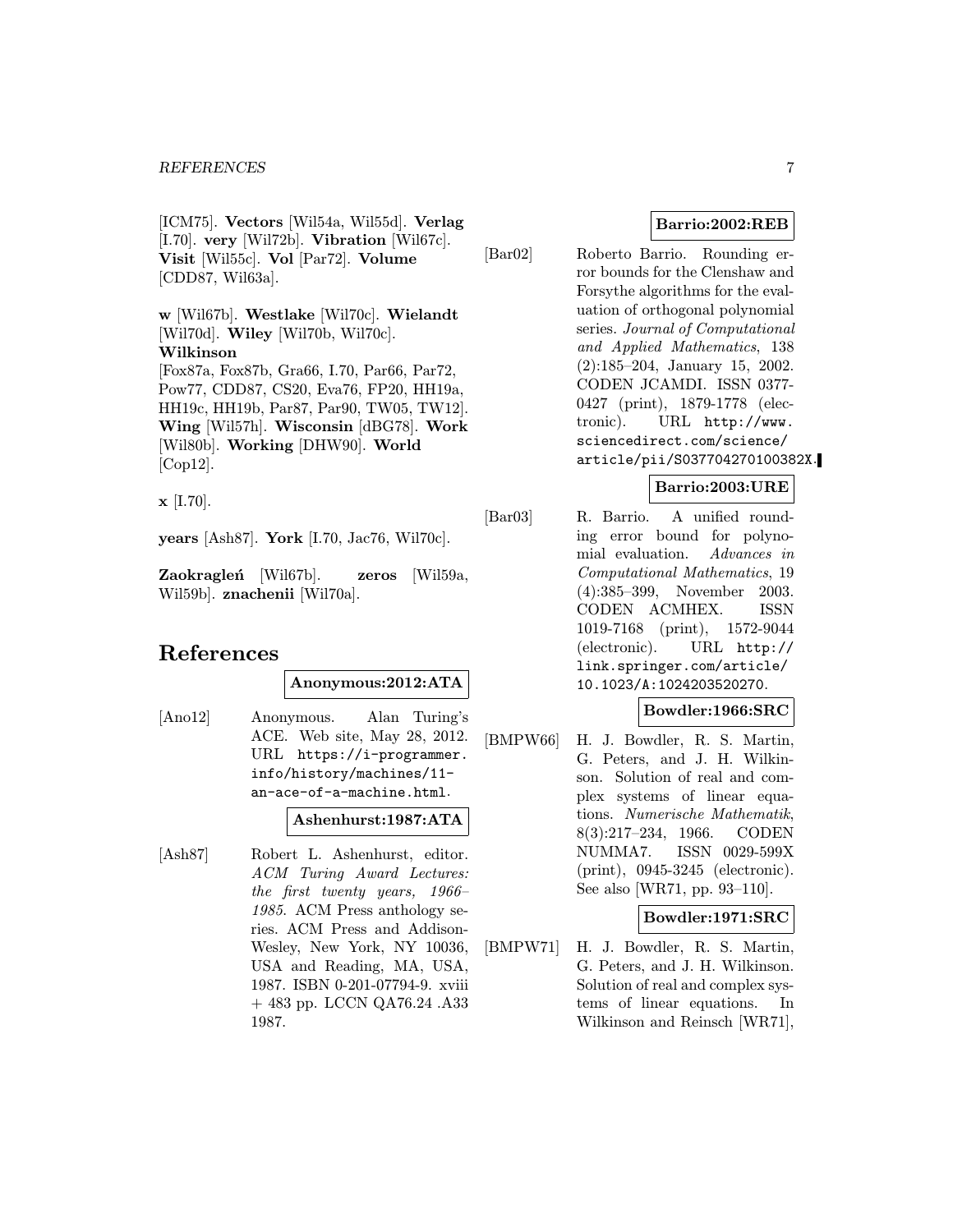pages 93–110. ISBN 0-387- 05414-6, 3-540-05414-6. LCCN QA251 .W67.

# Bowdler:1968:ASM

[BMRW68] H. J. Bowdler, R. S. Martin, C. Reinsch, and J. H. Wilkinson. The QR and QL algorithms for symmetric matrices. Numerische Mathematik, 11(4):293–306, 1968. CODEN NUMMA7. ISSN 0029-599X (print), 0945-3245 (electronic). See also [WR71, pp. 227–240].

# Bowdler:1971:ASM

[BMRW71] H. Bowdler, R. S. Martin, C. H. Reinsch, and J. H. Wilkinson. The QR and QL algorithms for symmetric matrices. In Wilkinson and Reinsch [WR71], pages 227–240. ISBN 0-387-05414-6, 3-540-05414-6. LCCN QA251 .W67.

# Barth:1971:CES

[BMW71] W. Barth, R. S. Martin, and J. H. Wilkinson. Calculation of the eigenvalues of a symmetric tridiagonal matrix by the method of bisection. In Wilkinson and Reinsch [WR71], pages 249–256. ISBN 0-387-05414-6, 3-540-05414-6. LCCN QA251 .W67.

# Bell:1971:CSR

[BN71] C. G. Bell and A. Newell, editors. Computer Structures: Readings and Examples. McGraw-Hill, New York, 1971. ISBN 0-07-004357-4. LCCN TK7888.3 .B4.

# Barth:1967:CES

[BW67] R. S. Martin W. Barth and J. H. Wilkinson. Calculation of the eigenvalues of a symmetric tridiagonal matrix by the method of bisection. Numerische Mathematik, 9(5):386–393, April 1967. CODEN NUMMA7. ISSN 0029- 599X (print), 0945-3245 (electronic). Also in [WR71, pp. 249– 256].

# Chatelin:1987:SVM

[CDD87] F. Chatelin, J. Dongarra, and I. Duff. Special volume in memory of James H. Wilkinson. Linear Algebra and its Applications, 88–89(??):??, ???? 1987. CO-DEN LAAPAW. ISSN 0024- 3795 (print), 1873-1856 (electronic). URL http://www. sciencedirect.com/science/ journal/00243795/88-89.

# Cox:1990:RNC

[CH90] M. G. Cox and S. Hammarling, editors. Reliable numerical computation. Oxford University Press, Walton Street, Oxford OX2 6DP, UK, 1990. ISBN 0-19- 853564-3. LCCN QA297 .R435 1990. US\$75.00. Based on papers from a conference in honour of the late James Hardy Wilkinson (died Sunday 5th October 1986) held at National Physical Laboratory, Teddington, Middlesex, UK, 8th–10th July 1987.

# Campbell-Kelly:2012:ATO

[CK12] Martin Campbell-Kelly. Alan Turing's other universal machine. Communications of the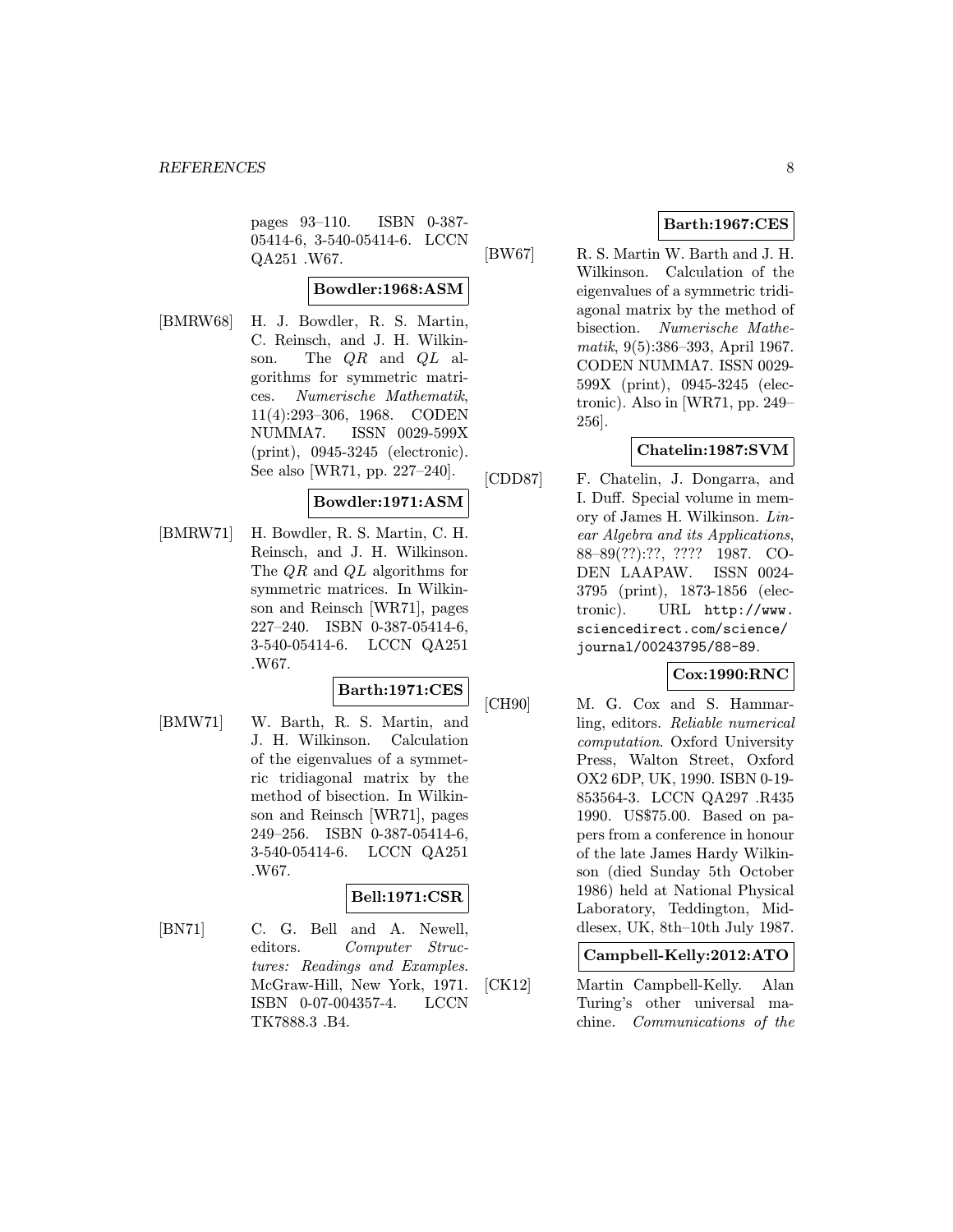ACM, 55(7):31–33, July 2012. CODEN CACMA2. ISSN 0001- 0782 (print), 1557-7317 (electronic).

# Cline:1979:ECN

[CMSW79] A. K. Cline, C. B. Moler, G. W. Stewart, and J. H. Wilkinson. An estimate for the condition number of a matrix. SIAM Journal on Numerical Analysis, 16 (2):368–375, April 1979. CO-DEN SJNAAM. ISSN 0036-1429 (print), 1095-7170 (electronic).

# Copeland:2005:ATA

[Cop05] B. Jack Copeland, editor. Alan Turing's Automatic Computing Engine: the master codebreaker's struggle to build the modern computer. Oxford University Press, Walton Street, Oxford OX2 6DP, UK, 2005. ISBN 0-19-856593- 3 (hardcover).  $xx + 553$ pp. LCCN QA75 .A43 2005. URL http://ukcatalogue. oup.com/product/9780198565932. do; http://www.oxfordscholarship. com/oso/public/content/maths/ 9780198565932/toc.html.

# Copeland:2012:ATE

[Cop12] B. Jack Copeland, editor. Alan Turing's Electronic Brain: the Struggle to Build the ACE, the World's Fastest Computer. Oxford University Press, Walton Street, Oxford OX2 6DP, UK, 2012. ISBN 0-19-960915-2 (paperback).  $xxi + 553$  pp. LCCN ???? UK £14.99.

# Corless:2020:REI

[CS20] Robert M. Corless and Leili Rafiee Sevyeri. The Runge example for interpolation and Wilkinson's examples for rootfinding. SIAM Review, 62(1):231–243, ???? 2020. CODEN SIREAD. ISSN 0036-1445 (print), 1095- 7200 (electronic).

# deBoor:1978:RAN

[dBG78] Carl de Boor and Gene H. Golub, editors. Recent advances in numerical analysis: proceedings of a symposium conducted by the Mathematics Research Center, the University of Wisconsin–Madison, May 22– 24, 1978, volume 41 of Publ. Math. Res. Center Univ. Wisconsin. Academic Press, New York, NY, USA, 1978. ISBN 0-12-208360-1. LCCN QA297 S994 1978.

# Dongarra:1984:EPH

[DGKW84a] J. J. Dongarra, J. R. Gabriel, D. D. Koelling, and J. H. Wilkinson. The eigenvalue problem for Hermitian matrices with time-reversal symmetry. Linear Algebra and its Applications, 60:27–42, 1984. CODEN LAA-PAW. ISSN 0024-3795 (print), 1873-1856 (electronic).

# Dongarra:1984:SSE

[DGKW84b] J. J. Dongarra, J. R. Gabriel, D. D. Koelling, and J. H. Wilkinson. Solving the secular equation including spin orbit coupling for systems with inversion and time-reversal sym-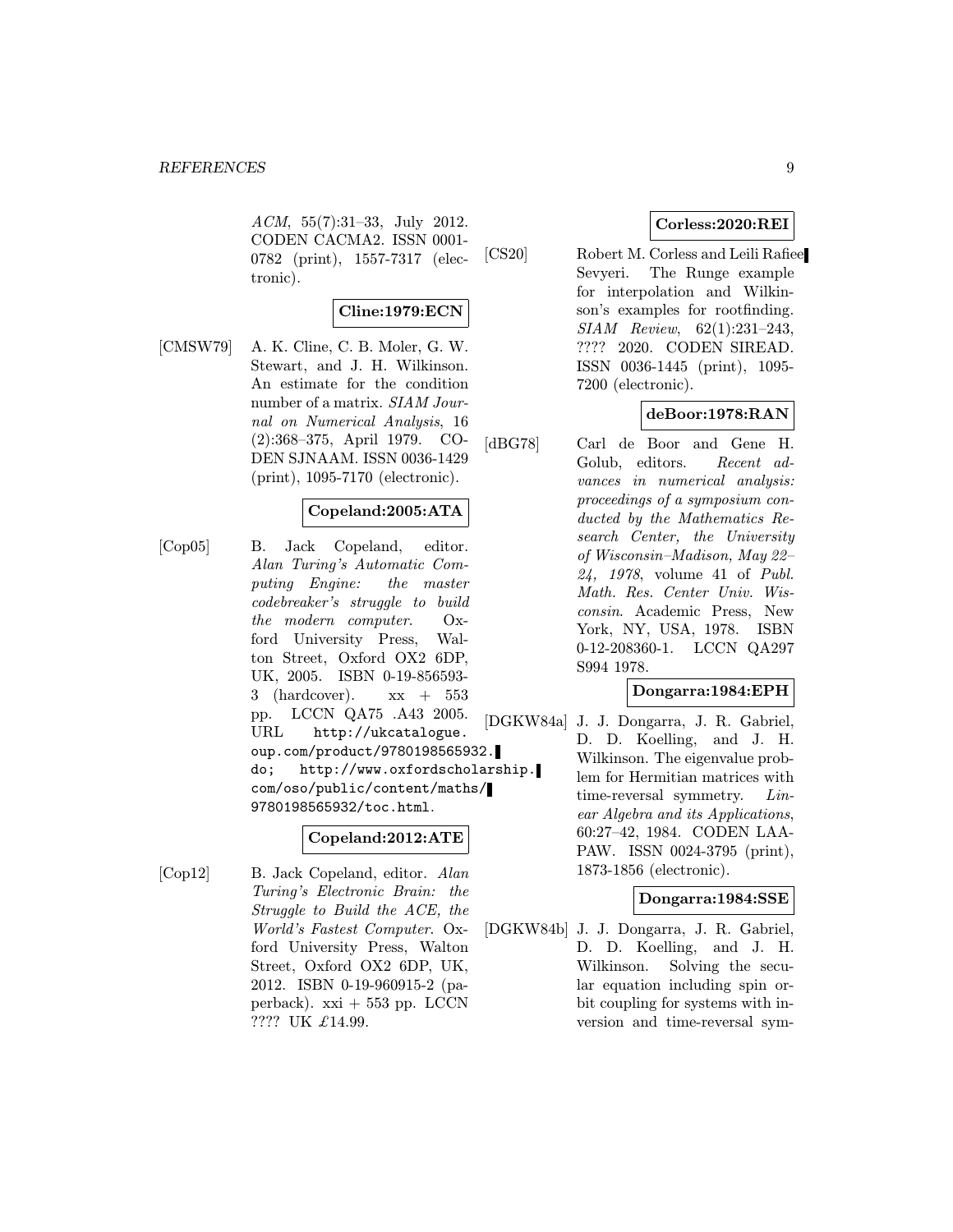metry. Journal of Computational Physics, 54(2):278–288, May 1984. CODEN JCTPAH. ISSN 0021-9991 (print), 1090- 2716 (electronic). URL http:// www.netlib.org/utk/people/ JackDongarra/PAPERS/Inversionand-Time-Reversal-Symmetry. pdf; http://www.sciencedirect.www.science.com/

# Dongarra:1982:EPH

[DGW82] J. J. Dongarra, J. R. Gabriel, and J. H. Wilkinson. The eigenvalue problem for Hermitian matrices with time reversal symmetry. Technical Memorandum 3, Mathematics and Computer Science Division, Argonne National Laboratory, Argonne, Illinois 60439, USA, 1982. Published as [DGKW84a] where D. D. Koelling is also an author.

# Dongarra:1990:NCC

[DHW90] J. J. Dongarra, S. Hammarling, and J. H. Wilkinson. Numerical considerations in computing invariant subspaces. LAPACK Working Note No. 25. Technical Report CS-90-117, Department of Computer Science, University of Tennessee, 107 Ayres Hall, Knoxville, TN 37996-1301, USA, 1990. Also produced as Oak Ridge National Laboratory Report, ORNL/TM-11704. Published as [DHW92].

# Dongarra:1992:NCC

[DHW92] Jack J. Dongarra, Sven Hammarling, and James H. Wilkinson. Numerical considerations in computing invariant subspaces. SIAM Journal on Matrix Analysis and Applications, 13(1):145– 161, 1992. CODEN SJMAEL. ISSN 0895-4798 (print), 1095- 7162 (electronic).

# Dubrulle:1971:IA

com/science/article/pii/0021999184901190. J. H. Wilkinson. The implicit A. Dubrulle, R. S. Martin, and QL algorithm. In Wilkinson and Reinsch [WR71], pages 241– 248. ISBN 0-387-05414-6, 3-540- 05414-6. LCCN QA251 .W67.

# Dongarra:1981:IAC

[DMW81] J. J. Dongarra, C. B. Moler, and J. H. Wilkinson. Improving the accuracy of computed eigenvalues and eigenvectors. Technical Report ANL-81-43, Applied Mathematics Division, Argonne National Laboratory, Argonne, Illinois 60439, USA, 1981. Published as [DMW83].

# Dongarra:1983:IAC

[DMW83] J. J. Dongarra, C. B. Moler, and J. H. Wilkinson. Improving the accuracy of computed eigenvalues and eigenvectors. SIAM Journal on Numerical Analysis, 20(1):23–45, February 1983. CODEN SJNAAM. ISSN 0036- 1429 (print), 1095-7170 (electronic).

# Davies:1959:ACE

[DW59] D. W. Davies and J. H. Wilkinson. The Automatic Computing Engine at the National Physical Laboratory. Nature, Lond., 183: 22–23, 1959.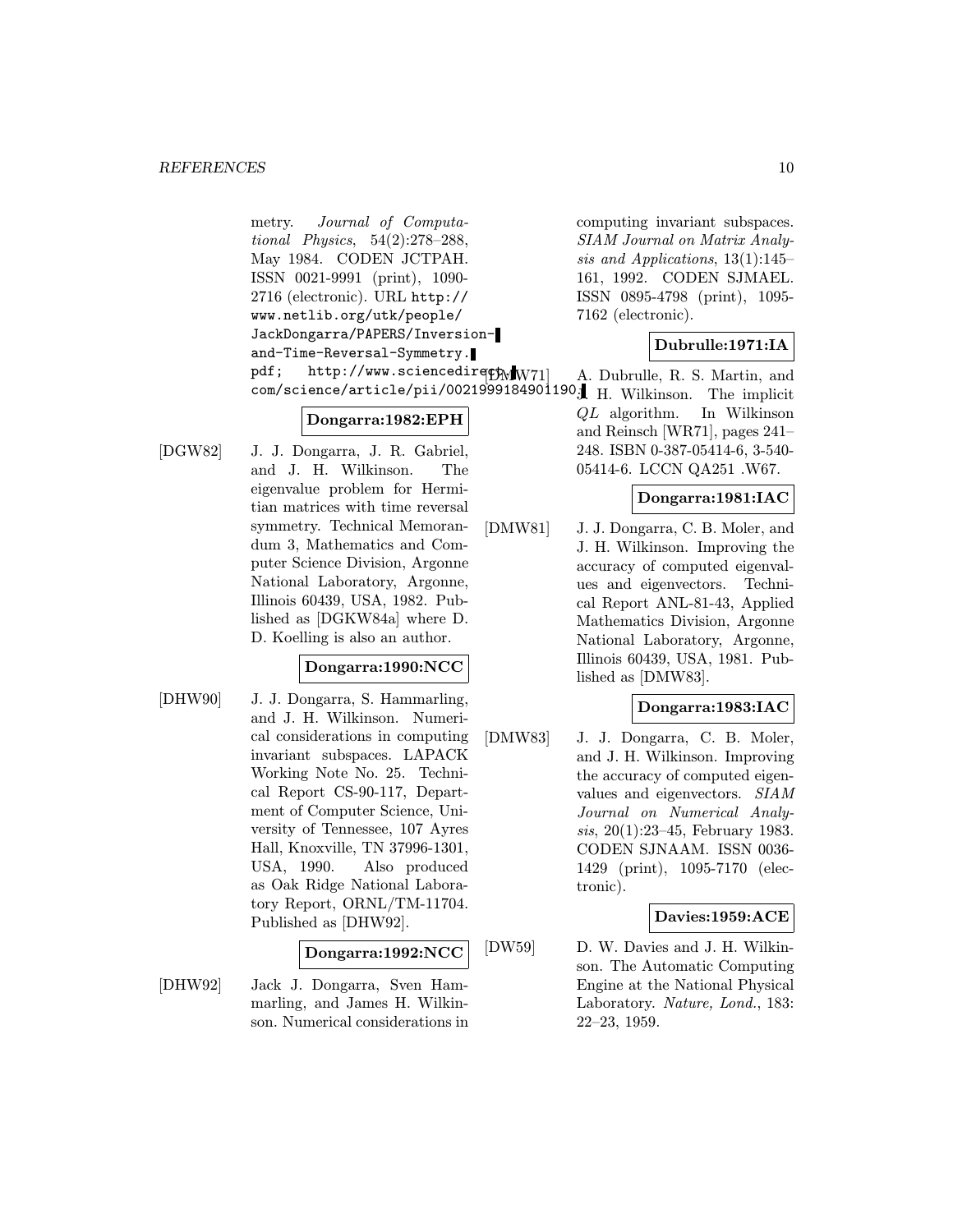# Evans:1974:SNM

[Eva74] D. J. Evans, editor. Software for Numerical Mathematics. Academic Press, New York, NY, USA, 1974. ISBN 0-12- 243750-0. LCCN QA297 .S591. Proceedings of the IMA Conference, Loughborough University of Technology, 1973.

# Evans:1976:IJH

[Eva76] Christopher Evans. Interview with J. H. Wilkinson, page ?? Number 10 in Pioneers of Computing, 60-Minute Recordings of Interviews. Science Museum, London, UK, 1976.

# Fox:1948:NSA

[FHW48a] L. Fox, H. D. Huskey, and J. H. Wilkinson. Notes on the solution of algebraic linear simultaneous equations. Quarterly Journal of Mechanics and Applied Mathematics, 1:149–173, 1948. CO-DEN QJMMAV. ISSN 0033- 5614 (print), 1464-3855 (electronic).

# Fox:1948:SAL

[FHW48b] L. Fox, H. D. Huskey, and J. H. Wilkinson. The solution of algebraic linear simultaneous equations by punched card methods. Maths, National Physical Laboratory, Teddington, Middlesex TW11 0LW, UK, 1948.

#### Fox:1987:JHW

[Fox87a] L. Fox. James Hardy Wilkinson: 27 September 1919–5 October 1986. Biographical Mem-

oirs of Fellows of the Royal Society, 33:671–708, December 1987. CODEN BMFRA3. ISSN 0080- 4606 (print), 1748-8494 (electronic). URL http://www. jstor.org/stable/769967.

# Fox:1987:ODJ

[Fox87b] Leslie Fox. Obituary: Dr. J. H. Wilkinson, F.R.S. The Computer Journal, 30(1):1, 1987. CODEN CMPJA6. ISSN 0010-4620 (print), 1460- 2067 (electronic). URL http: //www3.oup.co.uk/computer\_ journal/hdb/Volume\_30/Issue\_ 01/tiff/1.tif.

# Ferreira:2020:EWM

[FP20] Carla Ferreira and Beresford Parlett. Eigenpairs of Wilkinson matrices. SIAM Journal on Matrix Analysis and Applications, 41(3):1388–1415, ???? 2020. CODEN SJMAEL. ISSN 0895- 4798 (print), 1095-7162 (electronic).

# Fox:1975:F

[FW75] L. Fox and J. H. Wilkinson. Foreward. In The NAG Library Manual, pages 1–3. The Numerical Algorithms Group Ltd, Wilkinson House, Jordan Hill Road, Oxford OX2 8DR, UK, 1975.

# Grau:1966:BRB

[Gra66] A. A. Grau. Book review: Rounding Errors in Algebraic Processes (J. H. Wilkinson). SIAM Review, 8(3):397–398, ???? 1966. CODEN SIREAD.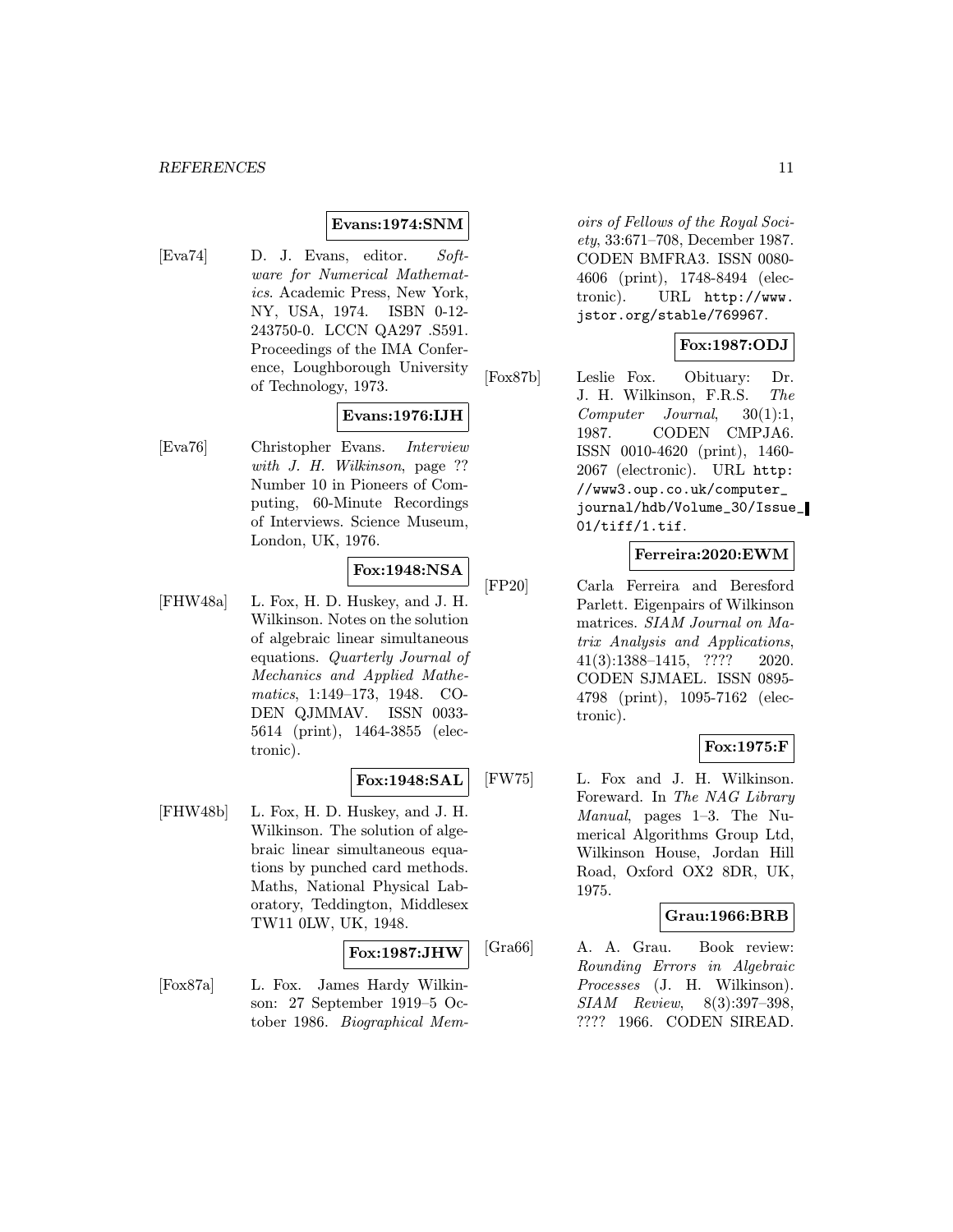ISSN 0036-1445 (print), 1095- 7200 (electronic).

# Golub:1972:LAS

[GUW72] G. H. Golub, R. Underwood, and J. H. Wilkinson. The Lanczos algorithm for the symmetric  $Ax = \lambda Bx$  problem. Technical Report CS-72-270, Computer Science Department, Stanford University, Stanford, California 94305, USA, 1972.

# Golub:1966:IRL

[GW66a] G. H. Golub and J. H. Wilkinson. Iterative refinement of least square solution. In Proceedings of the IFIP Congress 65, Volume 2, pages 606–607. International Federation for Information Processing (IFIP), 1966.

# Golub:1966:NIR

[GW66b] G. H. Golub and J. H. Wilkinson. Note on the iterative refinement of least squares solution. Numerische Mathematik, 9(2): 139–148, December 1966. CO-DEN NUMMA7. ISSN 0029- 599X (print), 0945-3245 (electronic).

# Golub:1975:ICE

[GW75] G. H. Golub and J. H. Wilkinson. Ill-conditioned eigensystems and the computation of the Jordan canonical form. Technical Report STAN-CS-75-478, Computer Science Department, Stanford University, Stanford, California 94305, USA, 1975. Published as [GW76].

# Golub:1976:ICE

[GW76] G. H. Golub and J. H. Wilkinson. Ill-conditioned eigensystems and the computation of the Jordan canonical form. SIAM Review, 18(4):578–619, 1976. CODEN SIREAD. ISSN 0036- 1445 (print), 1095-7200 (electronic).

# Hammarling:2019:CCJ

[HH19a] Sven Hammarling and Nick Higham. Celebrating the centenary of James H. Wilkinson's birth. Web site and conference, May 29–30, 2019. URL https:/ /nla-group.org/2019/01/21/ celebrating-the-centenaryof-james-h-wilkinsons-birth/ .

# Hammarling:2019:WQ

[HH19b] Sven Hammarling and Nick Higham. Wilkinson quotes. Web site, May 13, 2019. URL https://nla-group.org/ 2019/05/13/wilkinson-quotes/

.

# Hammarling:2019:CJH

[HH19c] Sven J. Hammarling and Nicholas J. Higham. Celebrating James Hardy Wilkinson. Mathematics Today, 55(4):131, 2019. ISSN 1361-2042.

# Hammarling:2019:HAN

[HHT19] Sven Hammarling, Nick Higham, and Françoise Tisseur. Highlights of Advances in Numerical Linear Algebra Conference. Web site., June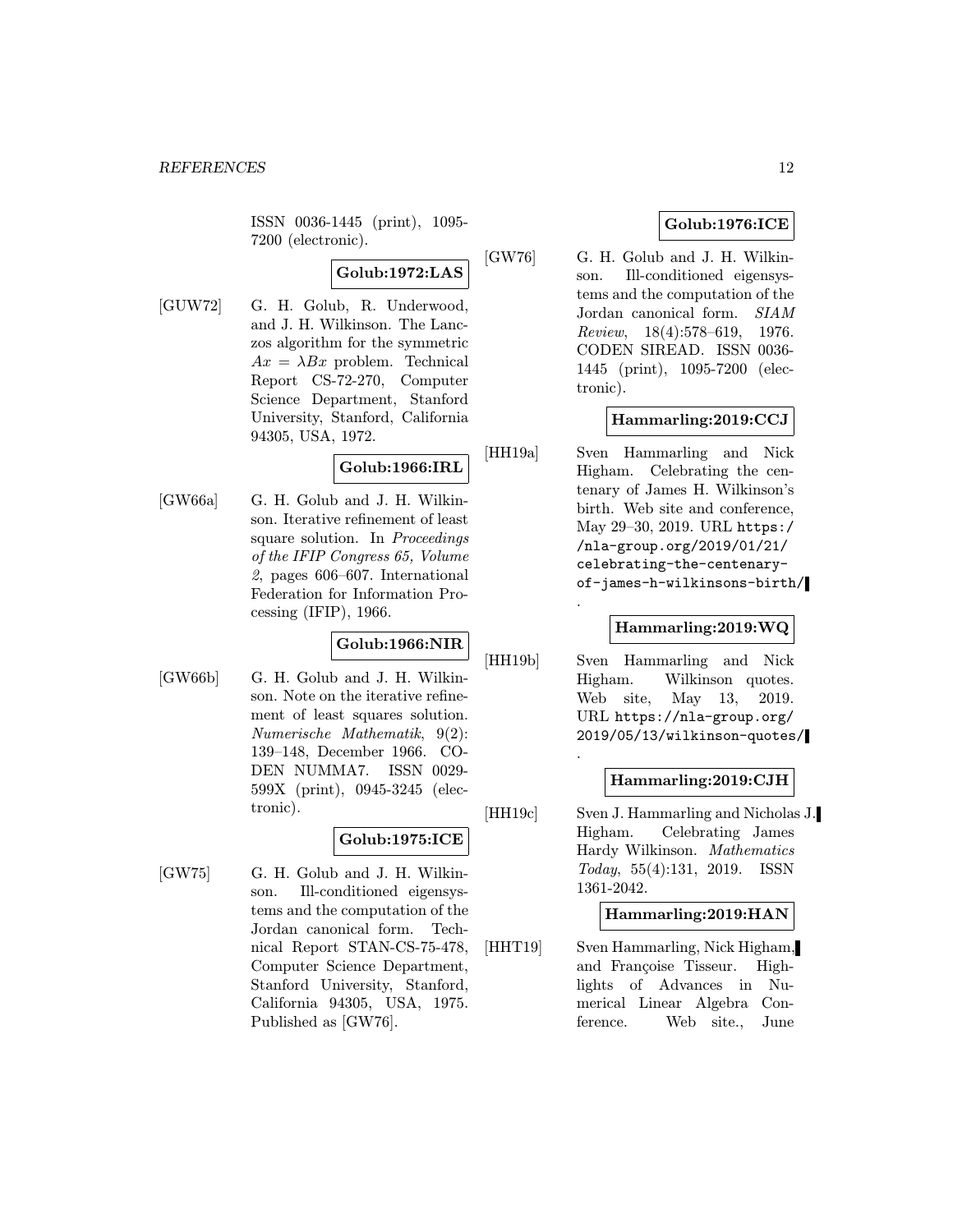19, 2019. URL https:/ /nla-group.org/2019/06/19/ highlights-of-advances-innumerical-linear-algebraconference/.

# Hartree:1948:DCM

[HNW<sup>+</sup>48] D. R. Hartree, M. H. A. Newman, M. V. Wilkes, F. C. Williams, J. H. Wilkinson, and A. D. Booth. A discussion on computing machines. Proceedings of the Royal Society of London. Series A, Mathematical and physical sciences, 195 (1042):265–287 (2 plates), December 22, 1948. CODEN PRLAAZ. ISSN 0080-4630. URL http://www.jstor.org/ stable/98328.

# Householder:1970:NGI

[HVW70] Alston S. Householder, Richard S. Varga, and James H. Wilkinson. A note on Gerschgorin's inclusion theorem for eigenvalues of matrices. Numerische Mathematik, 16:141–144, 1970. CO-DEN NUMMA7. ISSN 0029- 599X (print), 0945-3245 (electronic).

# Hammarling:1976:PBL

[HW76a] S. Hammarling and J. H. Wilkinson. The practical behaviour of linear iterative methods with particular reference to S.O.R. Technical Report NAC 69, National Physical Laboratory, Teddington, Middlesex TW11 0LW, UK, 1976.

# Hartnell:1976:PFM

[HW76b] B. L. Hartnell and H. C. Williams, editors. Proceedings of the Fifth Manitoba Conference on Numerical Mathematics, October  $1-\frac{4}{7}$ , 1975, number 16 in Congressus numerantium. Utilitas Mathematica Publishers, Winnipeg, Manitoba, Canada, 1976. ISBN 0-919628-16-8. LCCN QA297 .M33 1975.

# Hammarling:1980:LSA

[HW80] S. Hammarling and J. H. Wilkinson. On linear systems arising from finite difference approximations to elliptic differential equations. Technical Report DNACS 34/80, National Physical Laboratory, Teddington, Middlesex TW11 0LW, UK, 1980.

# I:1970:BRJ

[I.70] E. I. Book review: J. A. Wilkinson, Rundungsfehler, translated from English into German by G. Goos, Springer-Verlag, New York, 1969, x + 208 pp., 21 cm. Price \$3.70 (paperbound). Mathematics of Computation, 24(109):229–230, January 1970. CODEN MCMPAF. ISSN 0025- 5718 (print), 1088-6842 (electronic). URL http://www. jstor.com/stable/2004899.

# ICM:1974:PIC

[ICM75] Proceedings of the International Congress of Mathematicians, Vancouver, Canada, August 21– 29, 1974. Canadian Mathemati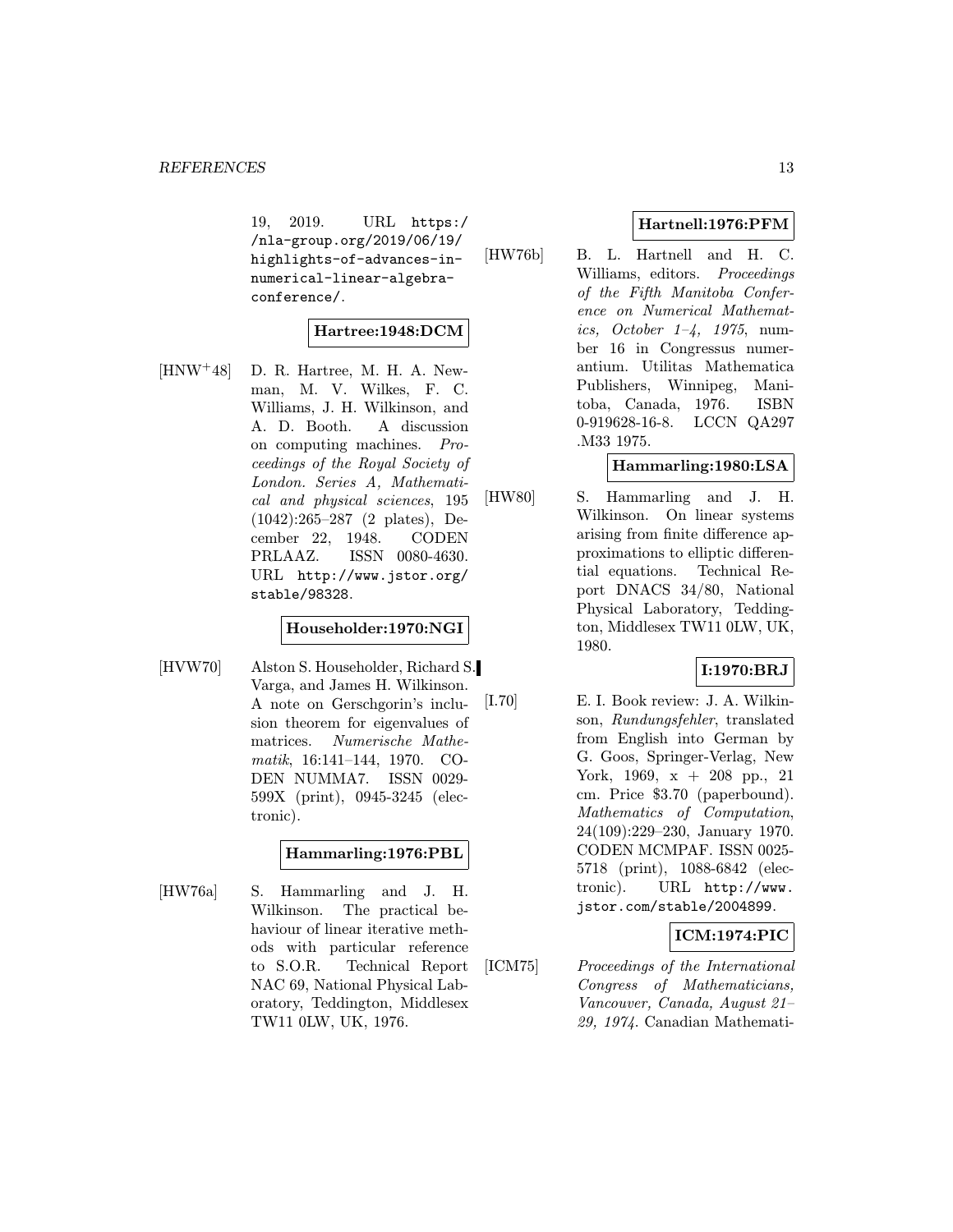cal Congress, Montréal, Québec, Canada, 1975. ISBN 0-8218- 3059-7. LCCN QA3 .A572.

# Iserles:1987:SAN

[IP87] A. Iserles and M. J. D. Powell, editors. State of the Art in Numerical Analysis. Proceedings of the Joint IMA/SIAM Conference held at the University of Birmingham, 14–18 April 1986, volume 9 of The Institute of Mathematics and Its Applications conference series; new series. Oxford University Press, Walton Street, Oxford OX2 6DP, UK, 1987. ISBN 0-19-853614-3. LCCN QA297.J65 1986. URL http: //www.gbv.de/dms/hbz/toc/ ht002967923.pdf; http:// zbmath.org/?q=an:0611.00024.

# Jacobs:1976:SAN

[Jac76] David A. H. Jacobs, editor. The state of the art in numerical analysis: Proceedings of the Conference on the State of the Art in Numerical Analysis held at the University of York, April 12th–15th, 1976. Academic Press, New York, NY, USA, 1976. ISBN 0-12-378650-9. LCCN QA297 .C6461 1976.

# Jacobs:1978:NSN

[Jac78] D. A. H. Jacobs, editor. Numerical software, needs and availability: proceedings of the Conference on Applications of Numerical Software, Needs and Availability, held at the University of Sussex, September 19th–22nd,

1977. Academic Press, New York, NY, USA, 1978. ISBN 0- 12-378660-6. LCCN QA297 C74 1977. UK£11.60.

# Jacobson:1962:SEA

[JRW62] A. W. Jacobson, S. Rosen, and J. H. Wilkinson. Scientific and engineering applications of digital computers. In H. D. Huskey and G. A. Korn, editors, Computer Handbook, pages 21:2– 21:13. McGraw-Hill, New York, 1962. Section 2.1.

# Metropolis:1980:HCT

[MHR80] Nicholas Metropolis, Jack Howlett, and Gian-Carlo Rota, editors. A History of Computing in the Twentieth Century: a Collection of Essays. Academic Press, New York, NY, USA, 1980. ISBN 0-12-491650-3, 1-4832-9668-7 (ebook). LCCN QA75.5 .I63 1976. Original versions of these papers were presented at the International Research Conference on the History of Computing, held at the Los Alamos Scientific Laboratory, 10–15 June 1976.

# Martin:1965:SDPb

[MPW65] R. S. Martin, G. Peters, and J. H. Wilkinson. Symmetric decomposition of a positive definite matrix. Numerische Mathematik, 7(5):362–383, October 1965. CODEN NUMMA7. ISSN 0029-599X (print), 0945-3245 (electronic). Also in [WR71, pp.  $9 - 30$ .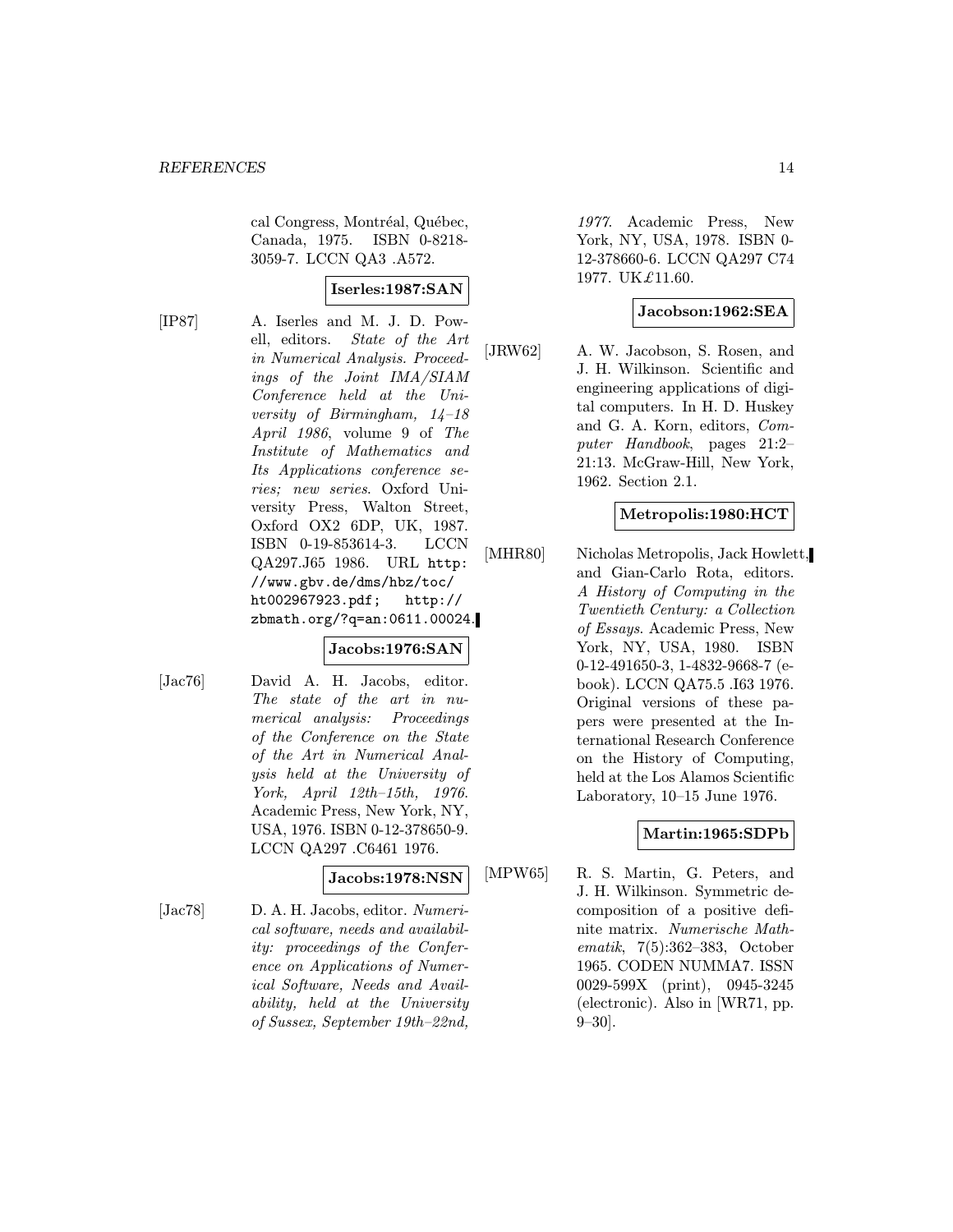# Martin:1966:IRS

[MPW66] R. S. Martin, G. Peters, and J. H. Wilkinson. Iterative refinement of the solution of a positive definite system of equations. Numerische Mathematik, 8(3):203–216, May 1966. CO-DEN NUMMA7. ISSN 0029- 599X (print), 0945-3245 (electronic). Also in [WR71, pp. 31– 44].

# Martin:1970:ARH

[MPW70] R. S. Martin, G. Peters, and J. H. Wilkinson. The QR algorithm for real Hessenberg matrices. Numerische Mathematik, 14(3):219–231, February 1970. CODEN NUMMA7. ISSN 0029- 599X (print), 0945-3245 (electronic). Also in [WR71, pp. 359– 371].

#### Martin:1971:ARH

[MPW71a] R. S. Martin, G. Peters, and J. H. Wilkinson. The QR algorithm for real Hessenberg matrices. In Wilkinson and Reinsch [WR71], pages 359– 371. ISBN 0-387-05414-6, 3-540- 05414-6. LCCN QA251 .W67.

# Martin:1971:IRS

[MPW71b] R. S. Martin, G. Peters, and J. H. Wilkinson. Iterative refinement of the solution of a positive definite system of equations. In Wilkinson and Reinsch [WR71], pages 31–44. ISBN 0-387-05414- 6, 3-540-05414-6. LCCN QA251 .W67.

# Martin:1971:SDPa

[MPW71c] R. S. Martin, G. Peters, and J. H. Wilkinson. Symmetric decomposition of a positive definite matrix. In Wilkinson and Reinsch [WR71], pages 9– 30. ISBN 0-387-05414-6, 3-540- 05414-6. LCCN QA251 .W67.

# Martin:1968:HTS

[MRW68] R. S. Martin, C. Reinsch, and J. H. Wilkinson. Householder's tridiagonalization of a symmetric matrix. Numerische Mathematik, 11(3):181–195, March 1968. CODEN NUMMA7. ISSN 0029-599X (print), 0945-3245 (electronic). Also in [WR71, pp. 212–226].

# Martin:1970:ABS

[MRW70] R. S. Martin, C. Reinsch, and J. H. Wilkinson. The QR algorithm for band symmetric matrices. Numerische Mathematik,  $16(2):85-92$ , November 1970. CODEN NUMMA7. ISSN 0029-599X (print), 0945-3245 (electronic). See also [WR71, pp. 266–272].

# Martin:1971:ABS

[MRW71a] R. S. Martin, C. H. Reinsch, and J. H. Wilkinson. The QR algorithm for band symmetric matrices. In Wilkinson and Reinsch [WR71], pages 266– 272. ISBN 0-387-05414-6, 3-540- 05414-6. LCCN QA251 .W67.

# Martin:1971:HTS

[MRW71b] R. S. Martin, C. H. Reinsch, and J. H. Wilkinson. House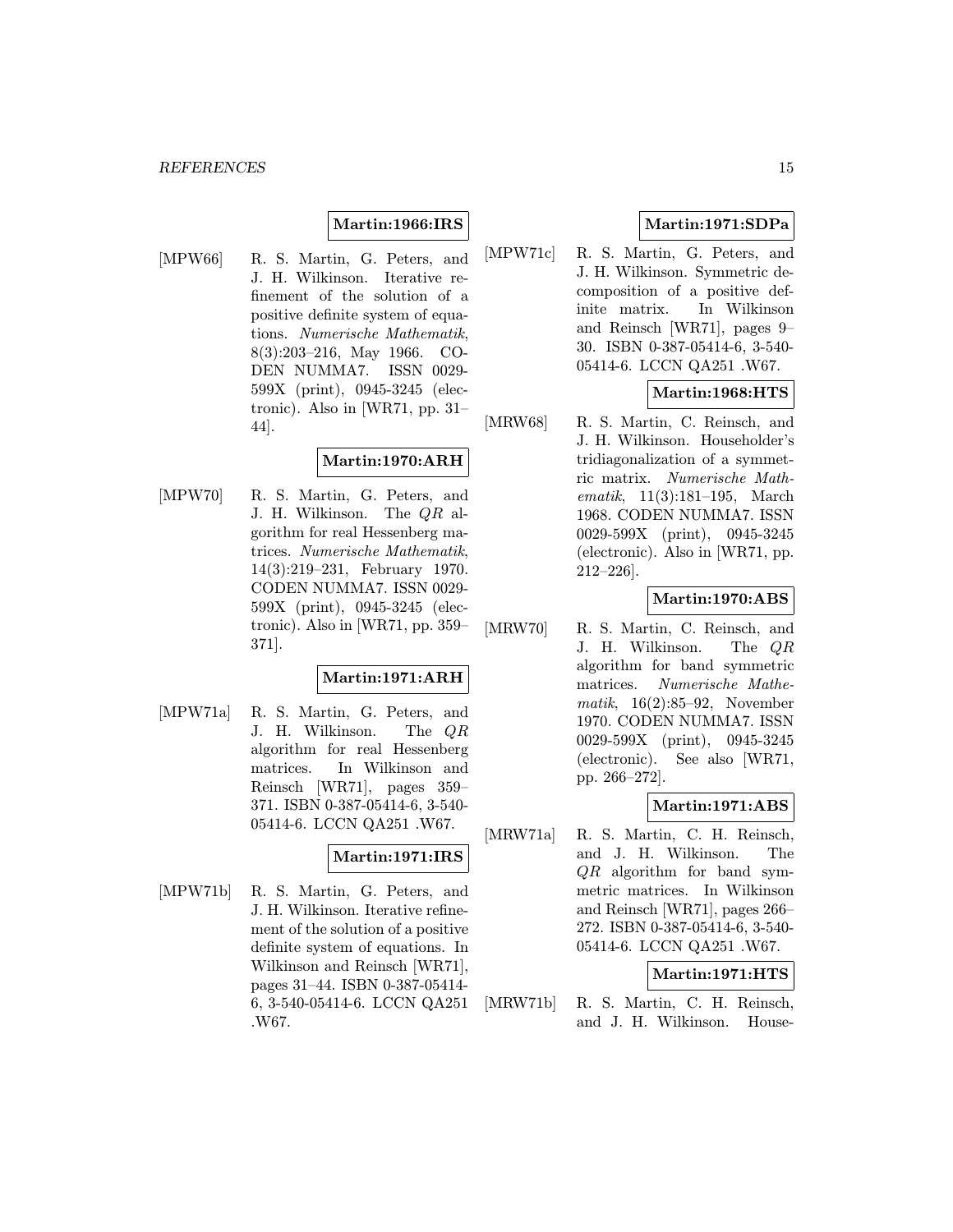holder's tridiagonalization of a symmetric matrix. In Wilkinson and Reinsch [WR71], pages 212– 226. ISBN 0-387-05414-6, 3-540- 05414-6. LCCN QA251 .W67.

# Metropolis:1963:PFS

[MTTT63] N. Metropolis, A. H. Taub, John Todd, and C. B. Tompkins, editors. Experimental arithmetic, high speed computing and mathematics: Proceedings of the fifteenth Symposium in Applied Mathematics of the American Mathematical Society held in Chicago, Illinois, April 12–14, 1962 and Atlantic City, New Jersey, April 16-19, 1962, volume 15. American Mathematical Society, Providence, RI, USA, 1963. LCCN QA297 .S987 1962.

# Martin:1965:SDPa

[MW65] R. S. Martin and J. H. Wilkinson. Symmetric decomposition of positive definite band matrices. Numerische Mathematik, 7 (5):355–361, October 1965. CO-DEN NUMMA7. ISSN 0029- 599X (print), 0945-3245 (electronic). Also in [WR71, pp. 50– 56].

# Martin:1967:SSU

[MW67] R. S. Martin and J. H. Wilkinson. Solution of symmetric and unsymmetric band equations and the calculation of eigenvectors of band matrices. Numerische Mathematik, 9(4): 279–301, February 1967. CO-DEN NUMMA7. ISSN 0029- 599X (print), 0945-3245 (elec-

tronic). Also in [WR71, pp. 70– 92].

# Martin:1968:RSE

[MW68a] R. S. Martin and J. H. Wilkinson. Reduction of the symmetric eigenproblem  $Ax = \lambda Bx$ and related problems to standard form. Numerische Mathematik,  $11(2):99-110$ , February 1968. CODEN NUMMA7. ISSN 0029-599X (print), 0945-3245 (electronic). Also in [WR71, pp. 303–314].

# Martin:1968:SRG

[MW68b] R. S. Martin and J. H. Wilkinson. Similarity reduction of a general matrix to Hessenberg form. Numerische Mathematik, 12(5):349–368, December 1968. CODEN NUMMA7. ISSN 0029- 599X (print), 0945-3245 (electronic). Also in [WR71, pp. 339– 358].

# Martin:1968:IA

[MW68c] Roger S. Martin and J. H. Wilkinson. The implicit QL algorithm. Numerische Mathematik, 12(5):377–383, December 1968. CODEN NUMMA7. ISSN 0029-599X (print), 0945- 3245 (electronic). Also in [WR71, pp. 241–248], where A. A. Dubrulle and is listed as the lead author.

# Martin:1968:MAC

[MW68d] Roger S. Martin and J. H. Wilkinson. The modified LR algorithm for complex Hessenberg matrices. Numerische Mathematik, 12(5):369–376, December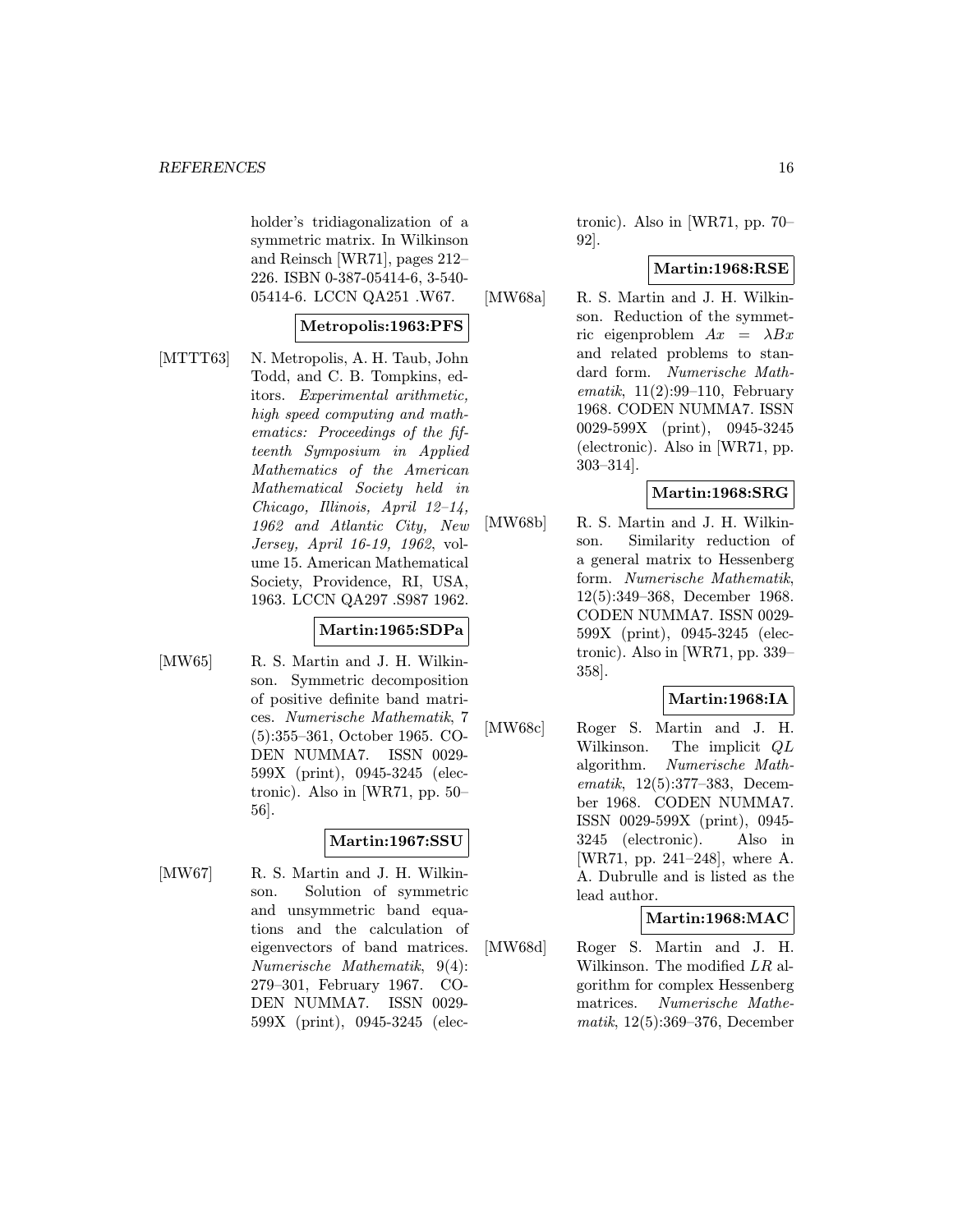1968. CODEN NUMMA7. ISSN 0029-599X (print), 0945-3245 (electronic). Also in [WR71, pp. 396–403].

# Martin:1971:MAC

[MW71a] R. S. Martin and J. H. Wilkinson. The modified LR algorithm for complex Hessenberg matrices. In Wilkinson and Reinsch [WR71], pages 396– 403. ISBN 0-387-05414-6, 3-540- 05414-6. LCCN QA251 .W67.

# Martin:1971:RSE

[MW71b] R. S. Martin and J. H. Wilkinson. Reduction of the symmetric eigenproblem  $Ax = \lambda Bx$ and related problems to standard form. In Wilkinson and Reinsch [WR71], pages 303– 314. ISBN 0-387-05414-6, 3-540- 05414-6. LCCN QA251 .W67.

# Martin:1971:SRG

[MW71c] R. S. Martin and J. H. Wilkinson. Similarity reduction of a general matrix to Hessenberg form. In Wilkinson and Reinsch [WR71], pages 339– 358. ISBN 0-387-05414-6, 3-540- 05414-6. LCCN QA251 .W67.

# Martin:1971:SSU

[MW71d] R. S. Martin and J. H. Wilkinson. Solution of symmetric and unsymmetric band equations and the calculation of eigenvectors of band matrices. In Wilkinson and Reinsch [WR71], pages 70–92. ISBN 0-387-05414- 6, 3-540-05414-6. LCCN QA251 .W67.

# Martin:1971:SDPb

[MW71e] R. S. Martin and J. H. Wilkinson. Symmetric decomposition of positive definite band matrices. In Wilkinson and Reinsch [WR71], pages 50–56. ISBN 0-387-05414-6, 3-540-05414-6. LCCN QA251 .W67.

# Meek:1981:PTM

[MW81] D. S. Meek and Hugh C. Williams, editors. Proceedings of the tenth Manitoba Conference on Numerical Mathematics and Computing, October 1–4, 1980, volume 30–31 of Congressus Numerantium. Utilitas Mathematica Publishers, Winnipeg, Manitoba, Canada, 1981. ISBN 0- 919628-30-3 (vol. 1) 0-919628- 31-1 (vol. 2). ISSN 0384-9864.

# Nash:1990:HSC

[Nas90] Stephen G. Nash, editor. A History of Scientific Computing, ACM Press history series. Addison-Wesley and ACM Press, Addison-Wesley and New York, NY 10036, USA, 1990. ISBN 0-201- 50814-1. LCCN QA76.17 .H59 1990.

# Nash:1985:BC

[NW85] J. C. Nash and J. H. Wilkinson. The birth of a computer. BYTE Magazine, 10(2):177–??, ???? 1985. CODEN BYTEDJ. ISSN 0360-5280 (print), 1082- 7838 (electronic).

# Oettli:1964:ASL

[OPW64] W. Oettli, W. Prager, and J. H. Wilkinson. Admissible solu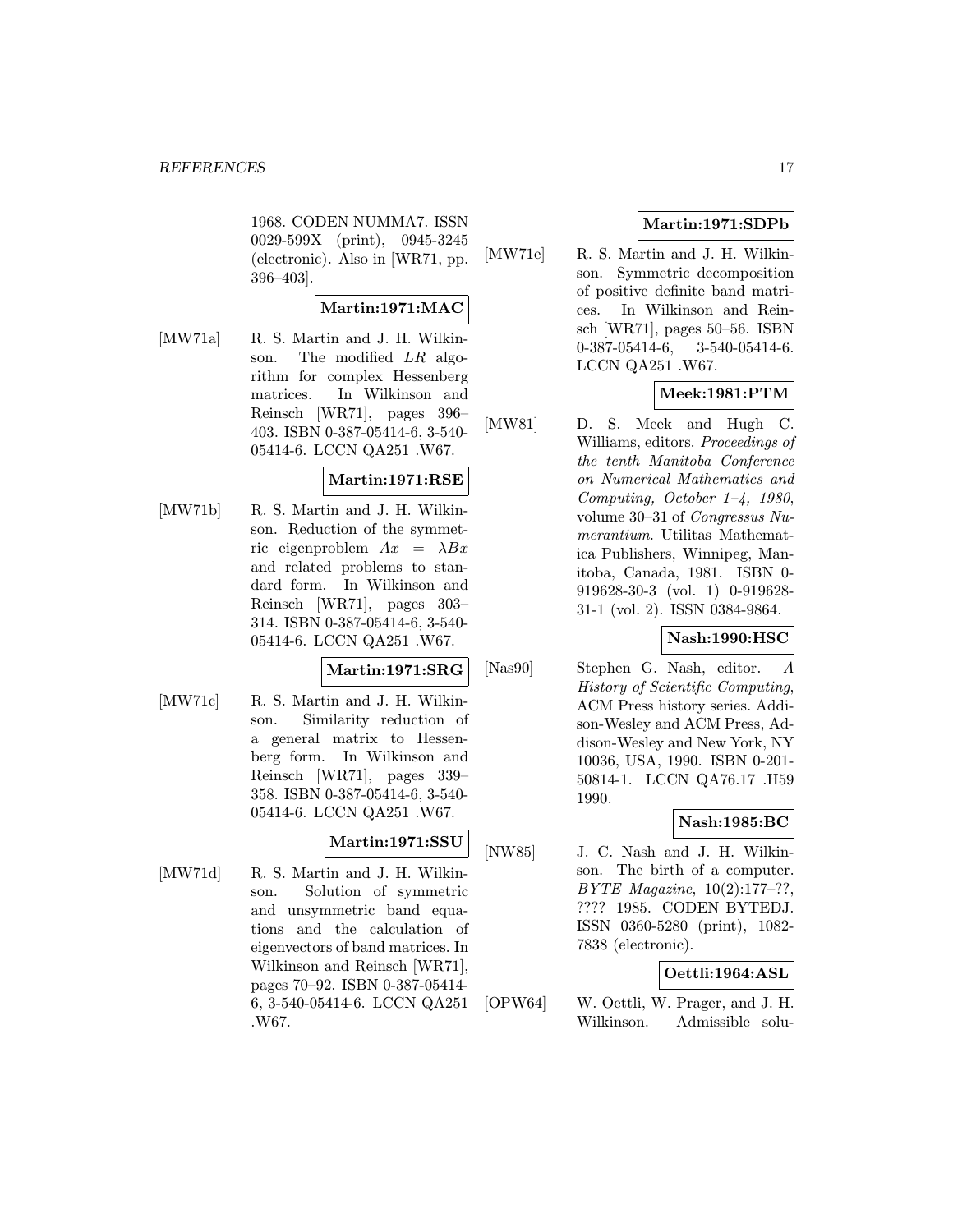tions of linear systems with not sharply defined coefficients. Research Paper RZ-166, IBM Research Division, IBM Zurich Research Laboratory, Rüschlikon, Zurich, Switzerland, 1964. Published as [OPW65].

# Oettli:1965:ASL

[OPW65] W. Oettli, W. Prager, and J. H. Wilkinson. Admissible solutions of linear systems with not sharply defined coefficients. SIAM J. Num. Anal., 2:291–299, 1965.

# Olver:1982:PEB

[OW82] F. W. J. Olver and J. H. Wilkinson. A posteriori error bounds for Gaussian elimination. IMA Journal of Numerical Analysis, 2(4):377–406, 1982. CODEN IJ-NADH. ISSN 0272-4979 (print), 1464-3642 (electronic).

# Parlett:1966:BRB

[Par66] B. N. Parlett. Book review: The Algebraic Eigenvalue Problem (J. H. Wilkinson). SIAM Review, 8(4):543–545, ???? 1966. CODEN SIREAD. ISSN 0036- 1445 (print), 1095-7200 (electronic).

# Partlett:1972:BRB

[Par72] B. Partlett. Book review: Handbook for Automatic Computation, Vol. II, Linear Algebra (J. H. Wilkinson and C. Reinsch). SIAM Review, 14(4):658–661, ???? 1972. CODEN SIREAD. ISSN 0036-1445 (print), 1095- 7200 (electronic).

# Parlett:1987:CJH

[Par87] Beresford N. Parlett. A contribution of J. H. Wilkinson to numerical analysis. Technical Report PAM-372, Center for Pure and Applied Mathematics, University of California, Berkeley, Berkeley, CA, USA, April 1987.

# Parlett:1990:CJH

[Par90] B. N. Parlett. The contribution of J. H. Wilkinson to numerical analysis. In Nash [Nas90], pages 17–30. ISBN 0-201-50814- 1. LCCN QA76.17 .H59 1990.

# Powell:1977:CDJ

[Pow77] M. J. D. Powell, editor. The Contribution of Dr. J. H. Wilkinson to numerical analysis: Proceedings of a symposium ... held in London on July 6th, 1977, number 19 in IMA Symposium Proceedings. Institute of Mathematics and its Applications, Southend-on-Sea, UK, 1977. LCCN QA297.C66 1978.

# Peters:1969:EBS

[PW69] G. Peters and J. H. Wilkinson. Eigenvalues of  $Ax =$  $\lambda Bx$  with band symmetric A and B. The Computer Journal, 12(4):398-404, November 1969. CODEN CMPJA6. ISSN 0010-4620 (print), 1460- 2067 (electronic). URL http: //www3.oup.co.uk/computer\_ journal/hdb/Volume\_12/Issue\_ 04/120397.sgm.abs.html; http://www3.oup.co.uk/computer\_ journal/hdb/Volume\_12/Issue\_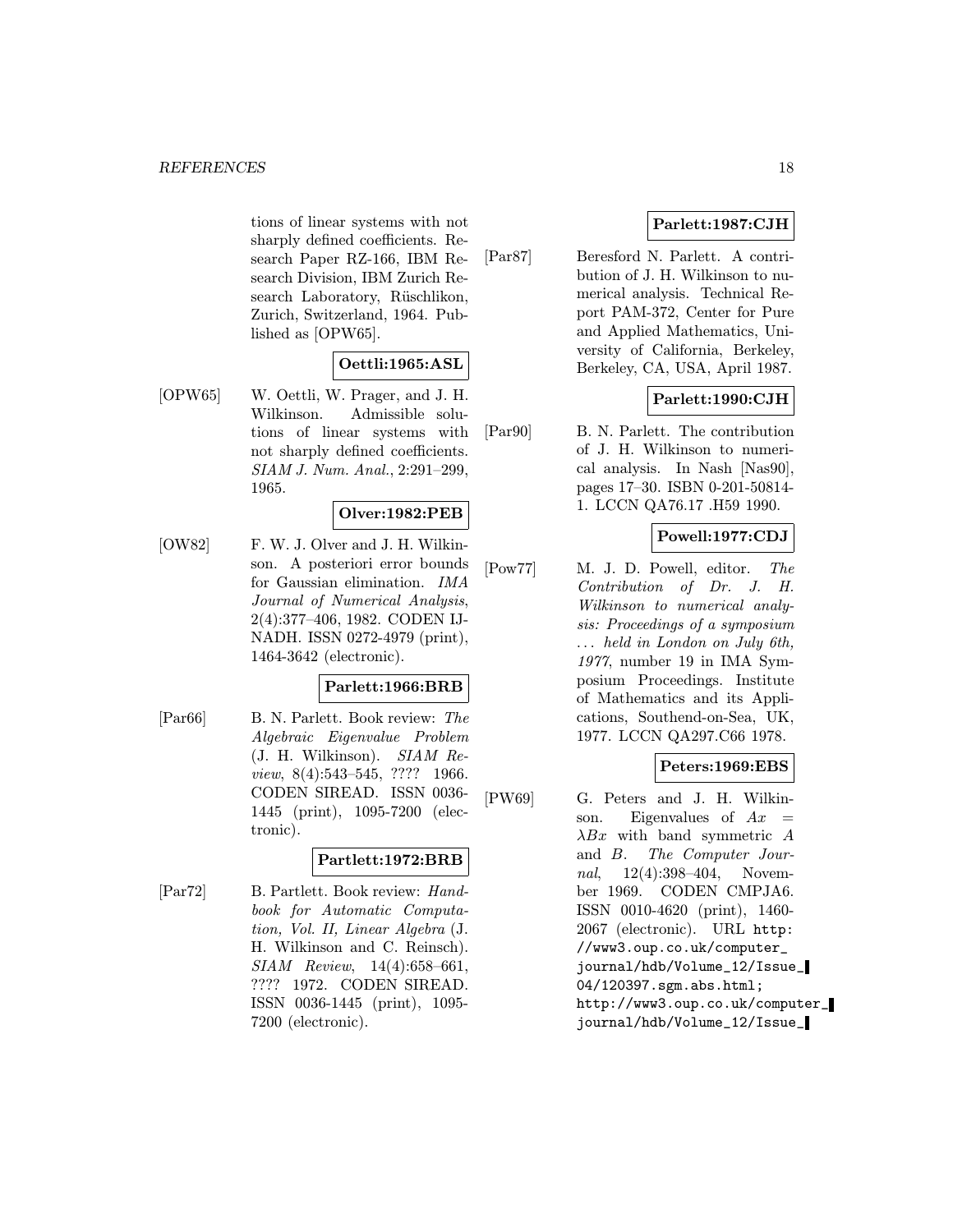04/tiff/398.tif; http:/ /www3.oup.co.uk/computer\_ journal/hdb/Volume\_12/Issue\_ 04/tiff/399.tif; http:/ /www3.oup.co.uk/computer\_ journal/hdb/Volume\_12/Issue\_ 04/tiff/400.tif; http:/ /www3.oup.co.uk/computer\_ journal/hdb/Volume\_12/Issue\_ 04/tiff/401.tif; http:/ /www3.oup.co.uk/computer\_ journal/hdb/Volume\_12/Issue\_ 04/tiff/402.tif; http:/ /www3.oup.co.uk/computer\_ journal/hdb/Volume\_12/Issue\_ 04/tiff/403.tif; http:/ /www3.oup.co.uk/computer\_ journal/hdb/Volume\_12/Issue\_ 04/tiff/404.tif.

# Peters:1970:GE

[PW70a] G. Peters and J. H. Wilkinson.  $Ax = \lambda Bx$  and the generalized eigenproblem. SIAM Journal on Numerical Analysis, 7:479– 492, 1970. CODEN SJNAAM. ISSN 0036-1429 (print), 1095- 7170 (electronic).

#### Peters:1970:ERC

[PW70b] G. Peters and J. H. Wilkinson. Eigenvectors of real and complex matrices by  $LR$  and  $QR$  triangularization. Numerische Mathematik, 16(3):181–204, December 1970. CODEN NUMMA7. ISSN 0029-599X (print), 0945-3245 (electronic). Also in [WR71, pp. 372–395].

# Peters:1970:LSP

[PW70c] G. Peters and J. H. Wilkinson. The least squares problem and

pseudo-inverses. The Computer Journal, 13(3):309–316, August 1970. CODEN CMPJA6. ISSN 0010-4620 (print), 1460- 2067 (electronic). URL http: //www3.oup.co.uk/computer\_ journal/hdb/Volume\_13/Issue\_ 03/130309.sgm.abs.html; http://www3.oup.co.uk/computer\_ journal/hdb/Volume\_13/Issue\_ 03/tiff/309.tif; http:/ /www3.oup.co.uk/computer\_ journal/hdb/Volume\_13/Issue\_ 03/tiff/310.tif; http:/ /www3.oup.co.uk/computer\_ journal/hdb/Volume\_13/Issue\_ 03/tiff/311.tif; http:/ /www3.oup.co.uk/computer\_ journal/hdb/Volume\_13/Issue\_ 03/tiff/312.tif; http:/ /www3.oup.co.uk/computer\_ journal/hdb/Volume\_13/Issue\_ 03/tiff/313.tif; http:/ /www3.oup.co.uk/computer\_ journal/hdb/Volume\_13/Issue\_ 03/tiff/314.tif; http:/ /www3.oup.co.uk/computer\_ journal/hdb/Volume\_13/Issue\_ 03/tiff/315.tif; http:/ /www3.oup.co.uk/computer\_ journal/hdb/Volume\_13/Issue\_ 03/tiff/316.tif.

#### Peters:1971:CSE

[PW71a] G. Peters and J. H. Wilkinson. The calculation of specified eigenvectors by inverse iteration. In Wilkinson and Reinsch [WR71], pages 418– 439. ISBN 0-387-05414-6, 3-540- 05414-6. LCCN QA251 .W67.

# Peters:1971:ERC

[PW71b] G. Peters and J. H. Wilkinson.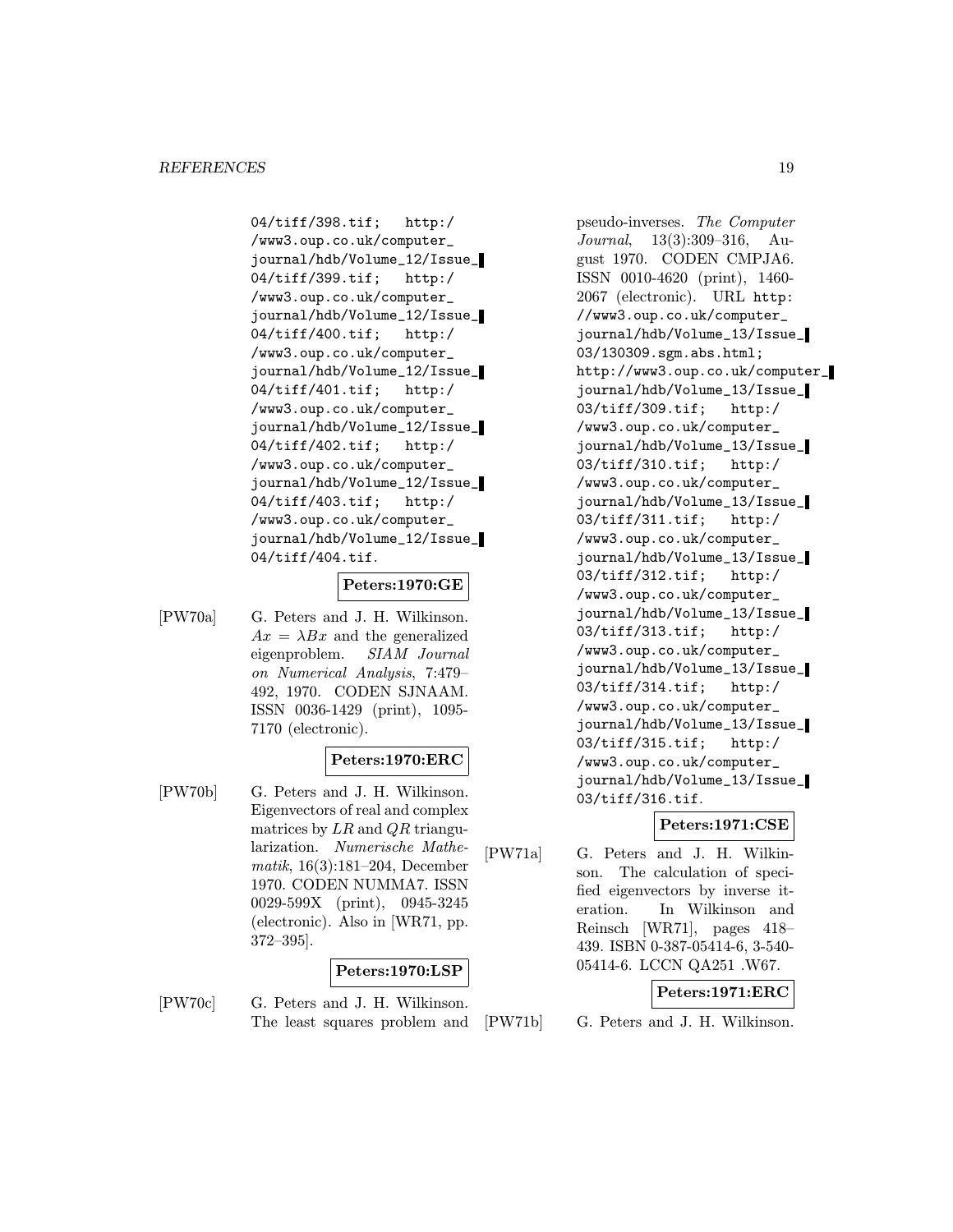Eigenvectors of real and complex matrices by LR and QR triangularizations. In Wilkinson and Reinsch [WR71], pages 372– 395. ISBN 0-387-05414-6, 3-540- 05414-6. LCCN QA251 .W67.

# Peters:1971:PPA

[PW71c] G. Peters and J. H. Wilkinson. Practical problems arising in the solution of polynomial equations. Journal of the Institute of Mathematics and its Applications, 8:16–35, 1971. CO-DEN JMTAA8. ISSN 0020-

2932.

# Peters:1974:ACE

[PW74a] G. Peters and J. H. Wilkinson. Accuracy of computed eigensystems and invariant subspaces. In Scaife [Sca74], pages 115–135. ISBN 0-12-621150-7. LCCN QA297 .S86. URL http: //catalog.hathitrust.org/ Record/000575557. Festschrift in honour of C. Lanczos commissioned by the Royal Irish Academy.

# Peters:1974:APD

[PW74b] G. Peters and J. H. Wilkinson. On an algorithm for polynomial deflation by Broyden and Ford. Technical Report NAC 55, National Physical Laboratory, Teddington, Middlesex TW11 0LW, UK, 1974.

# Peters:1974:SAS

[PW74c] G. Peters and J. H. Wilkinson. Some algorithms for the solution of the generalized symmetric

eigenvalue problem  $Au = \lambda Bu$ . Unpublished, Circa 1974. National Physical Laboratory, Teddington, Middlesex TW11 0LW, UK., 1974.

# Peters:1975:SGJ

[PW75] G. Peters and J. H. Wilkinson. On the stability of Gauss–Jordan elimination with pivoting. Communications of the ACM, 18(1):20–24, January 1975. CODEN CACMA2. ISSN 0001-0782 (print), 1557- 7317 (electronic). Collection of articles honoring Alston S. Householder.

# Peters:1979:III

[PW79] G. Peters and J. H. Wilkinson. Inverse iteration, illconditioned equations and Newton's method. SIAM Review, 21(3):339–360, 1979. CO-DEN SIREAD. ISSN 0036-1445 (print), 1095-7200 (electronic).

# Rall:1965:EDCa

[Ral65a] L. B. Rall, editor. Error in Digital Computation, volume 1. Wiley, New York, NY, USA, 1965. Proceedings of an advanced seminar conducted by the Mathematics Research Center, United States Army, at the University of Wisconsin, Madison, October 5–7, 1964.

# Rall:1965:EDCb

[Ral65b] L. B. Rall, editor. Error in Digital Computation, volume 2. Wiley, New York, NY, USA, 1965. Proceedings of an advanced sem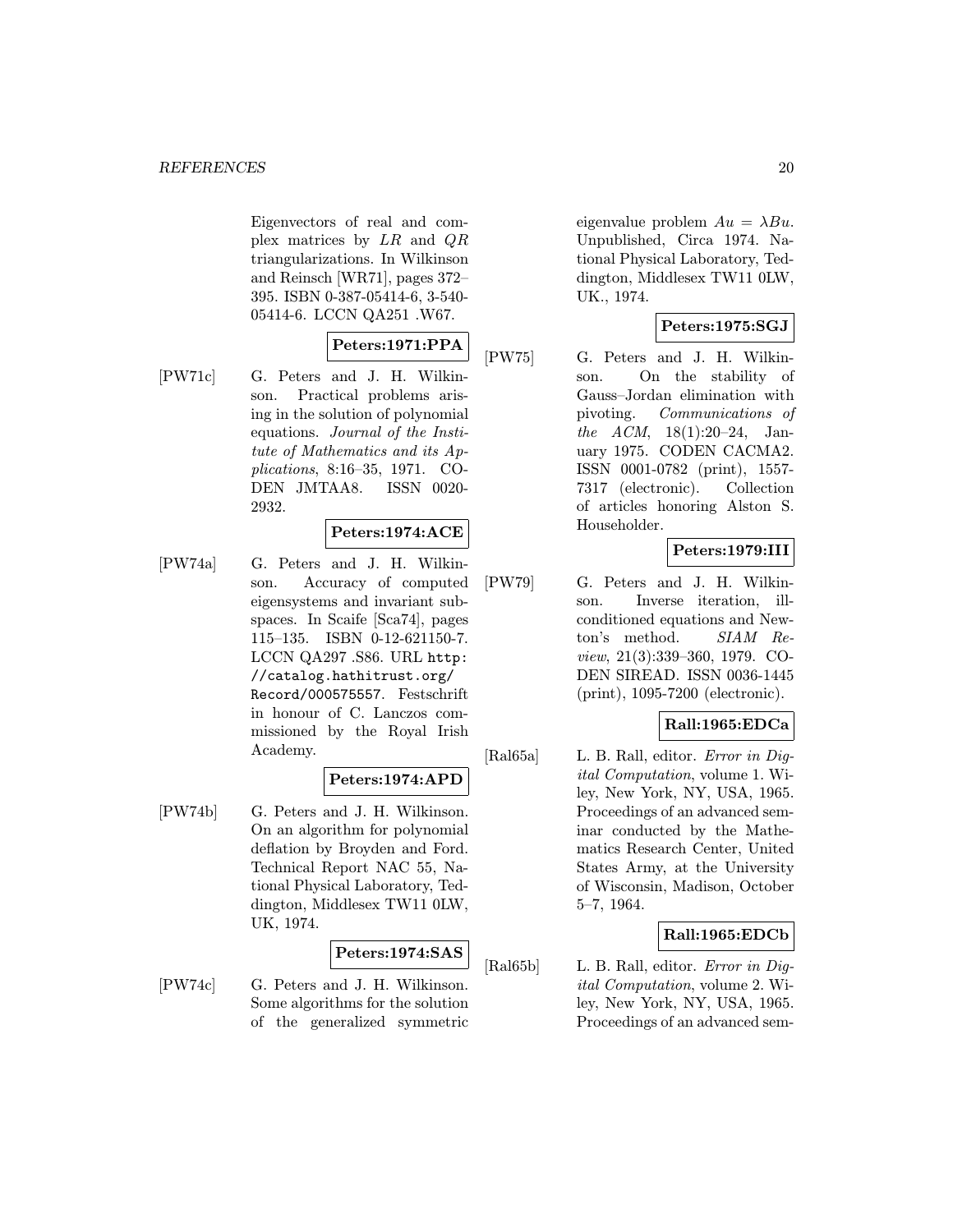inar conducted by the Mathematics Research Center, United States Army, at the University of Wisconsin, Madison, October 5–7, 1964.

# Rollett:1961:ESC

[RW61] J. S. Rollett and J. H. Wilkinson. An efficient scheme for the co-diagonalization of a symmetric matrix by Givens' method in a computer with a two-level store. The Computer Journal, 4(2):177–180, July 1961. CODEN CMPJA6. ISSN 0010-4620 (print), 1460- 2067 (electronic). URL http: //www3.oup.co.uk/computer\_ journal/hdb/Volume\_04/Issue\_ 02/040177.sgm.abs.html; http://www3.oup.co.uk/computer\_ journal/hdb/Volume\_04/Issue\_ 02/tiff/177.tif; http:/ /www3.oup.co.uk/computer\_ journal/hdb/Volume\_04/Issue\_ 02/tiff/178.tif; http:/ /www3.oup.co.uk/computer\_ journal/hdb/Volume\_04/Issue\_ 02/tiff/179.tif; http:/ /www3.oup.co.uk/computer\_ journal/hdb/Volume\_04/Issue\_ $\left[ \frac{\text{SW80b}}{\text{SW80b}} \right]$ 02/tiff/180.tif.

# Rollett:1962:LEG

[RW62] J. S. Rollett and J. H. Wilkinson. Letter to the editor: [Givens and Householder processes]. The Computer Journal, 4(4):279, January 1962. CODEN CMPJA6. ISSN 0010-4620 (print), 1460-2067 (electronic). URL http:// comjnl.oxfordjournals.org/ cgi/reprint/4/4/279; http:

//comjnl.oxfordjournals.org/ content/4/4/279.full.pdf+ html.

# Scaife:1974:SNA

[Sca74] B. K. P. (Brendan Kevin Patrick) Scaife, editor. Studies in numerical analysis: papers in honour of Cornelius Lanczos. Academic Press, New York, NY, USA, 1974. ISBN 0-12-621150- 7. xxii + 333 pp. LCCN QA297 .S86. URL http: //catalog.hathitrust.org/ Record/000575557. Published for the Royal Irish Academy.

# Symm:1980:REBa

H. J. Symm and J. H. Wilkinson. Realistic error bounds for a simple eigenvalue and its associated eigenvector. Technical Report STAN-CS-80-787, Computer Science Department, Stanford University, Stanford, California 94305, USA, 1980. Published as [SW80b].

# Symm:1980:REBb

H. J. Symm and J. H. Wilkinson. Realistic error bounds for a simple eigenvalue and its associated eigenvector. Numerische Mathematik, 35(2):113–126, June 1980. CODEN NUMMA7. ISSN 0029-599X (print), 0945-3245 (electronic).

# Symm:1981:EBC

[SW81a] H. J. Symm and J. H. Wilkinson. Error bounds for computed invariant subspaces. Research Report 81-02, Semi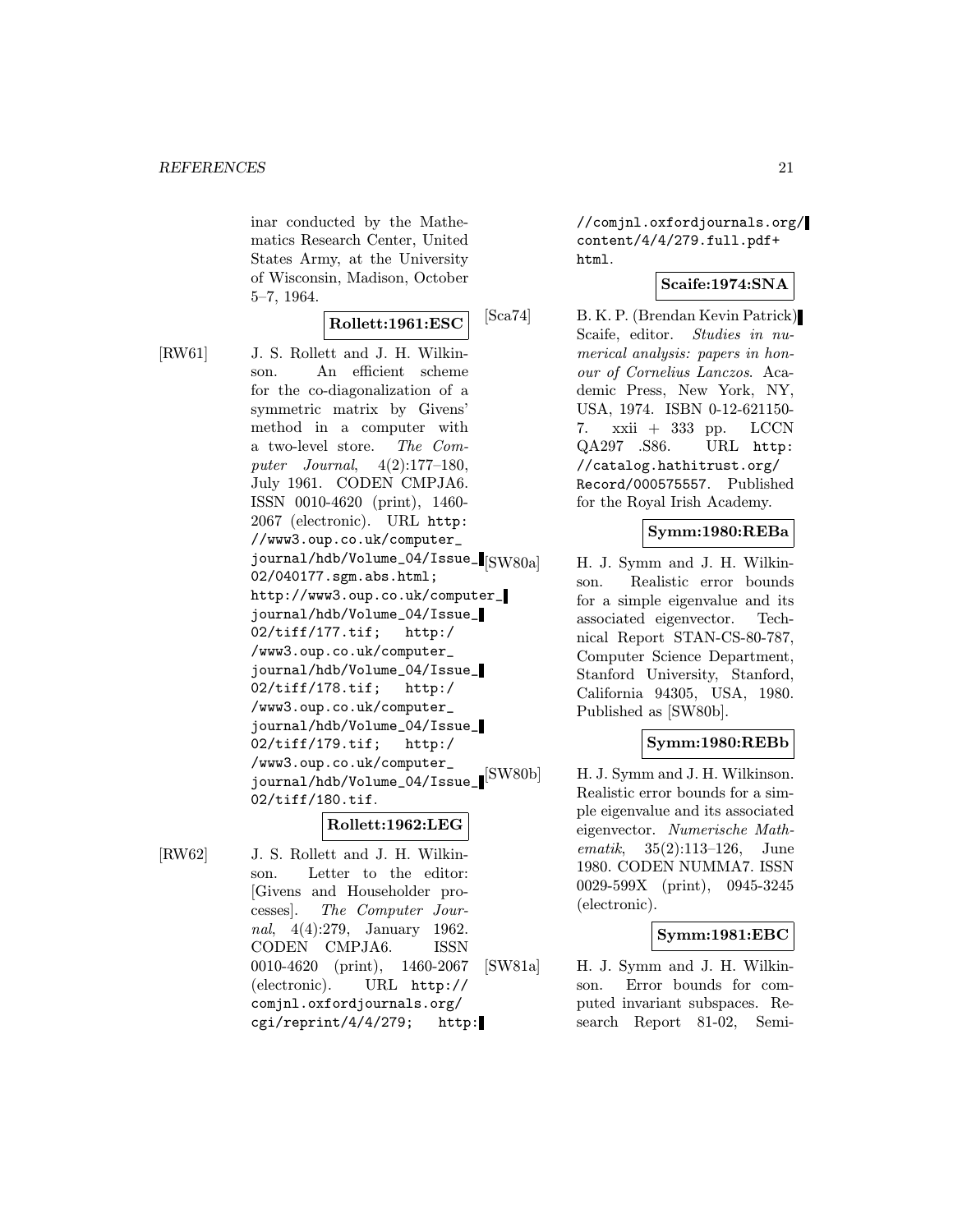nar für Angewandte Mathematik, Eidgenössische Technische Hochschule, ETH-Zentrum CH-8092 Zurich, Switzerland, 1981. Lecture presented at a Symposium in honour of H. Rutishauser, October 15–17, 1980.

# Symm:1981:ADM

[SW81b] Hilary J. Symm and J. H. Wilkinson. Almost defective matrices. In Meek and Williams [MW81], pages 89–131. ISBN 0-919628-30-3 (vol. 1) 0-919628- 31-1 (vol. 2). ISSN 0384-9864.

# Turing:2005:TWL

[TW05] Alan M. Turing and James H. Wilkinson. The Turing– Wilkinson lecture series (1946– 1947). In Copeland [Cop05], page ?? ISBN 0-19-856593- 3 (hardcover). LCCN QA75 .A43 2005. URL http:// ukcatalogue.oup.com/product/[Wil48a] 9780198565932.do; http:/ /www.oxfordscholarship.com/ oso/public/content/maths/ 9780198565932/toc.html. Edited with an introduction by B. Jack Copeland.

# Turing:2012:TWL

[TW12] Alan M. Turing and James H. Wilkinson. The Turing– Wilkinson lecture series (1946– 7) (edited with an introduction by B. Jack Copeland). In Copeland [Cop12], pages 459– 527. ISBN 0-19-960915-2 (paperback). LCCN ???? UK  $£14.99.$ 

# Watkins:2011:FA

[Wat11] David S. Watkins. Francis's algorithm. American Mathematical Monthly, 118(5):387–403, May 2011. CODEN AMMYAE. ISSN 0002-9890 (print), 1930- 0972 (electronic). URL http:// www.jstor.org/stable/info/ 10.4169/amer.math.monthly. 118.05.387.

# Williams:1989:EBC

[WCK89] M. R. Williams and Martin Campbell-Kelly, editors. The Early British Computer Conferences, volume 14 of Charles Babbage Institute Reprint Series for the History of Computing. MIT Press, Cambridge, MA, USA, 1989. ISBN 0-262-23136-0. xvi + 508 pp. LCCN QA76.17 .E171 1989.

# Wilkinson:1948:ACE

J. H. Wilkinson. The Automatic Computing Engine at the National Physical Laboratory. Proceedings of the Royal Society of London. Series A, Mathematical and physical sciences, 195 (1042):285–286, December 22, 1948. CODEN PRLAAZ. ISSN 0080-4630. URL http://www. jstor.org/stable/98328.

# Wilkinson:1948:PRA

[Wil48b] J. H. Wilkinson. Progress report on the Automatic Computing Engine. Report MA/17/1024, National Physical Laboratory, Teddington, Middlesex TW11 0LW, UK, April 1948. ???? pp.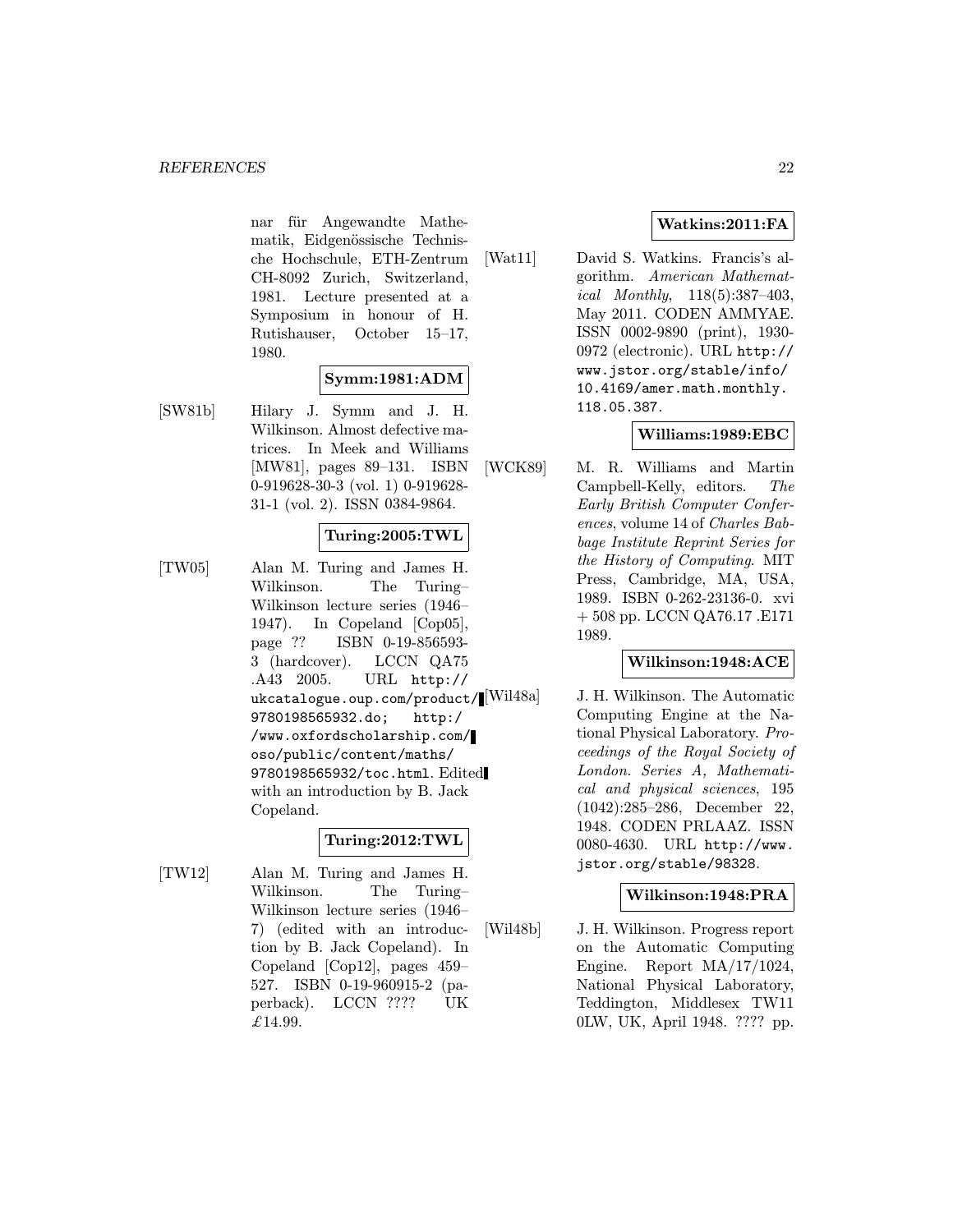URL http://www.alanturing. net/turing\_archive/archive/ l/l10/L10-001.html.

# Wilkinson:1951:PGR

[Wil51a] J. H. Wilkinson. Programmes for the GPO Radar Data Analyser. Maths, National Physical Laboratory, Teddington, Middlesex TW11 0LW, UK, 1951.

#### Wilkinson:1951:PCP

[Wil51b] J. H. Wilkinson. Programming and coding for the pilot model of the ACE. Ma report, National Physical Laboratory, Teddington, Middlesex TW11 0LW, UK, 1951.

#### Wilkinson:1951:RPM

[Wil51c] J. H. Wilkinson. Report on the pilot model of the Automatic Computing Engine. II. the logical design of the pilot model. Maths division and electronics section, National Physical Laboratory, Teddington, Middlesex TW11 0LW, UK, 1951.

#### Wilkinson:1952:PCP

[Wil52] J. H. Wilkinson. Programming and coding for the pilot model of the ACE. Ma Report No. 22, National Physical Laboratory, Teddington, Middlesex TW11 0LW, UK, 1952. Reissue.

#### Wilkinson:1954:CLR

[Wil54a] J. H. Wilkinson. The calculation of the latent roots and vectors of matrices on the Pilot Model of the ACE. Proceedings of

the Cambridge Philosophical Society. Mathematical and physical sciences, 50(4):536–566, 1954. CODEN PCPSA4. ISSN 0008- 1981.

# Wilkinson:1954:LAP

[Wil54b] J. H. Wilkinson. Linear algebra on the Pilot ACE. In Automatic Digital Computation, pages 129– 136. HMSO, London, UK, 1954. Proceedings of Symposium at the National Physical Laboratory, 1953.

# Wilkinson:1954:PA

[Wil54c] J. H. Wilkinson. The Pilot ACE. In Automatic Digital Computation, pages 5–14. HMSO, London, UK, 1954. Proceedings of Symposium at the National Physical Laboratory, 1953. Reprinted in [BN71, pp. 193–199] and in [WCK89, pp. 219–228].

# Wilkinson:1955:ASO

[Wil55a] J. H. Wilkinson. An assessment of the system of optimum coding used on the Pilot ACE at the National Physical Laboratory. Philosophical transactions of the Royal Society of London Series A, 248:253– 281, 1955. CODEN PTRMAD, PTMSFB. ISSN 0080-4614.

# Wilkinson:1955:ECM

[Wil55b] J. H. Wilkinson. Electronic computing machines and their uses. J. scient. Instrum., 32:409–415, 1955.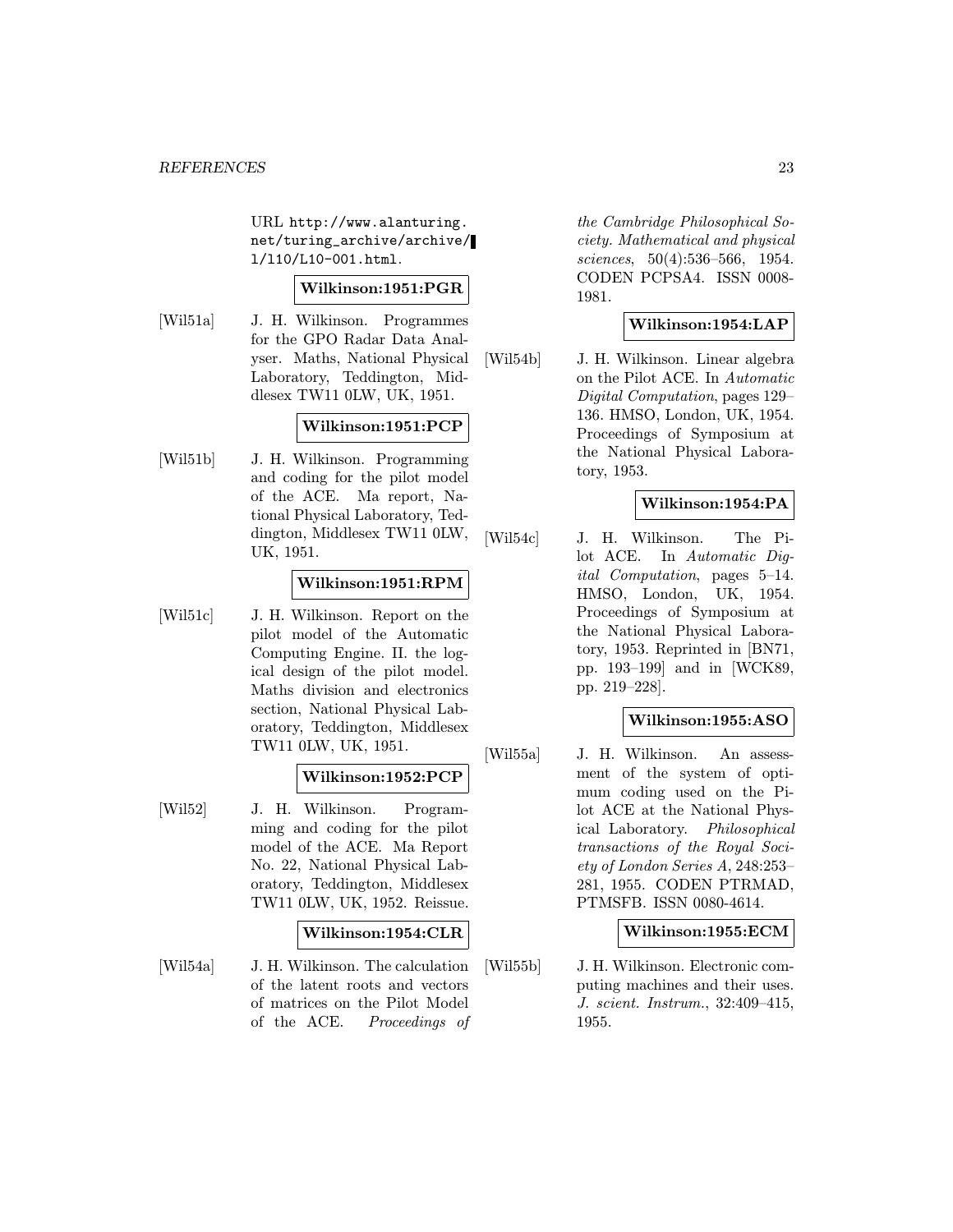# Wilkinson:1955:RVU

[Wil55c] J. H. Wilkinson. Report on visit to U.S.A., 17 September– 14 December 1954. Maths, National Physical Laboratory, Teddington, Middlesex TW11 0LW, UK, 1955.

# Wilkinson:1955:UIM

[Wil55d] J. H. Wilkinson. The use of iterative methods for finding the latent roots and vectors of matrices. Mathematical Tables and Other Aids to Computation, 9:184–191, 1955. CODEN MTTCAS. ISSN 0891-6837.

### Wilkinson:1957:BPD

[Wil57a] J. H. Wilkinson. British progress in digital computer design. Automn Prog., 2:5–9, 36, 1957.

# Wilkinson:1957:CEC

[Wil57b] J. H. Wilkinson. The calculation of the eigenvectors of codiagonal matrices produced by the Givens and Lanczos processes. In Conference Proceedings, pages 112:1–112:15. Weapons Research Establishment, Salisbury, Australia, 1957.

#### Wilkinson:1957:CFG

[Wil57c] J. H. Wilkinson. Computing facilities in Great Britain. J. Inst. Petrol., 43:101–107, 1957.

# Wilkinson:1957:EUD

[Wil57d] J. H. Wilkinson. Example of the use of DEUCE. In Modern Computing Methods, 1st Edition, National Physical Laboratory, Notes on Applied Science, Volume 16, pages 116–122. HMSO, London, UK, 1957.

# Wilkinson:1957:HPD

[Wil57e] J. H. Wilkinson. Hyperbolic partial differential equations. In Modern Computing Methods, 1st Edition, National Physical Laboratory, Notes on Applied Science, Volume 16, pages 61–71. HMSO, London, UK, 1957.

#### Wilkinson:1957:LRM

[Wil57f] J. H. Wilkinson. Latent roots of matrices. In Modern Computing Methods, 1st Edition, National Physical Laboratory, Notes on Applied Science, Volume 16, pages 27–35. HMSO, London, UK, 1957.

# Wilkinson:1957:LEM

[Wil57g] J. H. Wilkinson. Linear equations and matrices. In Modern Computing Methods, 1st Edition, National Physical Laboratory, Notes on Applied Science, Volume 16, pages 12–19. HMSO, London, UK, 1957.

### Wilkinson:1957:LOW

[Wil57h] J. H. Wilkinson. Loading on an oscillating wing of infinite aspect ratio in a subsonic stream. ARC, 19:344, 1957. Comp. 125.

#### Wilkinson:1958:CEM

[Wil58a] J. H. Wilkinson. The calculation of eigenvectors by the method of Lanczos. The Computer Journal, 1(3):148–152, October 1958. CODEN CMPJA6.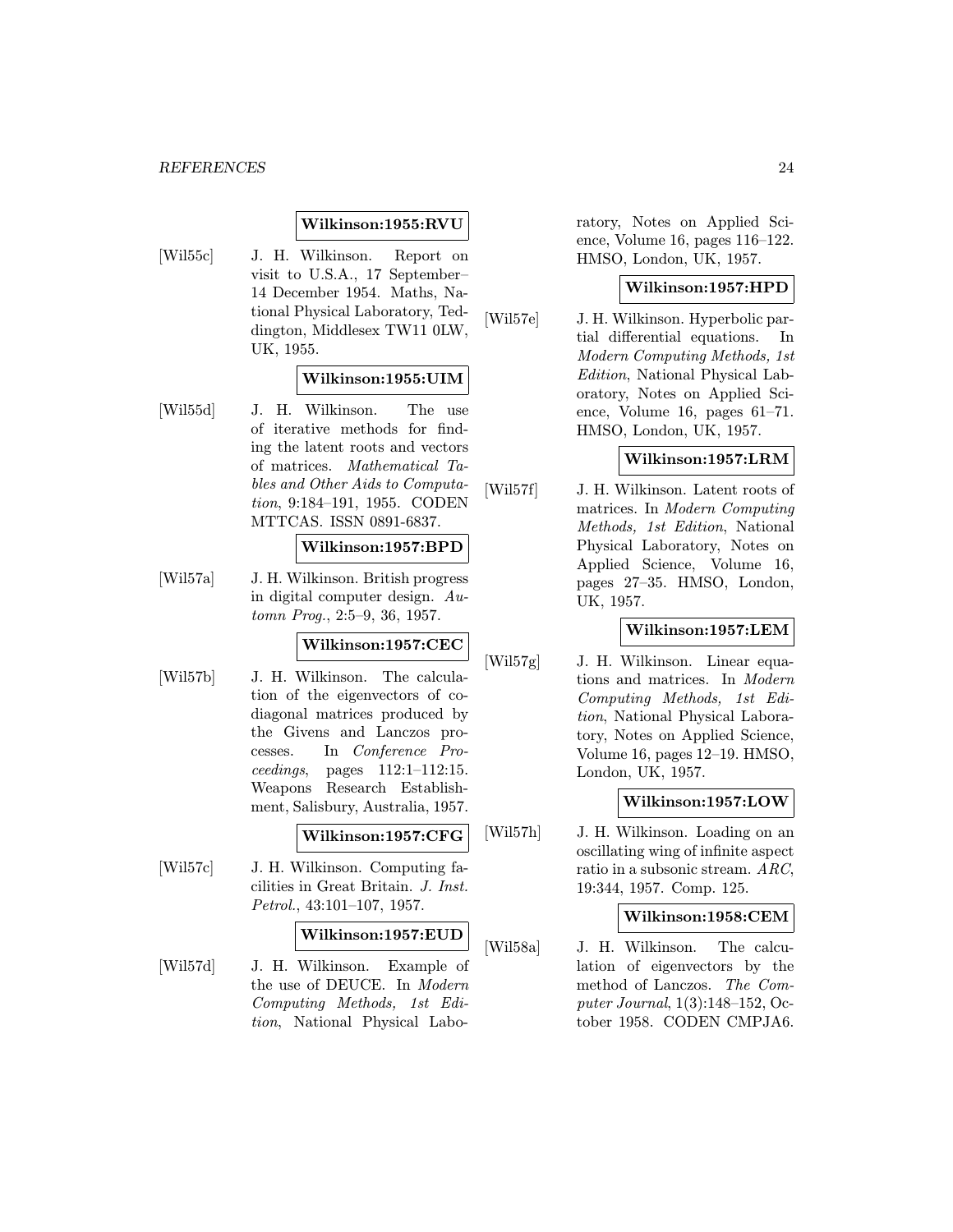ISSN 0010-4620 (print), 1460- 2067 (electronic). URL http: //www3.oup.co.uk/computer\_ journal/hdb/Volume\_01/Issue\_ 03/010148.sgm.abs.html; http://www3.oup.co.uk/computer\_ journal/hdb/Volume\_01/Issue\_ 03/tiff/148.tif; http:/ /www3.oup.co.uk/computer\_ journal/hdb/Volume\_01/Issue\_ 03/tiff/149.tif; http:/ /www3.oup.co.uk/computer\_ journal/hdb/Volume\_01/Issue\_ 03/tiff/150.tif; http:/ /www3.oup.co.uk/computer\_ journal/hdb/Volume\_01/Issue\_ 03/tiff/151.tif; http:/ /www3.oup.co.uk/computer\_ journal/hdb/Volume\_01/Issue\_ 03/tiff/152.tif.

#### Wilkinson:1958:CEC

[Wil58b] J. H. Wilkinson. The calculation of the eigenvectors of codiagonal matrices. The Computer Journal, 1(2):90–96, July 1958. CODEN CMPJA6. ISSN 0010-4620 (print), 1460- 2067 (electronic). URL http: //www3.oup.co.uk/computer\_ journal/hdb/Volume\_01/Issue\_ 02/010090.sgm.abs.html; http://www3.oup.co.uk/computer\_ journal/hdb/Volume\_01/Issue\_ 02/tiff/90.tif; http:// www3.oup.co.uk/computer\_journal/ hdb/Volume\_01/Issue\_02/tiff/ 91.tif; http://www3.oup. co.uk/computer\_journal/hdb/ Volume\_01/Issue\_02/tiff/92. tif; http://www3.oup.co. uk/computer\_journal/hdb/Volume\_ 01/Issue\_02/tiff/93.tif; http://www3.oup.co.uk/computer\_

journal/hdb/Volume\_01/Issue\_ 02/tiff/94.tif; http:// www3.oup.co.uk/computer\_journal/ hdb/Volume\_01/Issue\_02/tiff/ 95.tif; http://www3.oup. co.uk/computer\_journal/hdb/ Volume\_01/Issue\_02/tiff/96. tif.

#### Wilkinson:1958:MPN

[Wil58c] J. H. Wilkinson. Matrix programs at the National Physical Laboratory. J. ACM, 5:113–114, 1958.

# Wilkinson:1958:SRM

[Wil58d] J. H. Wilkinson. Stability of the reduction of a matrix to almost triangular and triangular forms by elementary similarity transformations. Mathematics Division No. 22, National Physical Laboratory, Teddington, Middlesex TW11 0LW, UK, 1958. Reprinted 1962. Published as [Wil59c].

# Wilkinson:1959:EZIa

[Wil59a] J. H. Wilkinson. The evaluation of the zeros of ill-conditioned polynomials. I. Numerische Mathematik, 1:150–166, December 1959. CODEN NUMMA7. ISSN 0029-599X (print), 0945- 3245 (electronic).

### Wilkinson:1959:EZIb

[Wil59b] J. H. Wilkinson. The evaluation of the zeros of ill-conditioned polynomials. II. Numerische Mathematik, 1:167–180, December 1959. CODEN NUMMA7. ISSN 0029-599X (print), 0945- 3245 (electronic).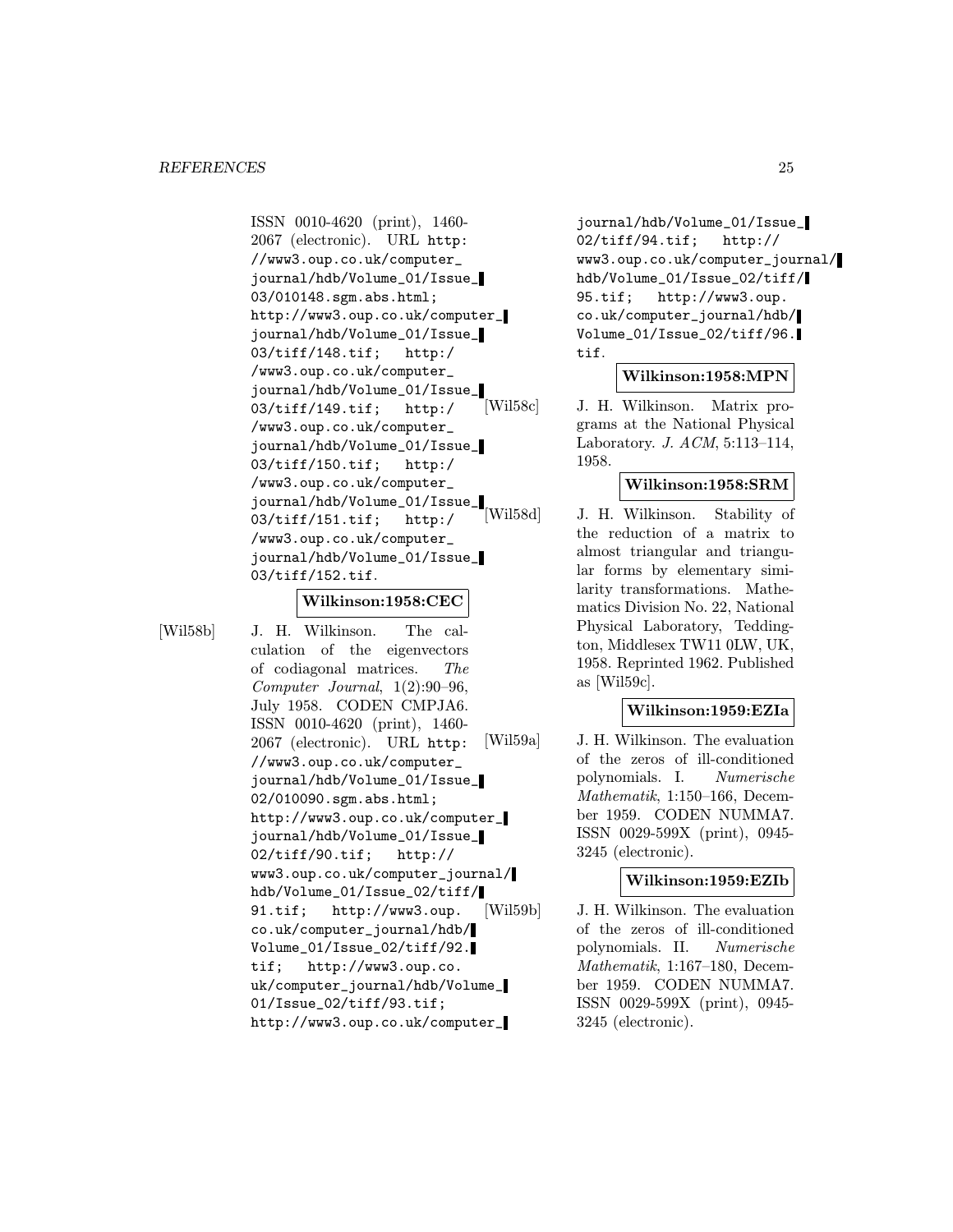# Wilkinson:1959:SRM

- 
- [Wil59c] J. H. Wilkinson. Stability of the reduction of a matrix to almost triangular and triangular forms by elementary similarity transformations. J. ACM, 6(3):336– 359, 1959. CODEN JACOAH. ISSN 0004-5411 (print), 1557- 735X (electronic).

# Wilkinson:1960:EAF

[Wil60a] J. H. Wilkinson. Error analysis of floating-point computation. Numerische Mathematik, 2(1):319–340, December 1960. CODEN NUMMA7. ISSN 0029-599X (print), 0945-3245 (electronic). URL https:// link.springer.com/article/ 10.1007/BF01386233.

# Wilkinson:1960:HMS

[Wil60b] J. H. Wilkinson. Householder's method for the solution of the algebraic eigenproblem. The Computer Journal, 3(1):23–27, April 1960. CODEN CMPJA6. ISSN 0010-4620 (print), 1460- 2067 (electronic). URL http: //www3.oup.co.uk/computer\_ journal/hdb/Volume\_03/Issue\_ 01/030023.sgm.abs.html; http://www3.oup.co.uk/computer\_ journal/hdb/Volume\_03/Issue\_ 01/tiff/23.tif; http:// www3.oup.co.uk/computer\_journal/ hdb/Volume\_03/Issue\_01/tiff/ 24.tif; http://www3.oup. co.uk/computer\_journal/hdb/ Volume\_03/Issue\_01/tiff/25. tif; http://www3.oup.co. uk/computer\_journal/hdb/Volume\_ 03/Issue\_01/tiff/26.tif;

http://www3.oup.co.uk/computer\_ journal/hdb/Volume\_03/Issue\_ 01/tiff/27.tif.

# Wilkinson:1960:MSL

[Wil60c] J. H. Wilkinson. On methods for solving linear equations. In Proceedings of UNESCO Conference on Information Processing, 1959, pages 108–109. Butterworth, London, UK, 1960.

# Wilkinson:1960:REA

[Wil60d] J. H. Wilkinson. Rounding errors in algebraic processes. In Proceedings of UNESCO Conference on Information Processing, 1959, pages 44–53. Butterworth, London, UK, 1960.

# Wilkinson:1961:EA

[Wil61a] J. H. Wilkinson. Error analysis. In Modern Computing Methods, 2nd Edition, National Physical Laboratory, Notes on Applied Science, Volume 16, pages 41– 52. HMSO, London, UK, 1961.

# Wilkinson:1961:EAD

[Wil61b] J. H. Wilkinson. Error analysis of direct methods of matrix inversion. Journal of the ACM, 8 (3):281–330, 1961. CODEN JA-COAH. ISSN 0004-5411 (print), 1557-735X (electronic).

# Wilkinson:1961:HPD

J. H. Wilkinson. Hyperbolic partial differential equations. In Modern Computing Methods, 2nd Edition, National Physical Laboratory, Notes on Applied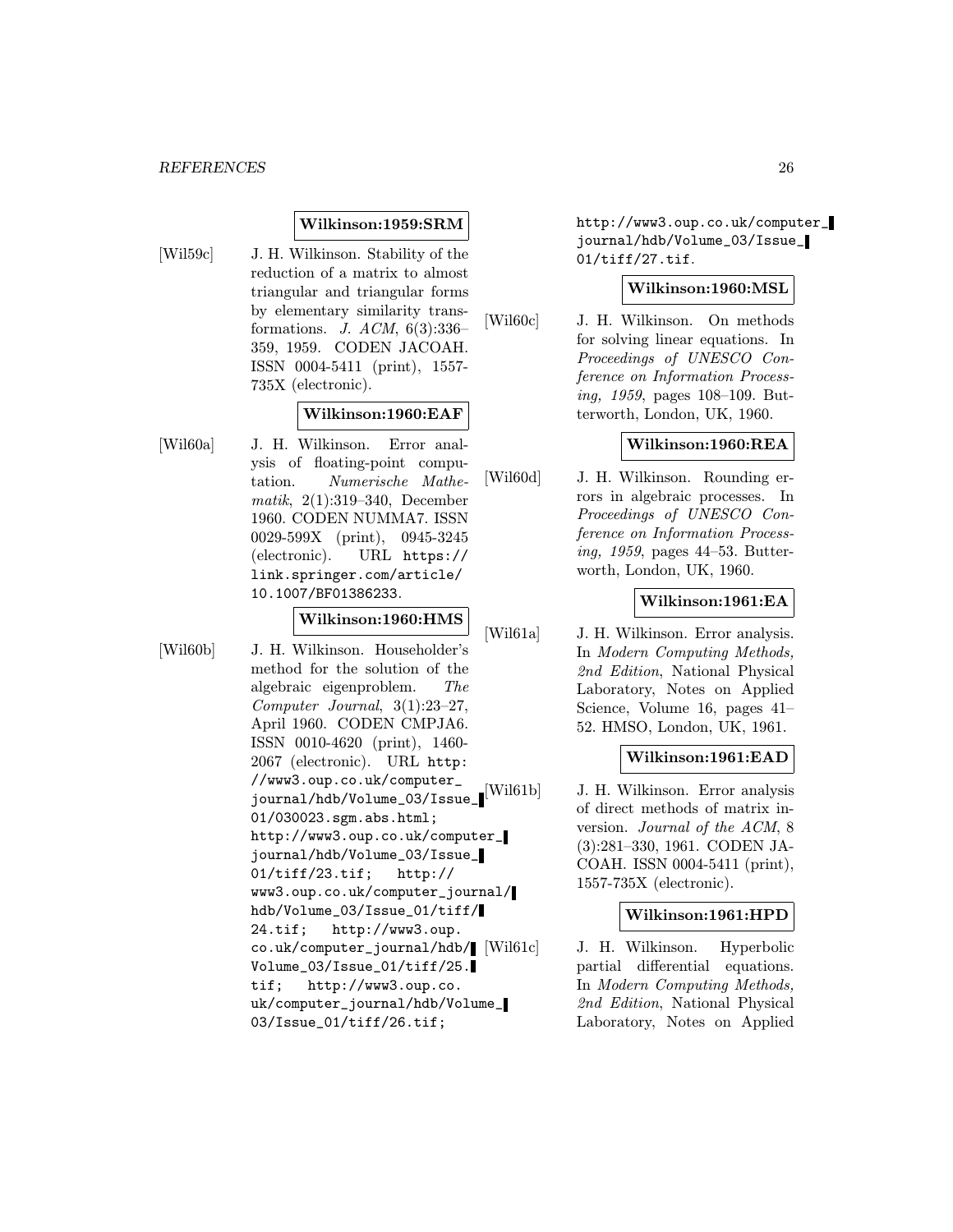Science, Volume 16, pages 101– 111. HMSO, London, UK, 1961.

# Wilkinson:1961:LEM

[Wil61d] J. H. Wilkinson. Linear equations and matrices. In Modern Computing Methods, 2nd Edition, National Physical Laboratory, Notes on Applied Science, Volume 16, pages 13–33. HMSO, London, UK, 1961.

# Wilkinson:1961:RA

[Wil61e] J. H. Wilkinson. Remarks on Algorithms 2 and 3. Communications of the ACM,  $4(3)$ : 153, March 1961. CODEN CACMA2. ISSN 0001-0782 (print), 1557-7317 (electronic).

#### Wilkinson:1961:REB

[Wil61f] J. H. Wilkinson. Rigorous error bounds for computed eigensystems. The Computer Journal, 4(3):230–241, October 1961. CODEN CMPJA6. ISSN 0010-4620 (print), 1460- 2067 (electronic). URL http: //www3.oup.co.uk/computer\_ journal/hdb/Volume\_04/Issue\_ 03/040230.sgm.abs.html; http://www3.oup.co.uk/computer\_ journal/hdb/Volume\_04/Issue\_ 03/tiff/230.tif; http:/ /www3.oup.co.uk/computer\_ journal/hdb/Volume\_04/Issue\_ 03/tiff/231.tif; http:/ /www3.oup.co.uk/computer\_ journal/hdb/Volume\_04/Issue\_ 03/tiff/232.tif; http:/ /www3.oup.co.uk/computer\_ journal/hdb/Volume\_04/Issue\_ 03/tiff/233.tif; http:/

/www3.oup.co.uk/computer\_ journal/hdb/Volume\_04/Issue\_ 03/tiff/234.tif; http:/ /www3.oup.co.uk/computer\_ journal/hdb/Volume\_04/Issue\_ 03/tiff/235.tif; http:/ /www3.oup.co.uk/computer\_ journal/hdb/Volume\_04/Issue\_ 03/tiff/236.tif; http:/ /www3.oup.co.uk/computer\_ journal/hdb/Volume\_04/Issue\_ 03/tiff/237.tif; http:/ /www3.oup.co.uk/computer\_ journal/hdb/Volume\_04/Issue\_ 03/tiff/238.tif; http:/ /www3.oup.co.uk/computer\_ journal/hdb/Volume\_04/Issue\_ 03/tiff/239.tif; http:/ /www3.oup.co.uk/computer\_ journal/hdb/Volume\_04/Issue\_ 03/tiff/240.tif; http:/ /www3.oup.co.uk/computer\_ journal/hdb/Volume\_04/Issue\_ 03/tiff/241.tif.

# Wilkinson:1962:BRB

[Wil62a] J. H. Wilkinson. Book review: Solutions Numériques  $des$  Equations Algébraiques, by E. Durand (Paris: Masson et Cie., 1960, pp. 328, 65 NF). The Computer Journal, 5(1):32, April 1962. CODEN CMPJA6. ISSN 0010-4620 (print), 1460- 2067 (electronic). URL http:// comjnl.oxfordjournals.org/ content/5/1/28.full.pdf; http://comjnl.oxfordjournals. org/content/5/1/32.full.pdf+ html.

# Wilkinson:1962:CESa

J. H. Wilkinson. Calculation of the eigenvalues of a sym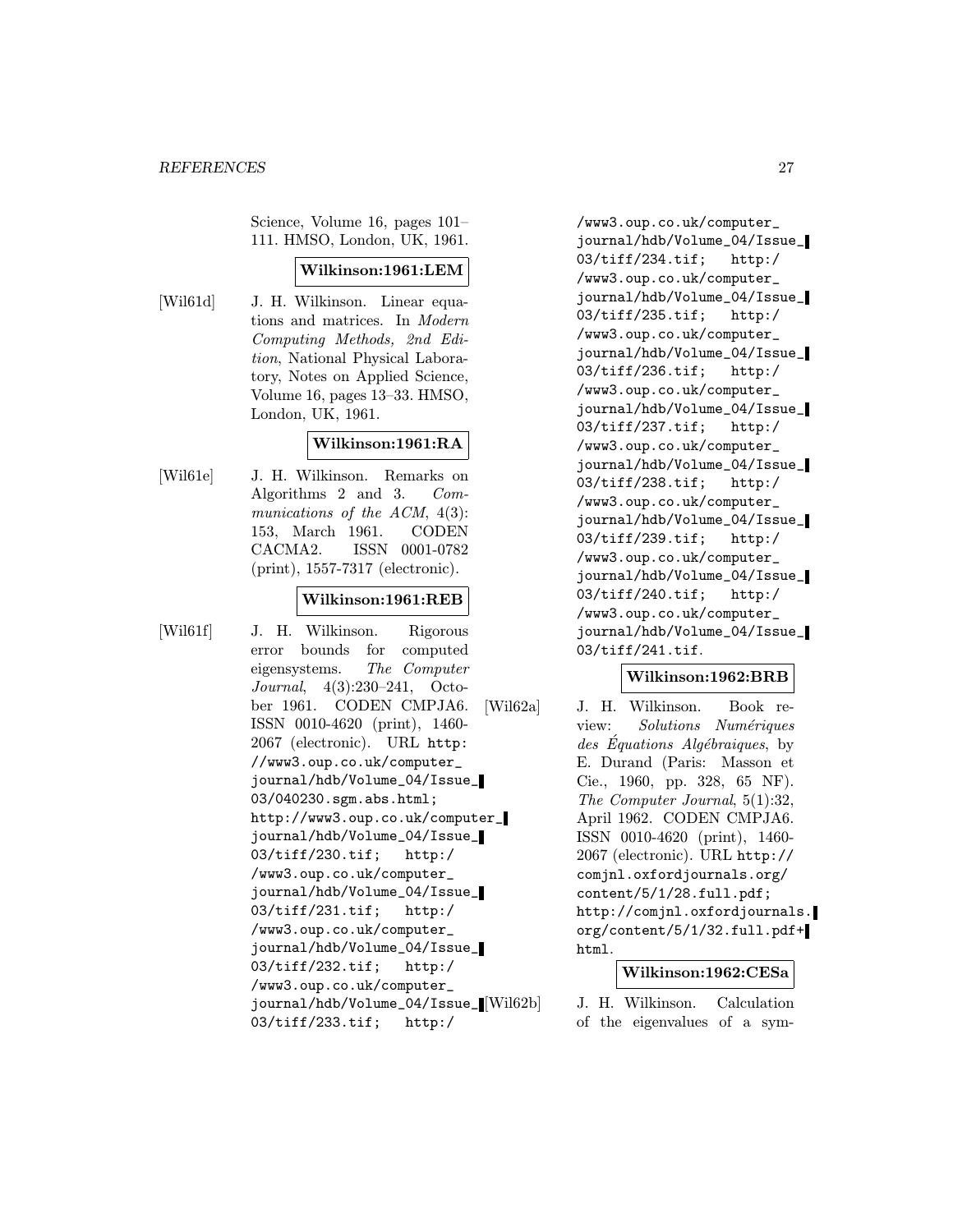metric tridiagonal matrix by the method of bisection. Numerische Mathematik, 4:362– 367, December 1962. CODEN NUMMA7. ISSN 0029-599X (print), 0945-3245 (electronic).

# Wilkinson:1962:CESb

[Wil62c] J. H. Wilkinson. Calculation of the eigenvectors of a symmetric tridiagonal matrix by inverse iteration. Numerische Mathematik, 4:368–376, December 1962. CODEN NUMMA7. ISSN 0029-599X (print), 0945- 3245 (electronic).

# Wilkinson:1962:EAE

[Wil62d] J. H. Wilkinson. Error analysis of eigenvalue techniques based on orthogonal transformations. Journal of the Society for Industrial and Applied Mathematics, 10:162–195, 1962. CODEN JSI-MAV. ISSN 0368-4245 (print), 1095-712X (electronic).

# Wilkinson:1962:HMS

[Wil62e] J. H. Wilkinson. Householder's method for symmetric matrices. Numerische Mathematik, 4:354– 361, December 1962. CODEN NUMMA7. ISSN 0029-599X (print), 0945-3245 (electronic).

# Wilkinson:1962:IEM

[Wil62f] J. H. Wilkinson. Instability of the elimination method of reducing a matrix to tridiagonal form. The Computer Journal, 5(1):61–70, April 1962. CODEN CMPJA6.

ISSN 0010-4620 (print), 1460- 2067 (electronic). URL http: //www3.oup.co.uk/computer\_ journal/hdb/Volume\_05/Issue\_ 01/050061.sgm.abs.html; http://www3.oup.co.uk/computer\_ journal/hdb/Volume\_05/Issue\_ 01/tiff/61.tif; http:// www3.oup.co.uk/computer\_journal/ hdb/Volume\_05/Issue\_01/tiff/ 62.tif; http://www3.oup. co.uk/computer\_journal/hdb/ Volume\_05/Issue\_01/tiff/63. tif; http://www3.oup.co. uk/computer\_journal/hdb/Volume\_ 05/Issue\_01/tiff/64.tif; http://www3.oup.co.uk/computer\_ journal/hdb/Volume\_05/Issue\_ 01/tiff/65.tif; http:// www3.oup.co.uk/computer\_journal/ hdb/Volume\_05/Issue\_01/tiff/ 66.tif; http://www3.oup. co.uk/computer\_journal/hdb/ Volume\_05/Issue\_01/tiff/67. tif; http://www3.oup.co. uk/computer\_journal/hdb/Volume\_ 05/Issue\_01/tiff/68.tif; http://www3.oup.co.uk/computer\_ journal/hdb/Volume\_05/Issue\_ 01/tiff/69.tif; http:// www3.oup.co.uk/computer\_journal/ hdb/Volume\_05/Issue\_01/tiff/ 70.tif.

# Wilkinson:1962:NQC

[Wil62g] J. H. Wilkinson. Note on the quadratic convergence of the cyclic Jacobi process. Numerische Mathematik, 4:296– 300, December 1962. CODEN NUMMA7. ISSN 0029-599X (print), 0945-3245 (electronic).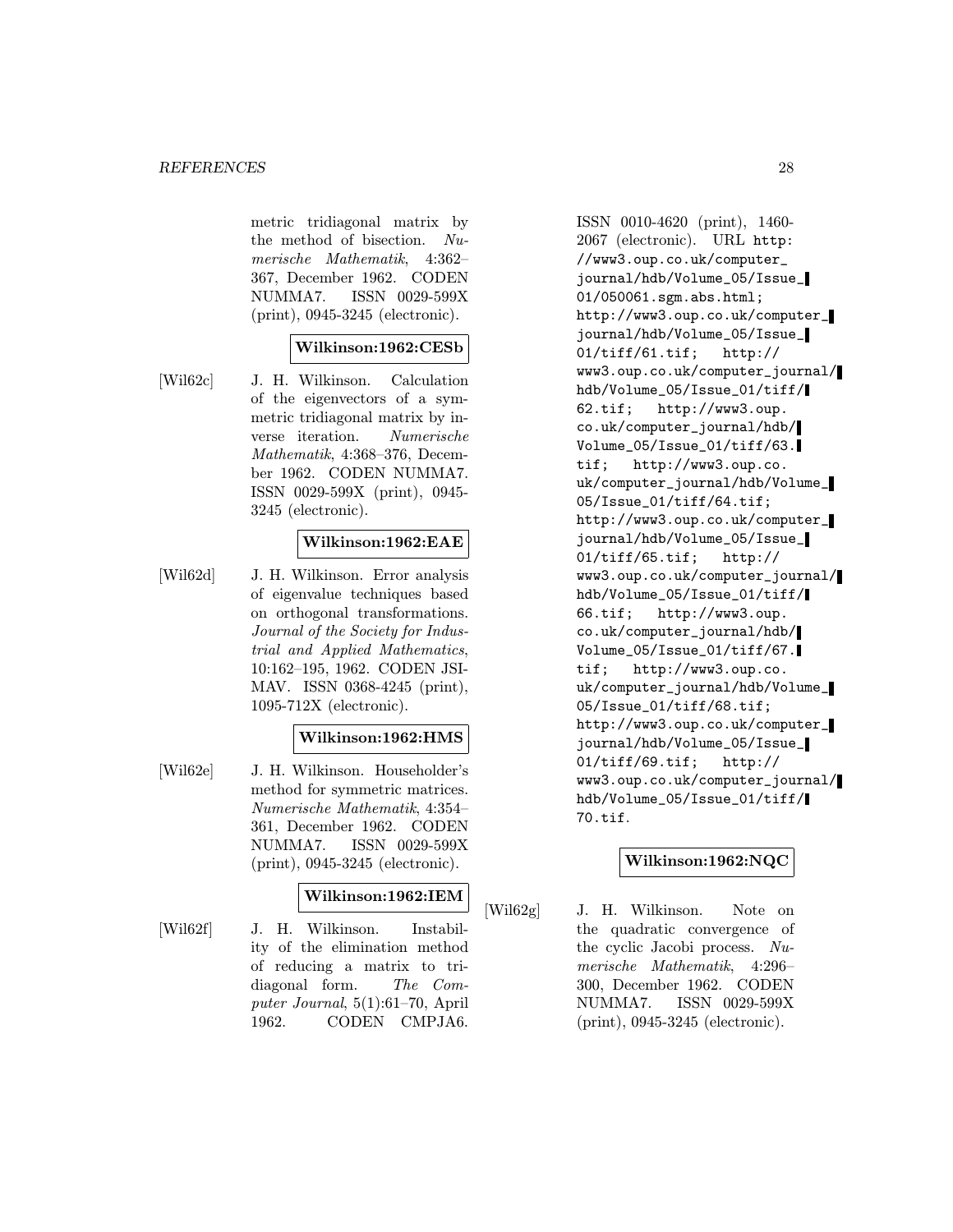### Wilkinson:1963:BRB

[Wil63a] J. H. Wilkinson. Book review: Solutions Numériques  $des$  Equations Algébraiques, Volume II, by E. Durand (Paris: Masson et Cie., 1961, pp. 445, 90 NF). The Computer Journal, 5(4):263, January 1963. CODEN CMPJA6. ISSN 0010-4620 (print), 1460- 2067 (electronic). URL http:// comjnl.oxfordjournals.org/ content/5/4/258.full.pdf; http://comjnl.oxfordjournals. org/content/5/4/263.full. pdf+html.

#### Wilkinson:1963:ELS

[Wil63b] J. H. Wilkinson. Errors in largescale numerical problems. Comput. Bull., 6:124–125, 1963.

#### Wilkinson:1963:PRF

[Wil63c] J. H. Wilkinson. Plane rotations in floating-point arithmetic. In Metropolis et al. [MTTT63], pages 185–198. LCCN QA297 .S987 1962.

#### Wilkinson:1963:REA

[Wil63d] J. H. Wilkinson. Rounding Errors in Algebraic Processes, volume 32 of Notes on Applied Science. HMSO, London, UK, 1963. ISBN 0-486-67999-3 (Dover).  $vi + 161$  pp. LCCN QA76.5 .W53 1964. Also published by Prentice-Hall, Englewood Cliffs, NJ, USA, 1964, translated into Polish as Bledy Zaokragleń w Procesach Algebraicznych by PWW, Warsaw, Poland, 1967 and translated

into German as Rundungsfehler by Springer-Verlag, Berlin, Germany, 1969. Reprinted by Dover Publications, New York, 1994.

# Wilkinson:1965:ARS

[Wil65a] J. H. Wilkinson. The QR algorithm for real symmetric matrices with multiple eigenvalues. The Computer Journal, 8(1):85–87, April 1965. CODEN CMPJA6. ISSN 0010-4620 (print), 1460-2067 (electronic). URL http:/ /www3.oup.co.uk/computer\_ journal/hdb/Volume\_08/Issue\_ 01/080085.sgm.abs.html; http://www3.oup.co.uk/computer\_ journal/hdb/Volume\_08/Issue\_ 01/tiff/85.tif; http:// www3.oup.co.uk/computer\_journal/ hdb/Volume\_08/Issue\_01/tiff/ 86.tif; http://www3.oup. co.uk/computer\_journal/hdb/ Volume\_08/Issue\_01/tiff/87. tif; http://www3.oup.co. uk/computer\_journal/hdb/Volume\_ 08/Issue\_01/tiff/88.tif.

# Wilkinson:1965:AEP

[Wil65b] J. H. Wilkinson. The Algebraic Eigenvalue Problem. Oxford University Press, Walton Street, Oxford OX2 6DP, UK, 1965. ISBN 0-19-853403-5. xviii + 662 pp. LCCN QA218 .W686 1965.

#### Wilkinson:1965:CLP

[Wil65c] J. H. Wilkinson. The calculation of Lam´e polynomials. The Computer Journal, 8(3):273–277, October 1965. CODEN CMPJA6.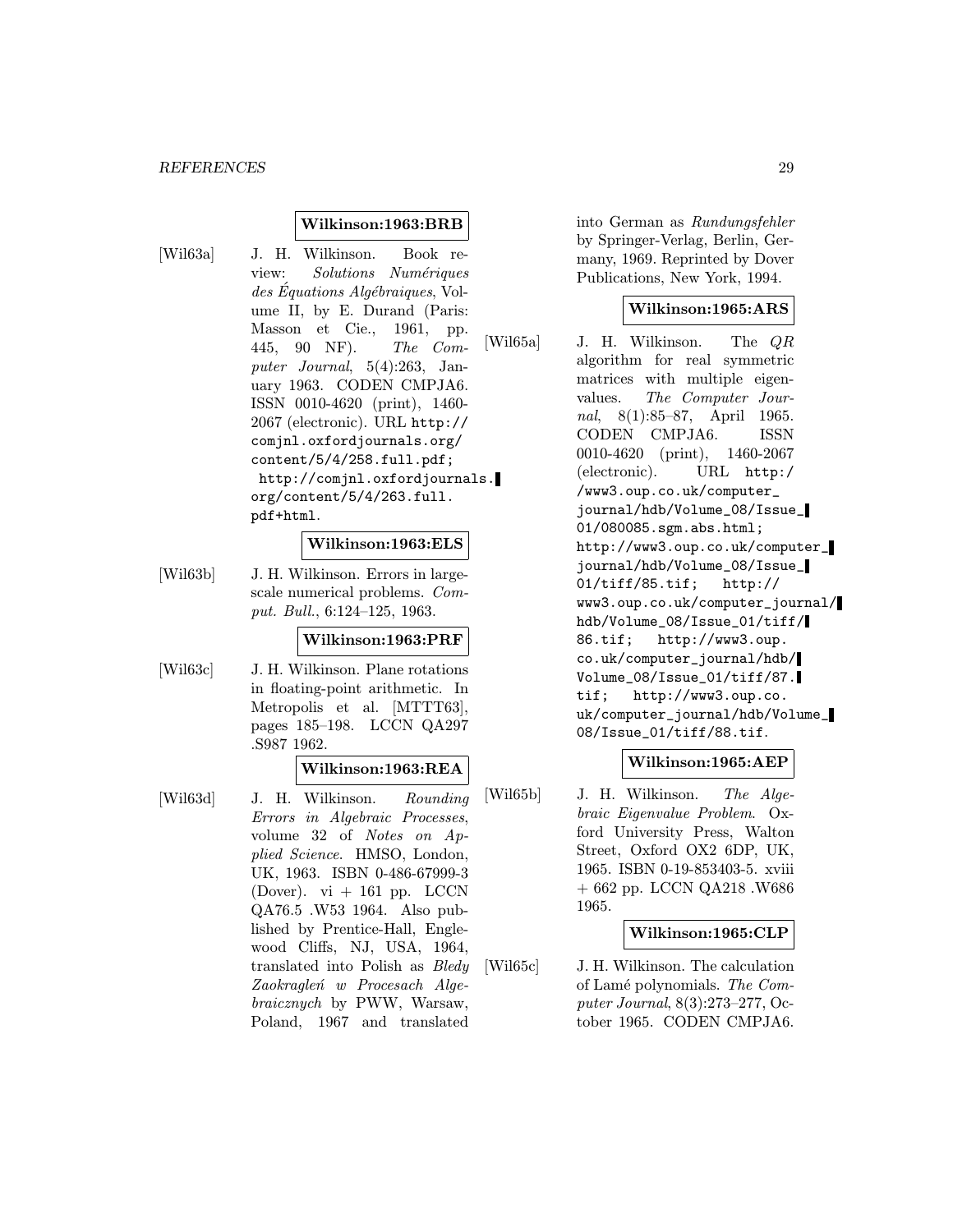ISSN 0010-4620 (print), 1460- 2067 (electronic). URL http: //www3.oup.co.uk/computer\_ journal/hdb/Volume\_08/Issue\_ 03/080273.sgm.abs.html; http://www3.oup.co.uk/computer\_ journal/hdb/Volume\_08/Issue\_ 03/tiff/273.tif; http:/ /www3.oup.co.uk/computer\_ journal/hdb/Volume\_08/Issue\_ 03/tiff/274.tif; http:/ /www3.oup.co.uk/computer\_ journal/hdb/Volume\_08/Issue\_ 03/tiff/275.tif; http:/ /www3.oup.co.uk/computer\_ journal/hdb/Volume\_08/Issue\_ 03/tiff/276.tif; http:/ /www3.oup.co.uk/computer\_ journal/hdb/Volume\_08/Issue\_ 03/tiff/277.tif.

#### Wilkinson:1965:CRA

[Wil65d] J. H. Wilkinson. Convergence of the  $LR$ ,  $QR$  and related algorithms. The Computer Journal, 8(1):77–84, April 1965. CODEN CMPJA6. ISSN 0010-4620 (print), 1460- 2067 (electronic). URL http: //www3.oup.co.uk/computer\_ journal/hdb/Volume\_08/Issue\_ 01/080077.sgm.abs.html; http://www3.oup.co.uk/computer\_ journal/hdb/Volume\_08/Issue\_ 01/tiff/77.tif; http:// www3.oup.co.uk/computer\_journal/ hdb/Volume\_08/Issue\_01/tiff/ 78.tif; http://www3.oup. co.uk/computer\_journal/hdb/ Volume\_08/Issue\_01/tiff/79. tif; http://www3.oup.co. uk/computer\_journal/hdb/Volume\_ 08/Issue\_01/tiff/80.tif; http://www3.oup.co.uk/computer\_

journal/hdb/Volume\_08/Issue\_ 01/tiff/81.tif; http:// www3.oup.co.uk/computer\_journal/ hdb/Volume\_08/Issue\_01/tiff/ 82.tif; http://www3.oup. co.uk/computer\_journal/hdb/ Volume\_08/Issue\_01/tiff/83. tif; http://www3.oup.co. uk/computer\_journal/hdb/Volume\_ 08/Issue\_01/tiff/84.tif.

#### Wilkinson:1965:EAT

[Wil65e] J. H. Wilkinson. Error analysis for transformations based on the use of matrices of the form  $I - 2ww^H$ . In Rall [Ral65b], pages 77–101. Proceedings of an advanced seminar conducted by the Mathematics Research Center, United States Army, at the University of Wisconsin, Madison, October 5–7, 1964.

# Wilkes:1966:BRB

[Wil66a] M. V. Wilkes. Book review: The Algebraic Eigenvalue Problem. The Computer Journal, 8(4):382, January 1966. CODEN CMPJA6. ISSN 0010-4620 (print), 1460- 2067 (electronic). URL http:// comjnl.oxfordjournals.org/ content/8/4/382.full.pdf+ html.

#### Wilkinson:1966:CEM

J. H. Wilkinson. Calculation of eigensystems of matrices. In J. Walsh, editor, Numerical Analysis: An Introduction, pages 27–61. Academic Press, New York, NY, USA, 1966.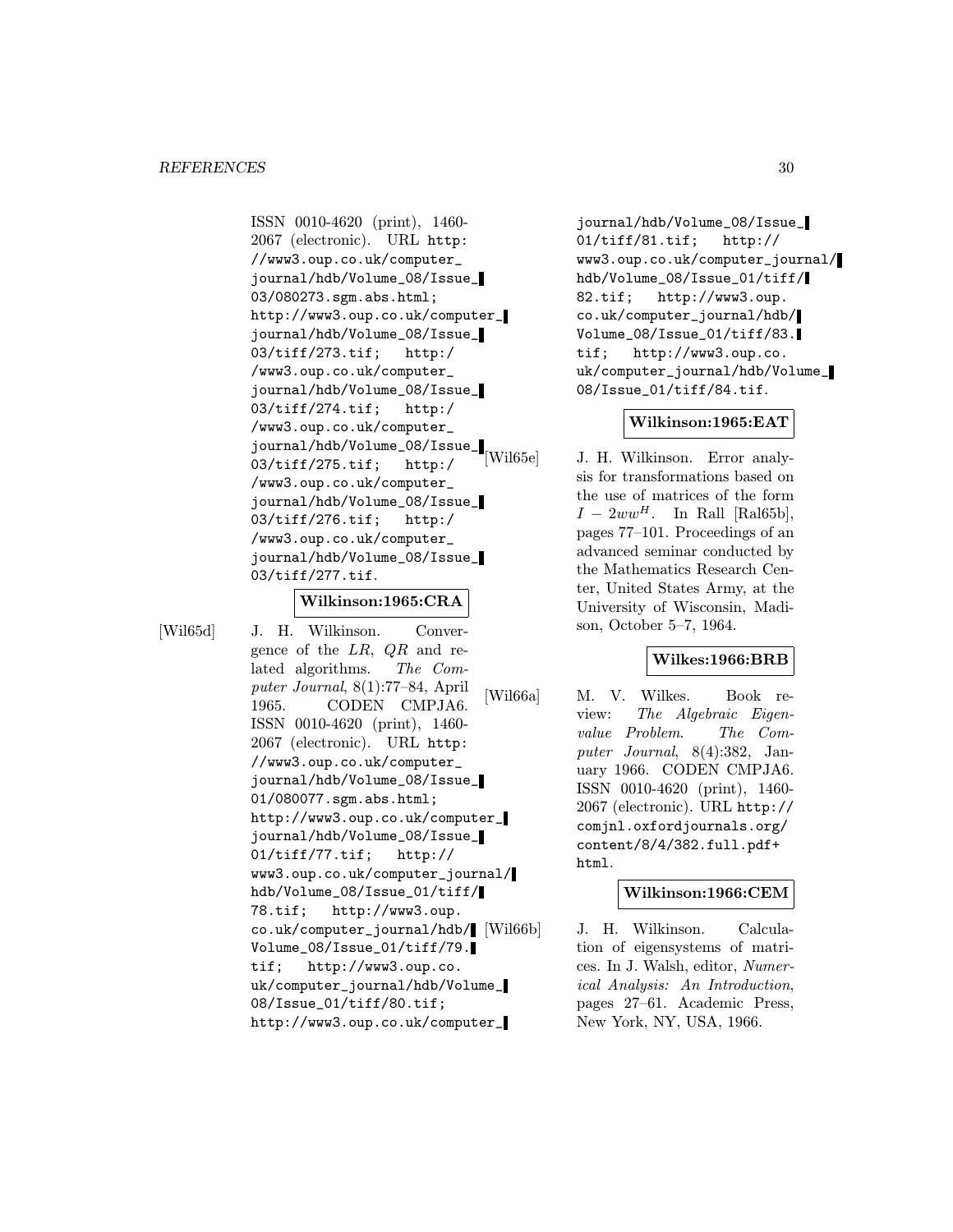# Wilkinson:1967:ADM

[Wil67a] J. H. Wilkinson. Almost diagonal matrices with multiple or close eigenvalues. Technical Report CS 59, Computer Science Department, Stanford University, Stanford, California 94305, USA, 1967. Published as [Wil68a].

# Wilkinson:1967:BZW

[Wil67b] J. H. Wilkinson. Bledy Zaokragleń w Procesach Algebraicznych. (Polish) [Rounding errors in algebraic Processes]. PWW, Warszawa, Poland, 1967. ???? pp. Polish translation of [Wil63d].

# Wilkinson:1967:BRB

[Wil67c] J. H. Wilkinson. Book review: The Matrix Analysis of Vibration, by R. E. D. Bishop, G. M. L. Gladwell, and S. Michaelson, 1965; 404 pages (London: Cambridge University Press, 100s). The Computer Journal, 10(1):77, May 1967. CODEN CMPJA6. ISSN 0010-4620 (print), 1460-2067 (electronic). URL http:// comjnl.oxfordjournals.org/ content/10/1/74.full.pdf; http://comjnl.oxfordjournals $\vert$ Wil68b] org/content/10/1/77.full. pdf+html.

#### Wilkinson:1967:SIC

[Wil67d] J. H. Wilkinson. The solution of ill-conditioned linear equations. In A. Ralston and H. Wilf, editors, Mathematical Methods for

Digital Computers, Volume 2, pages 65–93. Wiley, New York, NY, USA, 1967.

# Wilkinson:1967:SLA

[Wil67e] J. H. Wilkinson. Solution of linear algebraic equations and matrix problems by direct methods. In M. Klarer and G. A. Korn, editors, Digital Computer Users' Handbook, pages 2:18– 2:55. McGraw-Hill, New York, 1967.

# Wilkinson:1967:TAB

[Wil67f] J. H. Wilkinson. Two algorithms based on successive linear interpolation. Technical Report CS 60, Computer Science Department, Stanford University, Stanford, California 94305, USA, 1967.

#### Wilkinson:1968:ADM

[Wil68a] J. H. Wilkinson. Almost diagonal matrices with multiple or close eigenvalues. Linear Algebra and its Applications, 1:1– 12, 1968. CODEN LAAPAW. ISSN 0024-3795 (print), 1873- 1856 (electronic).

# Wilkinson:1968:BFE

J. H. Wilkinson. The basic forms of error analysis of matrix processes. In Programmation en Mathématiques Numériques, pages 127–133. Editions Cen- ´ tre Nat. Recherche Sci., Paris, France, 1968. Colloq. Int. Cent. Nat. Rech. Sci. 165, Besancon, Paris.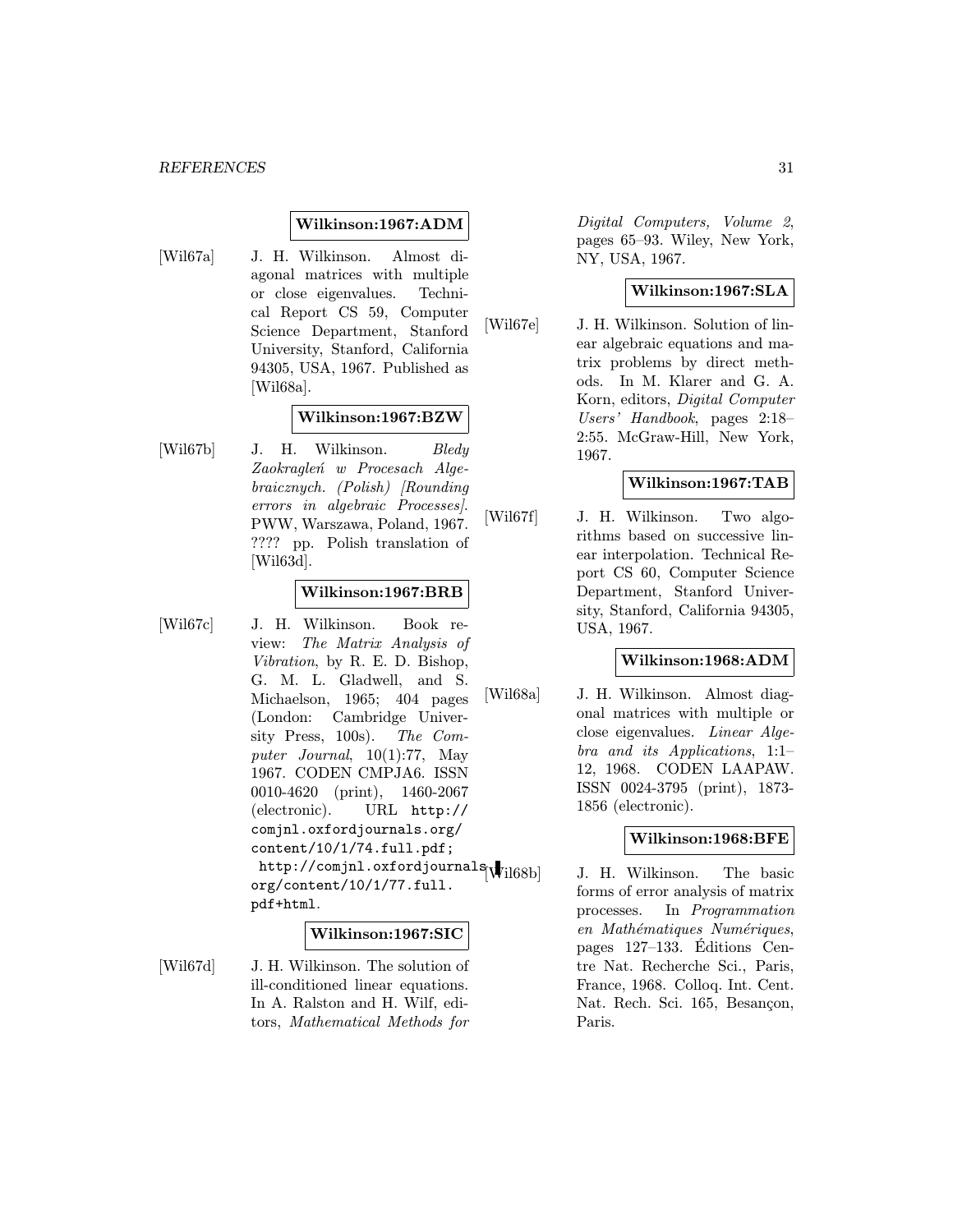### Wilkinson:1968:GCT

- 
- [Wil68c] J. H. Wilkinson. Global convergence of tridiagonal QR algorithm with origin shifts. Linear Algebra and its Applications, 1(3):409–420, July 1968. CO-DEN LAAPAW. ISSN 0024- 3795 (print), 1873-1856 (electronic). URL http://www. sciencedirect.com/science/ article/pii/0024379568900177.

### Wilkinson:1968:PEA

[Wil68d] J. H. Wilkinson. A priori error analysis of algebraic processes. In I. G. Petrovsky, editor, Proc. Int. Congr. Mthns, pages 629– 640. Izdatel'stvo Mir, Moscow, USSR, 1968.

#### Wilkinson:1968:SEA

[Wil68e] James Hardy Wilkinson. A survey of error analysis of matrix algorithms. Aplikace Matematiky, 13:93–102, 1968. CODEN APM-TAK. ISSN 0373-6725.

# Wilkinson:1969:R

[Wil69a] J. H. Wilkinson. Rundungsfehler, volume 44 of Heidelberger Taschenbücher. Springer-Verlag, Berlin, Germany / Heidelberg, Germany / London, UK / etc., 1969.  $x + 208$  pp. German translation by G. Goos.

# Wilkinson:1969:GCA

[Wil69b] James H. Wilkinson. Global convergence of  $QR$  algorithm (with discussion). In Proceedings of the IFIP Congress 1968, Edinburgh, Volume 1, pages

130–133. North-Holland, Amsterdam, The Netherlands, 1969.

### Wilkinson:1970:APS

[Wil70a] J. H. Wilkinson. Algebraicheskaya problema sobstvennyh znachenii'. (Russian) [The Algebraic Eigenvalue Problem]. Nauka, Moscow, Russia, 1970. 564 pp. Russian translation of [Wil65b].

# Wilkinson:1970:BRB

[Wil70b] J. H. Wilkinson. Book review: A Collection of Matrices for Testing Computational Algorithms, by Robert T. Gregory, D. L. Karney, 1969; 154 pages. (John Wiley and Sons Ltd.,  $\pounds$ 4.75). The Computer Journal, 13(4):391, November 1970. CODEN CMPJA6. ISSN 0010-4620 (print), 1460-2067 (electronic). URL http:// comjnl.oxfordjournals.org/ content/13/4/387.full.pdf; http://comjnl.oxfordjournals. org/content/13/4/391.full. pdf+html.

# Wilkinson:1970:BRH

[Wil70c] J. H. Wilkinson. Book review: A Handbook of Numerical Matrix Inversion and Solution of Linear Equations, by Joan Westlake: pp. 171; 90s. (John Wiley and Sons, New York, 1968). Bulletin of the London Mathematical Society, 2(3):378–379, November 1970. CODEN LMSBBT. ISSN 0024-6093 (print), 1469- 2120 (electronic). URL http: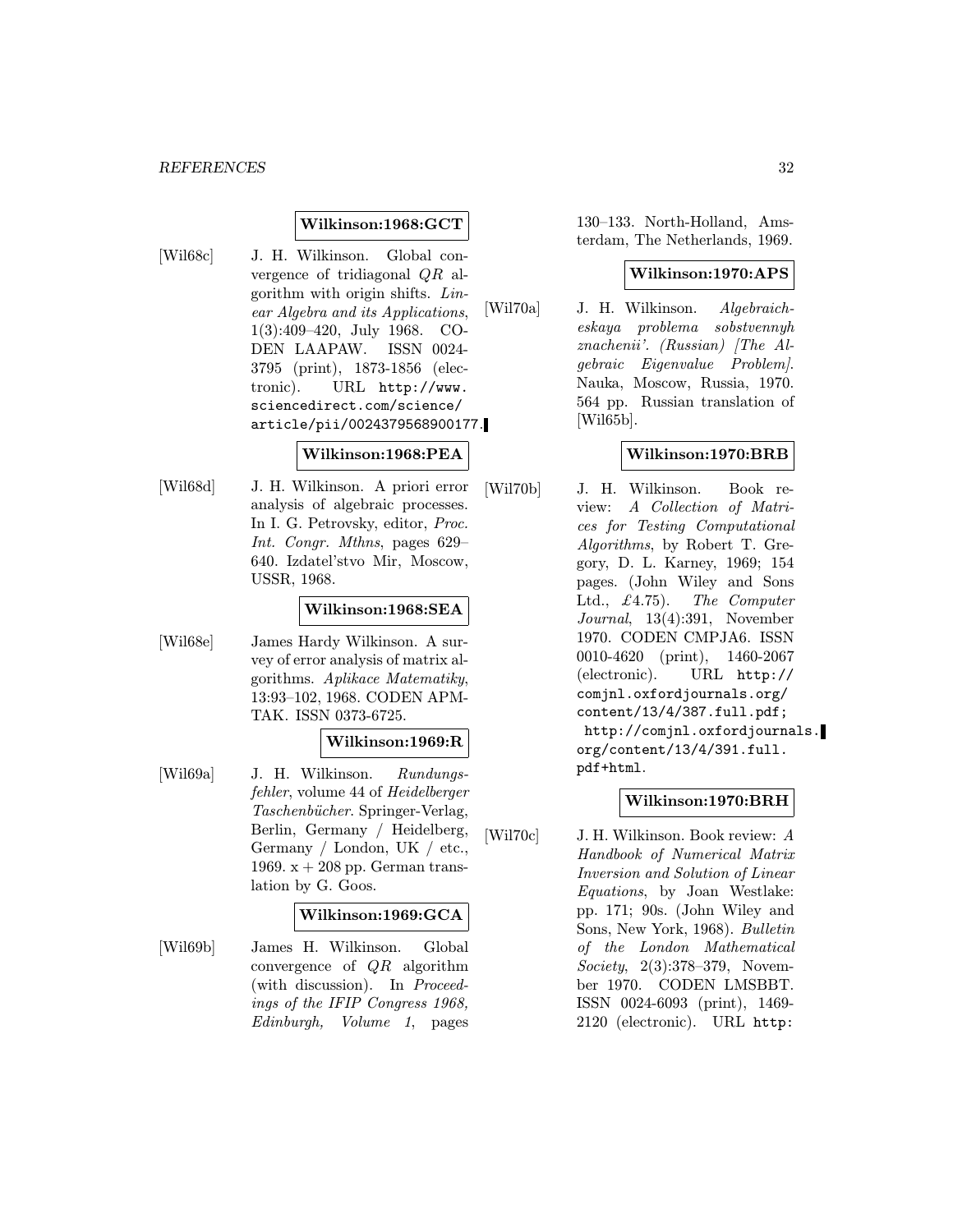//blms.oxfordjournals.org/ content/2/3/378.full.pdf.

# Wilkinson:1970:EPW

[Wil70d] J. H. Wilkinson. Elementary proof of the Wielandt–Hoffman theorem and of its generalization. Technical Report CS 150, Computer Science Department, Stanford University, Stanford, California 94305, USA, 1970.

# Wilkinson:1971:DNA

[Wil71a] J. H. Wilkinson. A discussion on numerical analysis of partial differential equations. Introductory remarks. Proc. R. Soc. Lond., A 323:153, 1971.

# Wilkinson:1971:IPL

[Wil71b] J. H. Wilkinson. Introduction to Part I: Linear systems, least squares and linear programming. In Wilkinson and Reinsch [WR71], pages 1–8. ISBN 0-387- 05414-6, 3-540-05414-6. LCCN QA251 .W67.

# Wilkinson:1971:IPI

[Wil71c] J. H. Wilkinson. Introduction to Part II: The algebraic eigenvalue problem. In Wilkinson and Reinsch [WR71], pages 191– 201. ISBN 0-387-05414-6, 3-540- 05414-6. LCCN QA251 .W67.

# Wilkinson:1971:IR

[Wil71d] J. H. Wilkinson. Introductory remarks. Proceedings of the Royal Society of London. Series A, Mathematical and physical sciences, 323(??):153, June 8,

1971. CODEN PRLAAZ. ISSN 0080-4630.

### Wilkinson:1971:MEA

[Wil71e] J. H. Wilkinson. Modern error analysis. SIAM Review, 13 (4):548–568, ???? 1971. CO-DEN SIREAD. ISSN 0036-1445 (print), 1095-7200 (electronic). The 1970 von Neumann lecture.

# Wilkinson:1971:SCN

[Wil71f] J. H. Wilkinson. Some comments from a numerical analyst. Journal of the ACM, 18(2):137– 147, April 1971. CODEN JA-COAH. ISSN 0004-5411 (print), 1557-735X (electronic).

# Wilkinson:1972:IIT

[Wil72a] J. H. Wilkinson. Inverse iteration in theory and in practice. In Symposia Matematico X, pages 361–379. Istituto Nazionale di Alta Matematica, Bologna, Italy, 1972. Monograph, Volume 10.

# Wilkinson:1972:NMV

[Wil72b] J. H. Wilkinson. Note on matrices with a very illconditioned eigenproblem. Numerische Mathematik, 19(2): 176–178, April 1972. CODEN NUMMA7. ISSN 0029-599X (print), 0945-3245 (electronic).

#### Wilkinson:1972:NAN

[Wil72c] J. H. Wilkinson. Numerical analysis at the National Physical Laboratory. Bulletin of the Institute of Mathematics and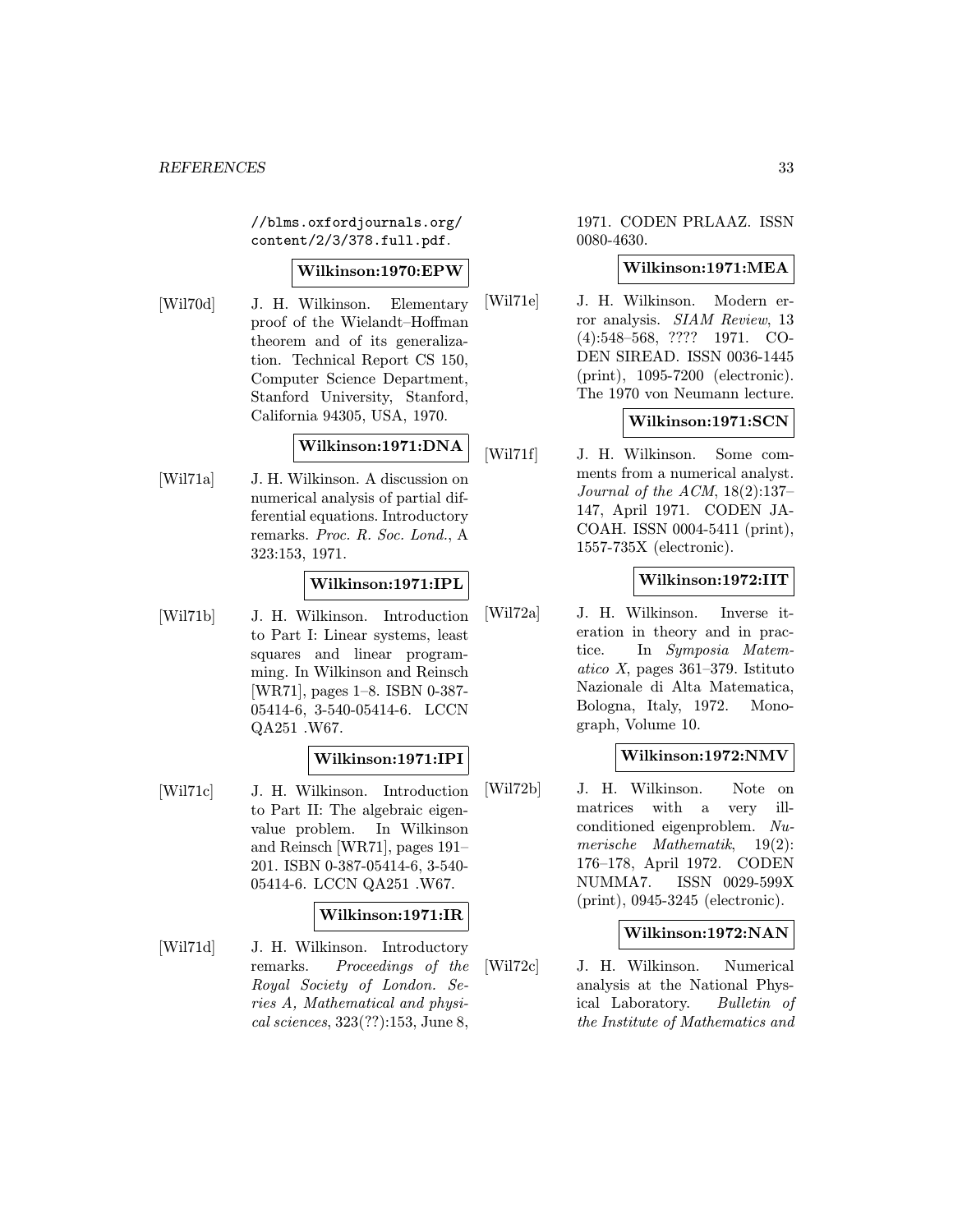its Applications, 8(9–10):297– 298, 1972. CODEN IMTABW. ISSN 0950-5628.

# Wilkinson:1974:CEA

[Wil74a] J. H. Wilkinson. The classical error analysis for the solution of linear systems. Bulletin of the Institute of Mathematics and its Applications, 10 (5–6):175–180, 1974. CODEN IMTABW. ISSN 0950-5628.

# Wilkinson:1974:HPE

[Wil74b] J. H. Wilkinson. Handbook p139 expanded or expounded. Unpublished, Circa 1974. National Physical Laboratory, Teddington, Middlesex TW11 0LW, UK., 1974.

# Wilkinson:1974:LAA

[Wil74c] J. H. Wilkinson. Linear algebra algorithms. In Evans [Eva74], pages 17–25 (discussion 27–28). ISBN 0-12-243750-0. LCCN QA297 .S591. With discussion by J. D. Beasley, E. L. Albasiny, O. Tingleff, Linda Hayes, M. G. Cox, M. J. D. Powell and J. H. Wilkinson.

# Wilkinson:1974:NII

[Wil74d] J. H. Wilkinson. Note on inverse iteration and ill-conditioned eigensystems. Acta Univ. Carol. Math. Phys., 15(1–2):173–177, 1974.

# Wilkinson:1974:NLA

[Wil74e] J. H. Wilkinson. Numerical linear algebra on digital computers. Bulletin of the Institute of Mathematics and its Applications, 10

(9–10):354–356, 1974. CODEN IMTABW. ISSN 0950-5628.

# Wilkinson:1974:SVD

[Wil74f] J. H. Wilkinson. The singular value decomposition and minfit. Unpublished, Circa 1974. National Physical Laboratory, Teddington, Middlesex TW11 0LW, UK., 1974.

# Wilkinson:1974:TMA

[Wil74g] J. H. Wilkinson. Test matrices for algorithms for solving linear systems and inverting matrices. Unpublished, Circa 1974. National Physical Laboratory, Teddington, Middlesex TW11 0LW, UK., 1974.

# Wilkinson:1975:AHA

[Wil75a] J. H. Wilkinson. Alston S. Householder award. Linear Algebra and its Applications, 11(1):1, ???? 1975. CO-DEN LAAPAW. ISSN 0024- 3795 (print), 1873-1856 (electronic). URL http://www. sciencedirect.com/science/ article/pii/0024379575901111.

# Wilkinson:1975:IS

[Wil75b] J. H. Wilkinson. Invariant subspaces. In ICM'74 [ICM75], pages 443–448. ISBN 0-8218- 3059-7. LCCN QA3 .A572.

# Wilkinson:1975:PAN

[Wil75c] J. H. Wilkinson. The Pilot ACE at the NPL. The Radio and Electronic Engineer, 45(7):336–340, July 1975. CODEN RDEEA4. ISSN 0033-7722.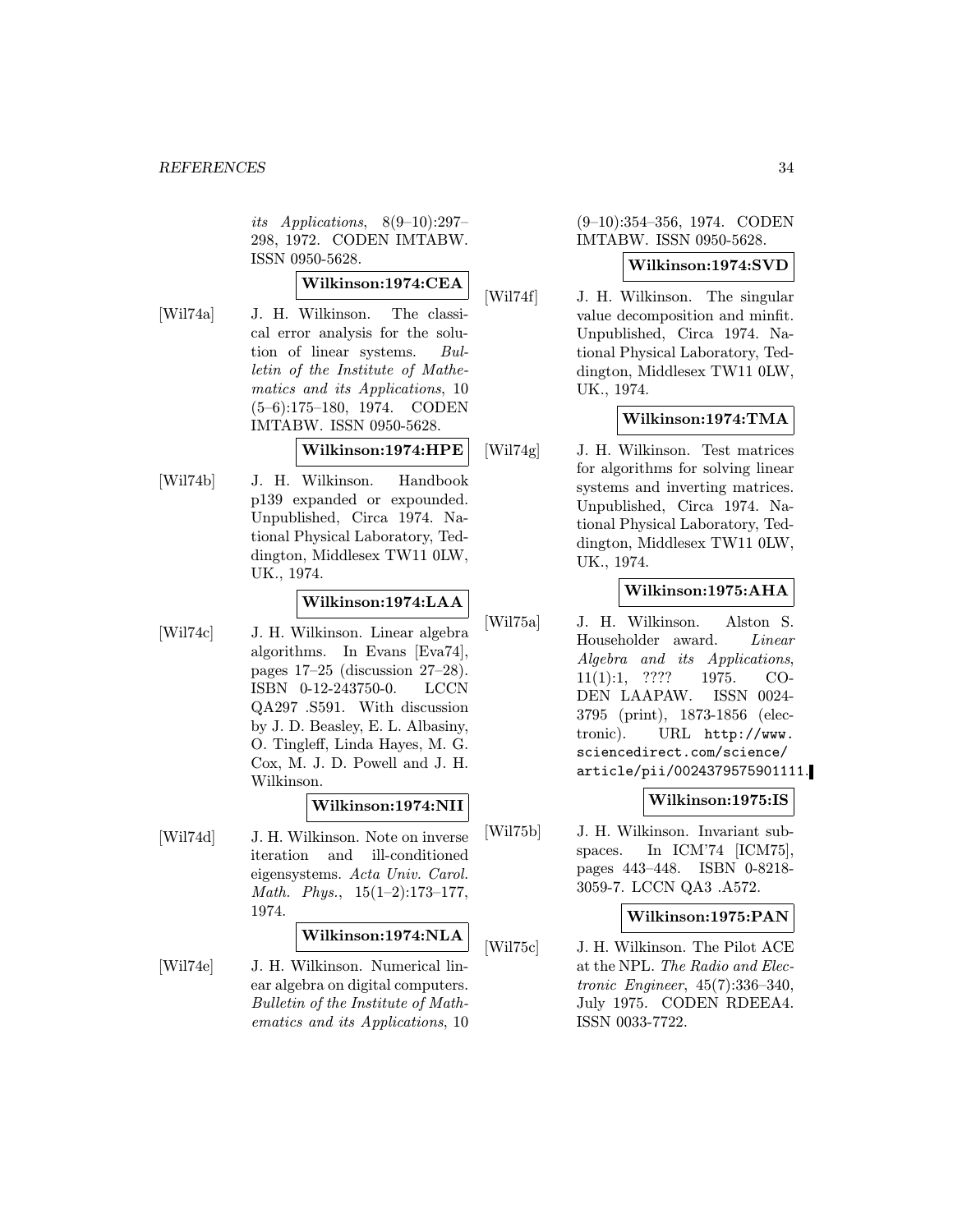#### REFERENCES 35

#### Wilkinson:1976:LDE

[Wil76] J. H. Wilkinson. Linear differential equations and  $Ax = \lambda Bx$ . In Hartnell and Williams [HW76b], pages 137–158. ISBN 0-919628- 16-8. LCCN QA297 .M33 1975.

# Wilkinson:1977:DSG

[Wil77a] J. H. Wilkinson. The differential system  $B\dot{x} = Ax$  and the generalized eigenvalue problem  $Au = \lambda Bu$ . Technical Report NAC 73, National Physical Laboratory, Teddington, Middlesex TW11 0LW, UK, 1977.

#### Wilkinson:1977:SRA

[Wil77b] J. H. Wilkinson. Some recent advances in numerical linear algebra. In Jacobs [Jac76], pages 3– 23. ISBN 0-12-378650-9. LCCN QA297 .C6461 1976.

# Wilkinson:1977:USP

[Wil77c] J. H. Wilkinson. The use of the single-precision residual in the solution of linear systems. Unpublished, Circa 1977. National Physical Laboratory, Teddington, Middlesex TW11 0LW, UK., 1977.

#### Wilkinson:1978:AHA

[Wil78a] J. H. Wilkinson. The Alston S. Householder Award. Numerische Mathematik, 29(4): 463, April 1978. CODEN NUMMA7. ISSN 0029-599X (print), 0945-3245 (electronic).

#### Wilkinson:1978:KCF

[Wil78b] J. H. Wilkinson. Kronecker's canonical form and the QZ

algorithm. Technical Report DNACS 10/78, National Physical Laboratory, Teddington, Middlesex TW11 0LW, UK, 1978. Published as [Wil79].

# Wilkinson:1978:LDE

[Wil78c] J. H. Wilkinson. Linear differential equations and Kronecker's canonical form. In de Boor and Golub [dBG78], pages 231– 265. ISBN 0-12-208360-1. LCCN QA297 S994 1978.

# Wilkinson:1978:NPS

[Wil78d] J. H. Wilkinson. Note on the practical significance of the Drazin inverse. Technical Report DNACS 13/79, National Physical Laboratory, Teddington, Middlesex TW11 0LW, UK, 1978. Also produced as Stanford University, Computer Science Department Report STAN-CS-79-736. Published as [Wil82].

#### Wilkinson:1978:PNL

[Wil78e] J. H. Wilkinson. A problem in numerical linear algebra. In Powell [Pow77], pages 76–91. LCCN QA297.C66 1978.

# Wilkinson:1978:SVD

[Wil78f] J. H. Wilkinson. Singular-value decomposition – basic aspects. In Jacobs [Jac78], pages 109– 135. ISBN 0-12-378660-6. LCCN QA297 C74 1977. UK $£11.60$ .

# Wilkinson:1979:KCF

[Wil79] J. H. Wilkinson. Kronecker's canonical form and the QZ algorithm. Linear Algebra and its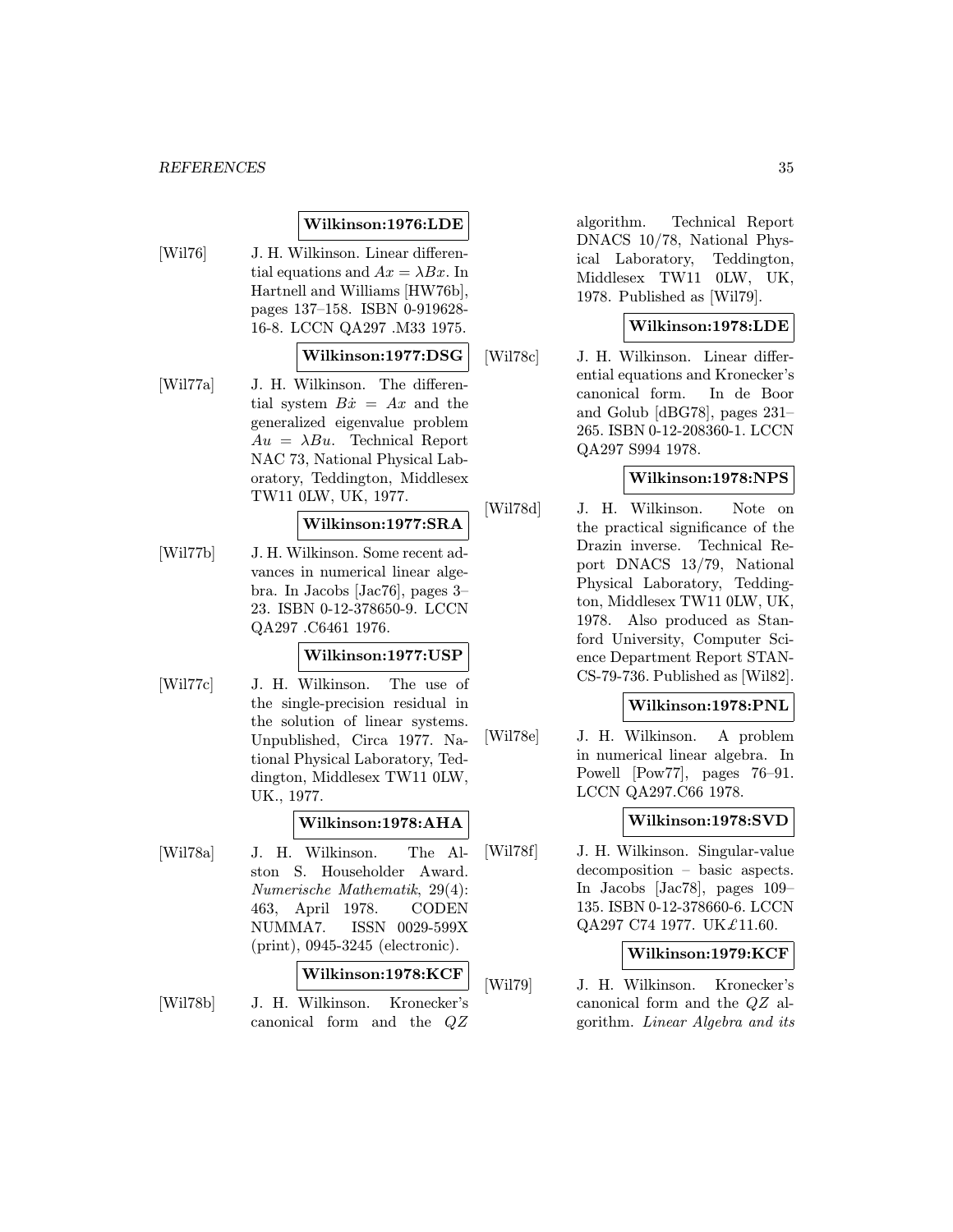Applications, 28:285–303, 1979. CODEN LAAPAW. ISSN 0024- 3795 (print), 1873-1856 (electronic). Dedicated to the 75th birthday of A. S. Householder.

#### Wilkinson:1980:SRA

[Wil80a] J. H. Wilkinson. Some recent advances in numerical linear algebra. Yingyong Shuxue yu Jisuan Shuxue, 6:1–19, 1980. Translated from the English by Ji Guang Sun.

# Wilkinson:1980:TWN

[Wil80b] J. H. Wilkinson. Turing's work at the National Physical Laboratory and the construction of Pilot ACE, DEUCE, and ACE. In Metropolis et al. [MHR80], pages 101–114. ISBN 0-12-491650-3, 1-4832-9668-7 (ebook). LCCN QA75.5 .I63 1976. Original versions of these papers were presented at the International Research Conference on the History of Computing, held at the Los Alamos Scientific Laboratory, 10–15 June 1976.

# Wilkinson:1982:NPS

[Wil82] J. H. Wilkinson. Note on the practical significance of the Drazin inverse. In S. L. Campbell, editor, Recent Applications of Generalized Inverses, volume 66 of Res. Notes in Math., chapter 3, pages 82–99. Pitman Publishing, London, UK, 1982.

# Wilkinson:1984:NMQ

[Wil84a] J. H. Wilkinson. On neighbouring matrices with quadratic el-

ementary divisors. Numerische Mathematik,  $44(1):1-21$ , June 1984. CODEN NUMMA7. ISSN 0029-599X (print), 0945-3245 (electronic). In honour of the 60th birthday of F. L. Bauer.

# Wilkinson:1984:SE

[Wil84b] J. H. Wilkinson. Sensitivity of eigenvalues. Util. Math., 25:5– 76, 1984. CODEN UTMADA. ISSN 0315-3681.

# Wilkinson:1984:SAE

[Wil84c] J. H. Wilkinson. The state of the art in error analysis. Technical Memorandum 42, Mathematics and Computer Science Division, Argonne National Laboratory, Argonne, Illinois 60439, USA, 1984. Informal Proceedings of the Symposium on Computational Mathematics – State of the Art held at Argonne National Laboratory, September 20–21, 1984 in honour of the 65th birthday of James H. Wilkinson.

# Wilkinson:1984:PP

[Wil84d] James H. Wilkinson. The perfidious polynomial. In G. H. Golub, editor, Studies in Numerical Analysis, volume 24 of MAA Stud. Math., chapter 1, pages 1–28. Mathematical Association of America, Washington, DC, 1984. Awarded the Chauvenet Prize of the Mathematical Association of America.

# Wilkinson:1985:SAE

[Wil85] J. H. Wilkinson. The state of the art in error analysis. NAG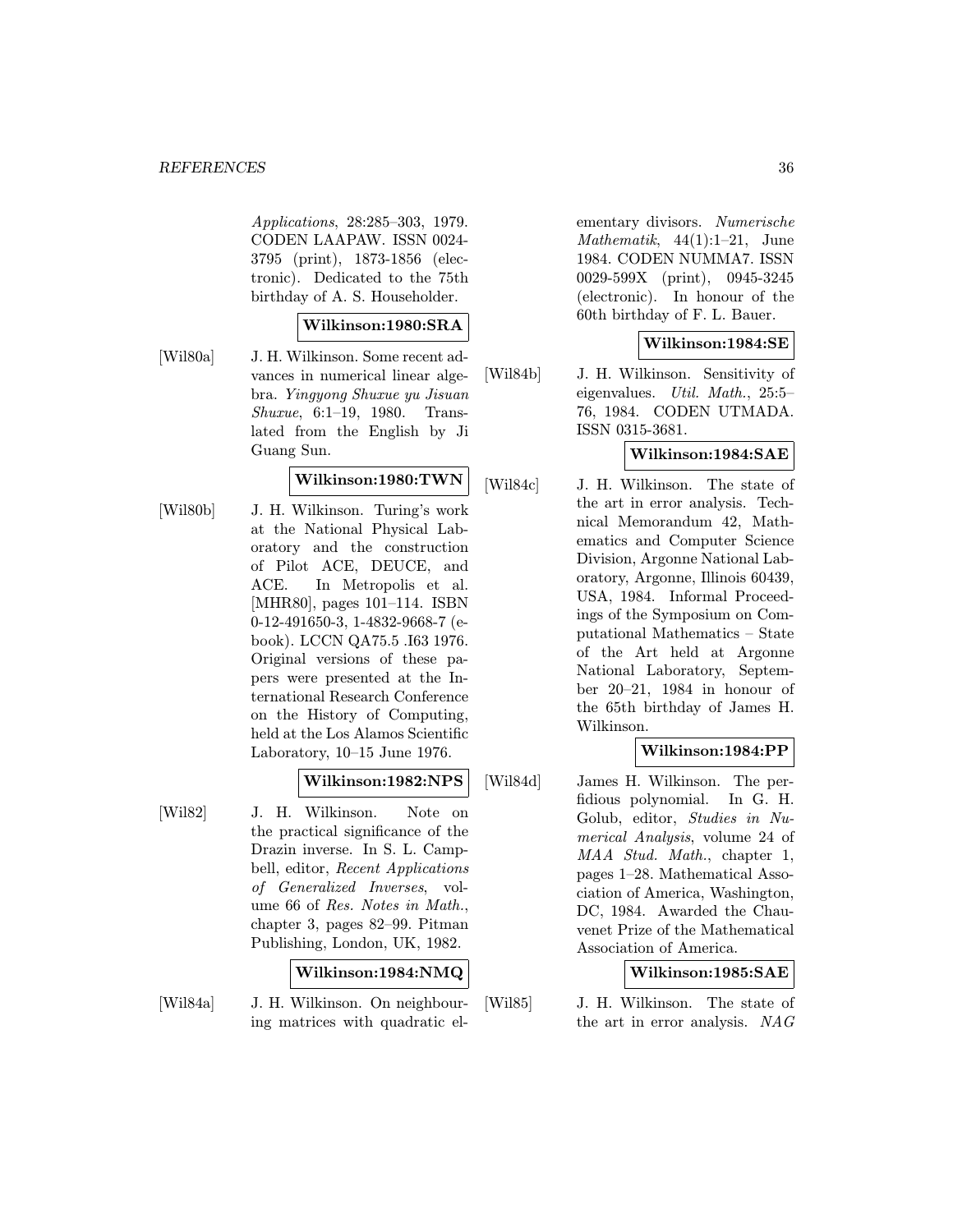Newsletter, 2/85:5–28, 1985. Invited lecture for the NAG 1984 Annual General Meeting.

# Wilkinson:1986:EAR

[Wil86a] J. H. Wilkinson. Error analysis revisited. Bulletin of the Institute of Mathematics and its Applications,  $22(11-12):192-$ 200, 1986. CODEN IMTABW. ISSN 0950-5628. Invited lecture at Lancaster University in honour of C. W. Clenshaw, 1985.

# Wilkinson:1986:ICN

[Wil86b] J. H. Wilkinson. Ill-condition in numerical linear algebra. Congressus Numerantium, 51:59–81, 1986. ISSN 0384-9864. Proceedings of the fifteenth Manitoba conference on numerical mathematics and computing (Winnipeg, Manitoba, 1985).

# Wilkinson:1986:SEI

[Wil86c] J. H. Wilkinson. Sensitivity of eigenvalues II. Util. Math., 30: 243–286, 1986. CODEN UT-MADA. ISSN 0315-3681.

#### Wilkinson:1987:EP

[Wil87a] J. H. Wilkinson. Eigenvalue problems. In Iserles and Powell [IP87], pages 1–39. ISBN 0-19-853614-3. LCCN QA297.J65 1986. URL http: //www.gbv.de/dms/hbz/toc/ ht002967923.pdf; http:// zbmath.org/?q=an:0611.00024. Proceedings of the IMA/SIAM Conference, University of Birmingham, 1986.

# Wilkinson:1987:TF

[Wil87b] J. H. Wilkinson. On a theorem of Feingold. Linear Algebra and its Applications, 88/89:13– 30, 1987. CODEN LAAPAW. ISSN 0024-3795 (print), 1873- 1856 (electronic). Issue in honour of the 65th birthday of J. H. Wilkinson.

# Wilkinson:1987:SCN

[Wil87c] J. H. Wilkinson. Some comments from a numerical analyst. In Ashenhurst [Ash87], page ?? ISBN 0-201-07794-9. LCCN QA76.24 .A33 1987.

# Wilkinson:1988:AEP

[Wil88] J. H. Wilkinson. The Algebraic Eigenvalue Problem. Monographs on Numerical Analysis. The Clarendon Press, Oxford University Press, New York, 1988. ISBN 0-19-853418-3. xviii + 662 pp. Oxford Science Publications.

# Wilkinson:1994:REA

[Wil94] J. H. Wilkinson. Rounding errors in algebraic processes. Dover, New York, NY, USA, 1994. ISBN 0-486-67999-3. viii + 161 pp. Reprint of the 1963 original [Prentice-Hall, Englewood Cliffs, NJ; MR0161456  $(28 \#4661)$ .

# Wilkinson:2005:PAN

[Wil05] James H. Wilkinson. The Pilot ACE at the National Physical Laboratory. In Copeland [Cop05], pages 93–105. ISBN 0- 19-856593-3 (hardcover). LCCN